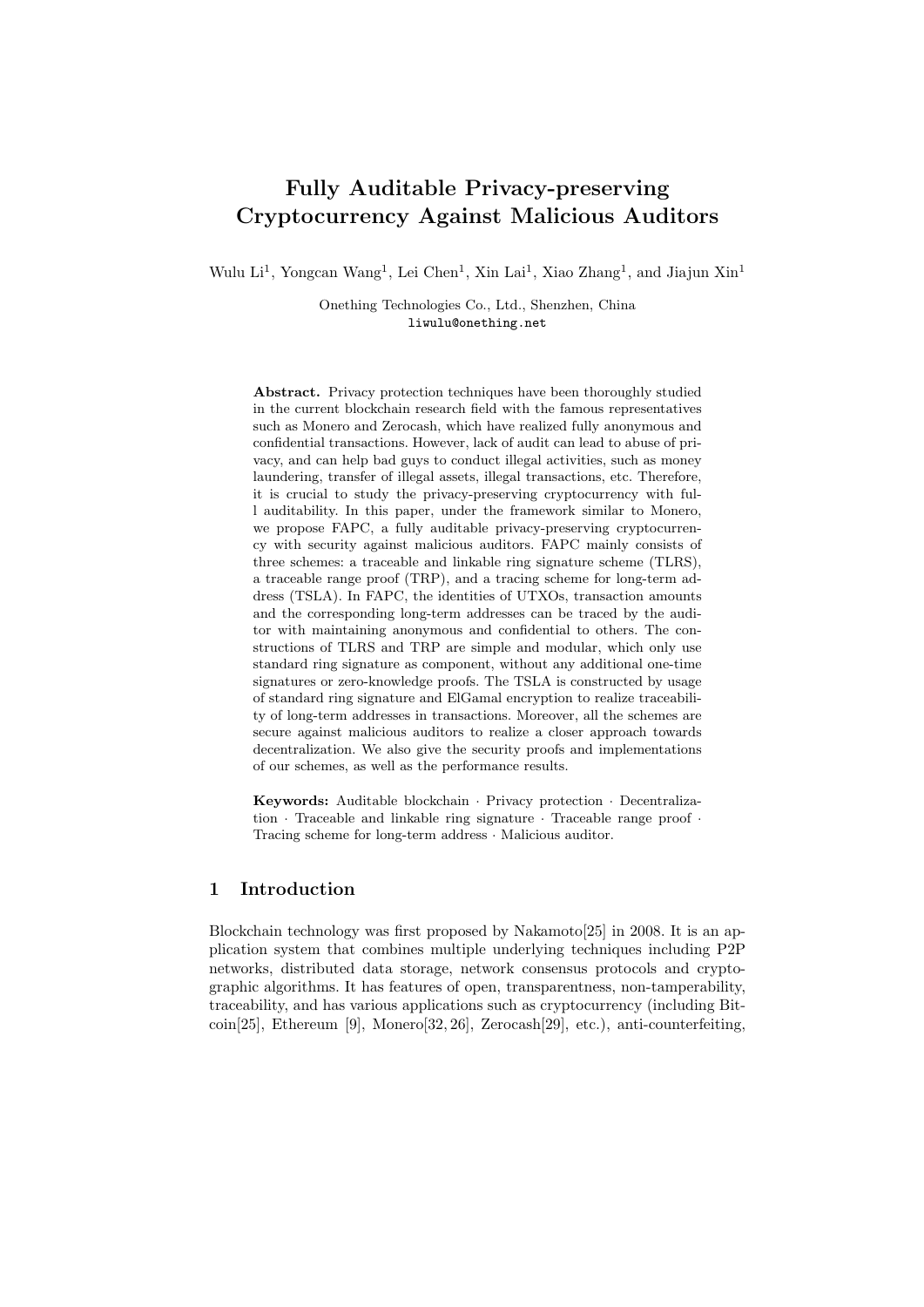credit deposit and medical health, etc. In June 2019, Facebook announced "Libra"[14], an international blockchain-based cryptocurrency to support efficient cross-border transactions with openness and equality.

In blockchain theory, privacy-preserving techniques has been developed in this decade to provide a potential replacement of traditional blockchain-based cryptocurrencies such as Bitcoin[25] and Ethereum[9], to support various privacypreserving scenarios such as salary, donation, bidding, taxation, etc. A series of works have been proposed during these years such as Confidential Transaction[23], Dash[13], Mimblewimble[19], Monero[32, 26] and Zerocash[29], etc. Among all the privacy-preserving cryptocurrencies, Monero has realized fully anonymous and confidential transactions, which can protect the privacy of identities for both initiators and recipients in transactions, as well as the transaction amount. In contrast, Zerocash is deeply related with the zero-knowledge succinct non-interactive argument of knowledge (zk-SNARKs), which provides the preimage proof of hash commitment, and therefore achieves fully privacy of identity and amount. Nevertheless, zk-SNARKs technique uses *common reference string* (CRS) with GB size and it is based on non-falsifiable assumptions, that weakens its potential competitiveness compared to other candidates.

However, existing privacy-preserving cryptocurrencies have no regulatory functions so as to cause potential risks of illegal activities such as money laundering, transfer of illegal assets, illegal transactions, frauds, etc. Bad guys can easily escape from audit to conduct illegal activities without any punishments. Meanwhile, in the application of privacy-preserving cryptocurrency, auditors and policy-making institutions need to have a comprehensive understanding of the economic operation and development, they need to recover the addresses and amounts in transactions. Therefore, it is crucial to develop privacy-preserving cryptocurrency with regulatory functions to support both privacy protection and auditability for money flows, users' addresses and amounts in all transactions. Moreover, the auditable privacy-preserving blockchain system needs to keep secure when the auditor is corrupted or malicious, which means the auditor can only trace the money flows, addresses and amounts in transactions, but cannot double spend, corrupt users, slander honest users or escape from audit.

# **1.1 Our Contributions**

In this paper, we propose FAPC: the first (to the best of our knowledge) construction of **F**ully **A**uditable **P**rivacy-preserving **C**ryptocurrency against malicious auditors to achieve both privacy protection and auditability for money flows, users' addresses and transaction amounts. Under the framework similar to Monero, FAPC mainly consists three schemes: a **T**raceable and **L**inkable **R**ing **S**ignature (TLRS), a **T**raceable **R**ange **P**roof (TRP) and a **T**racing **S**cheme for **L**ong-term **A**ddress (TSLA).

In the construction of FAPC, under UTXO model (same as Monero), linkable ring signature is replaced by TLRS, range proof is replaced by TRP and the key generation algorithm of every UTXO for the recipient is replaced by TSLA. The construction of FAPC is modular, we use ring signature as the key component in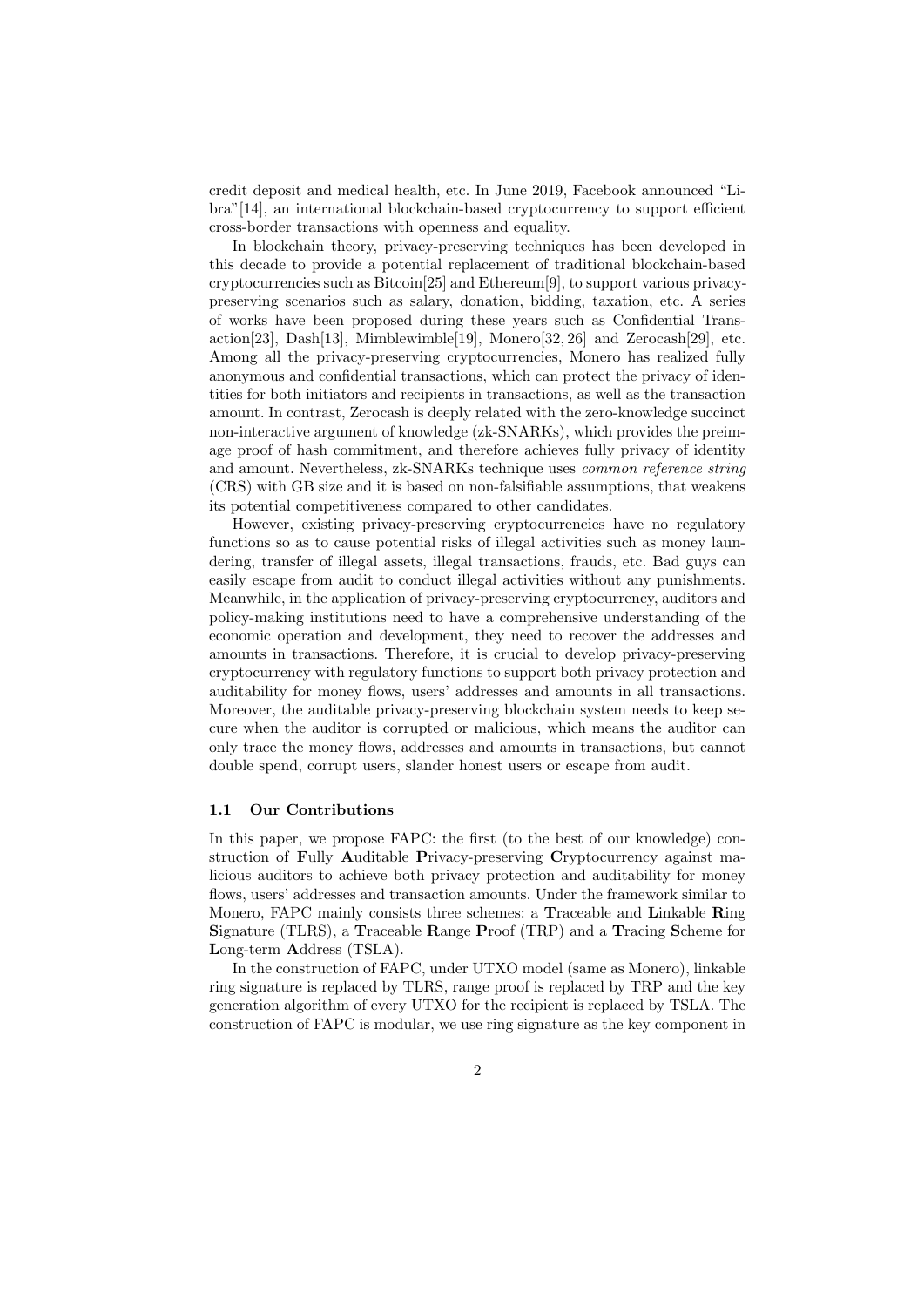TLRS, TRP and TSLA, we can choose the most suited ring signature schemes (most efficient or most compact) for different applications and requirements.

In FAPC, there exists an auditor in the system with possession of the audit trapdoor to trace the identities of UTXOs (money flows) in ring signatures, the addresses of initiators and recipients, and the amounts in all transactions. Moreover, in FAPC, the works for verification and audit are independent, which means that the auditor is not responsible for the verification of transactions. The system can run safely and correctly when the auditors are not involved, anyone (including the malicious auditor) cannot generate a valid transaction to make the auditor fail to trace. The design idea of FAPC is a closer approach to meet the characteristic of "decentralization". The power of auditor in FAPC is strictly restricted, who can only trace the private information in the transactions, while cannot conduct any illegal activities to break the security.

**Traceable and Linkable Ring Signature** The traceable and linkable ring signature scheme is directly from the linkable ring signature scheme with an additional security requirement called traceability, to ensure the identity of signer can be traced by the auditor, while the linkability remains the same that two ring signatures can be linked if they are signed by the same signer. We give a simple and modular construction of TLRS which only uses ring signature as component, without any additional one-time signatures or zero-knowledge proofs. Actually, in the construction of TLRS, ring signature can be directly switched to traceable and linkable ring signature by a randomized combination between public key set and tracing keys, which will be another independent point of interest. We give a brief description of TLRS in the following:

- 1. The public parameters are  $(\mathbb{G}, q, g, h_1 = g^y, h_2)$ , where *g* (uniformly generated by system) is a generator of an elliptic curve G with prime order *q*, *y* is the audit trapdoor, generated by the auditor,  $h_2$  is another generator of G with its discrete logarithm to *g* being unknown to anyone.
- 2. Every user generates his (PK*,* SK) by usage of public parameters, the key generation algorithm remains the same as the linkable ring signature in Monero.
- 3. When signing, the signer publishes a tracing key TK and a key-image *I*, computes a new public keys set  $L_{RPK}$  for ring signature, then generates the ring signature  $\tau$  by usage of his private key SK, the basis element (generator) for ring signature is not fixed, which is different from Monero.
- 4. The verifier checks whether *I* is already in key-image set to determine whether double signing (double spending) occurs. Then computes the ring signature public keys set  $L_{RPK}$  and checks the validity of the ring signature  $\tau$ , then outputs the verification result.
- 5. The auditor can trace the identity of signer by usage of the trapdoor *y* and the tracing key TK.

In TLRS, the key-image is used in the linkability check to examine whether double signing occurs, the tracing key is used in the audit algorithm to trace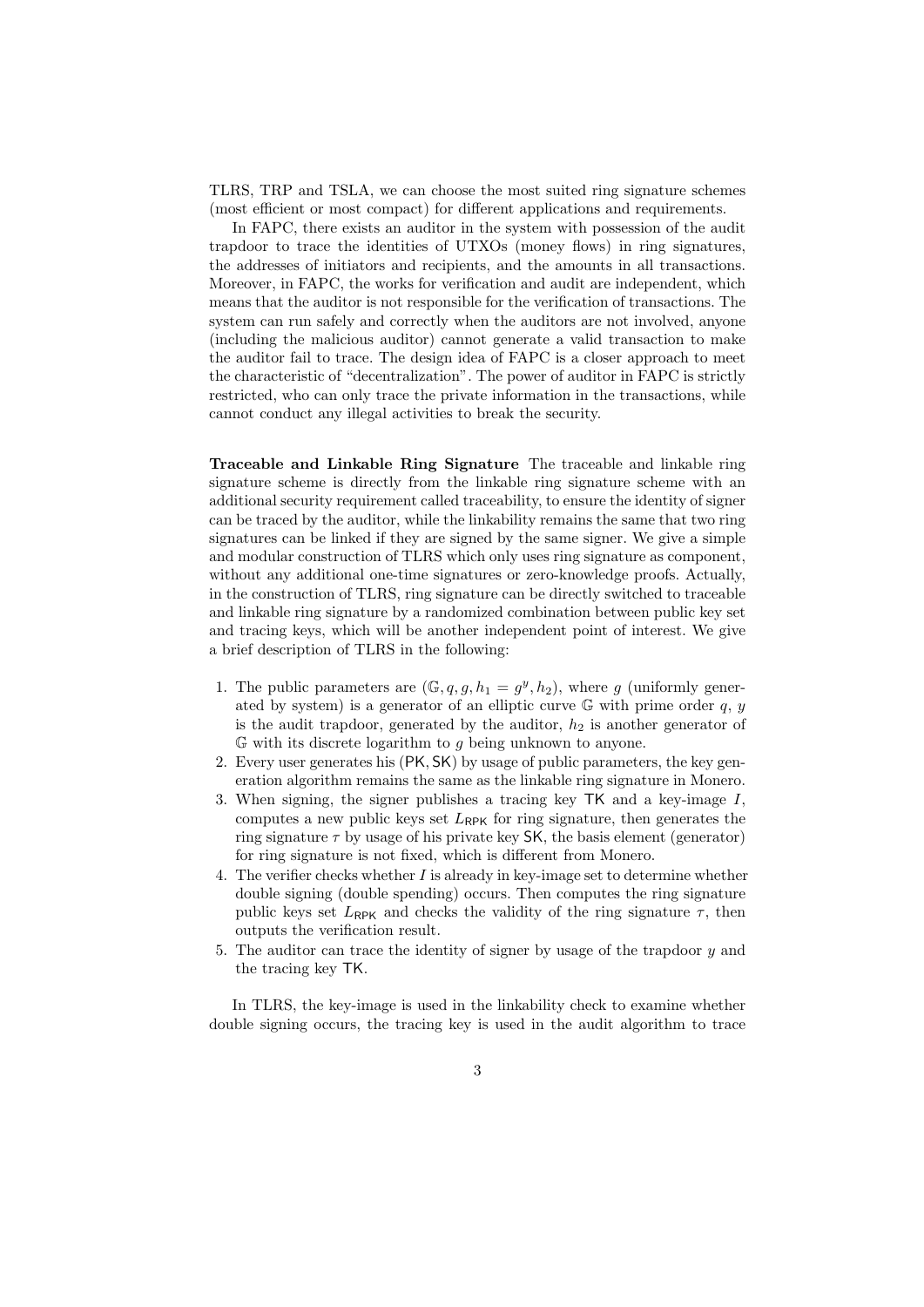the identity of signer. TLRS has anonymity, unforgeability, linkability, nonslanderability and traceability, under the hardness assumption of discrete logarithm, DDH assumption and the security of ring signature. Moreover, for a malicious auditor (or any adversary with possession of trapdoor), he can only break the anonymity of TLRS, but cannot generate illegal TLRS signatures (double spend), cannot slander other users (make other valid TLRS signatures illegal) or break the traceability (escape from audit). This is a closer approach to meet the characteristic of "decentralization".

**Traceable Range Proof** Traceable range proof is a special variant of range proof, in which there is an auditor who can use the trapdoor to trace the transaction amount. The zero-knowledge property of traceable range proof only holds for adversary without possession of trapdoor. We give the first (to the best of our knowledge) construction of traceable range proof by usage of Borromean range proof[26] and Pedersen commitment[27]:

In the construction of TRP, we use Pedersen commitment  $c = g^x h_2^a$  to hide the transaction amount *a*, the auditor generates his trapdoor *y* and computes  $h_1 = g^y$ , the public parameters are  $(\mathbb{G}, q, g, h_1 = g^y, h_2)$ ,  $h_2$  is another generator of G with its discrete logarithm to *g* is unknown to anyone, similar to TLRS. For *a*'s binary expansion  $a = a_0 + 2a_1 + \cdots + 2^{n-1}a_{n-1}$ , for every bit  $i = 0, \dots, n-1$ , prover computes a tracing key  $\mathsf{TK}_i$  and a tag  $I_i$ , prover also generates a ring  $L^i_{\mathsf{PK}}$ with two elements and generates the Borromean multi-ring signature for *n* rings. The verifier only need to check the validity of Borromean ring signature and the correctness of the binary expansion. The auditor can trace  $a_i = 0$  or 1 for every  $i = 0, \dots, n-1$  to recover the total amount  $a = a_0 + 2a_1 + \dots + 2^{n-1}a_{n-1}$  by usage of the trapdoor *y* and  $\{TK_i\}_{i=0,\dots,n-1}$ .

In our construction of TRP, the auditor cannot compute *x* form  $c = g^x h_2^a$ , which partially protects the privacy of users, and it is a balance between audit and privacy protection. TRP has completeness, soundness, zero-knowledge and traceability against malicious auditors (except for the zero-knowledge property), under the hardness assumption of discrete logarithm, DDH assumption and the security of Borromean ring signature.

**Tracing Scheme for Long-term Address** In FAPC, every user's address consists of a view public key  $A = g^{x_v}$  and a spending public key  $B = g^{x_s}$ , same as Monero in Cryptonote[32]. We construct TSLA to achieve the address anonymity and traceability in FAPC transactions. The public parameters are  $(\mathbb{G}, q, g, h_1 = g^y, h_2)$ , similar to TLRS. When paying, the initiator chooses another *l −* 1 users' addresses, together with the real recipient's address, to generate an address list  $L_{\text{Add}} = \{ \text{Add}_1, \cdots, \text{Add}_l \}$ , then he encrypts the secret information, computes the public key PK*out* of the new UTXO, then generates a position-preserving double-ring signature to prove the validity of PK*out*, where position-preserving means that the position of secret key in each ring is same. The recipient can find his transaction and recover the secret key  $\mathsf{SK}_{out}$  of the new UTXO by usage of his address secret key ASK. The auditor can trace the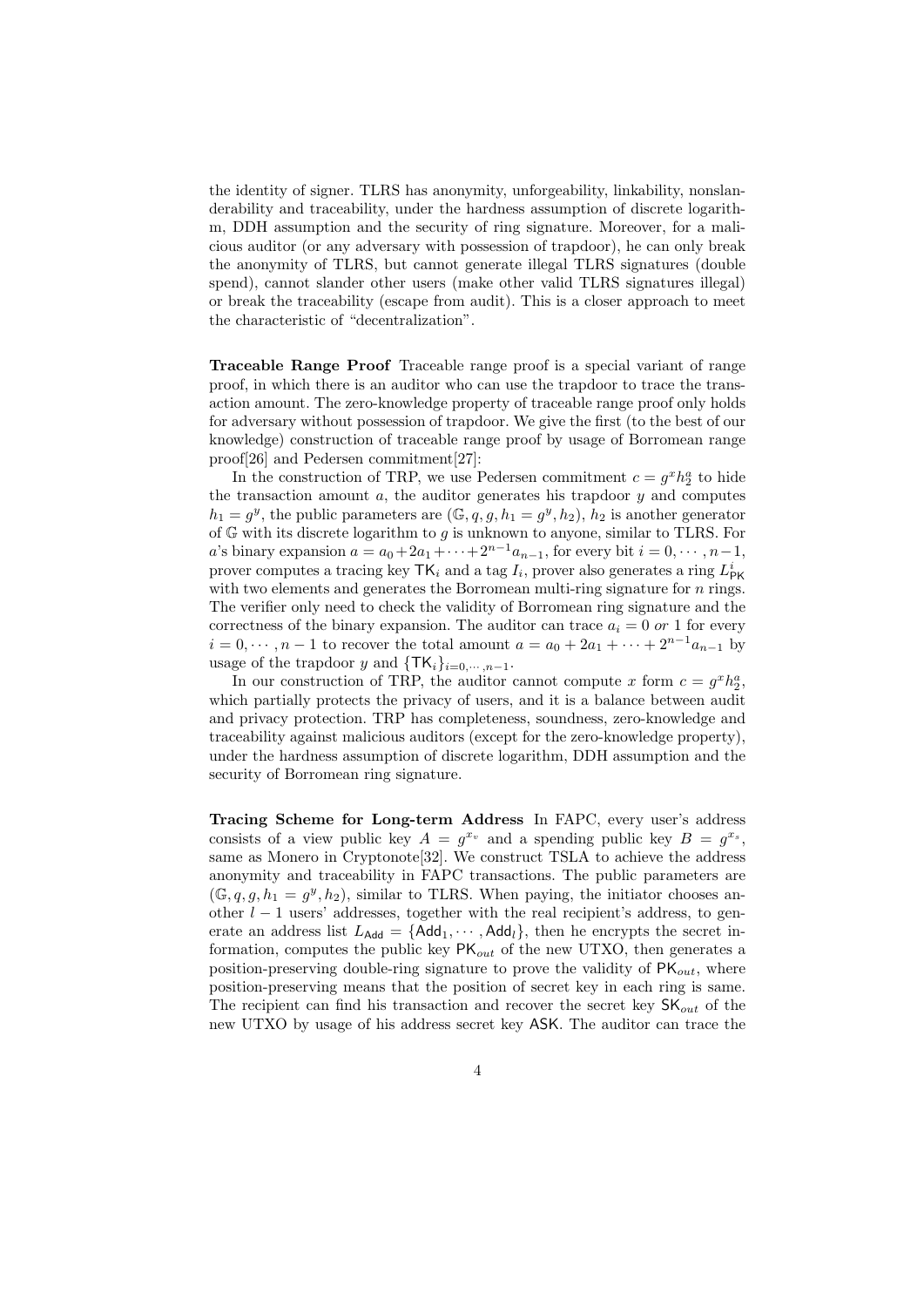recipient's address by decryption with the trapdoor. For a malicious auditor with possession of the trapdoor, he cannot make a valid transaction to escape from audit, while the address of recipient remains anonymous to others. Since the auditor can trace the recipient addresses in all transactions, then he can also recover the corresponding initiator addresses immediately with the help of money flow traceability by TLRS.

# **1.2 Related Works**

**Ring Signatures** Ring signature is a special type of signature scheme, in which signer can sign on behalf of a group chosen by himself, while maintaining anonymous within the group. In ring signatures, signer selects a list of public keys  $L_{PK} = \{PK_1, \dots, PK_m\}$  as the ring elements, and uses his secret key  $SK_{\kappa}$  to sign, where  $\kappa \in \{1, \cdots, m\}$ . Verifier cannot determine the signer's identity. Ring signature was first proposed by Rivest, Shamir and Tauman[28] in 2001, they constructed ring signature schemes based on RSA trapdoor permutation and Robin trapdoor function, in the random oracle model. In 2002, Abe *et al.*[1] proposed AOS ring signature, which simultaneously supported discrete logarithm (via Sigma protocol) and RSA trapdoor functions (via hash and sign), also in the random oracle model. In 2006, Bender *et al.*[5] introduced the first ring signature scheme in the standard model, by making use of pairing technique. In 2015, Maxwell *et al.*[24] gave Borromean signature scheme, which is a multi-ring signature based on AOS with signature size reduced from  $mn + n$  to  $mn + 1$ , where *m* denotes the ring size and *n* denotes the number of rings. It's worth emphasizing that the signature sizes in these schemes are linear to the number of ring elements.

In 2004, building from RSA accumulator, Dodis *et al.*[12] proposed a ring signature scheme with constant signature size in the random oracle model. In 2007, Chandran *et al.*[10] gave a standard model ring signature scheme with  $\hat{\theta}$  (◯ ◯ ) is a standard model ring signature scheme with  $O(\sqrt{m})$  signature size, using pairing technique and CRS. In 2015, under the discrete logarithm assumption, Groth *et al.*[18] introduced a ring signature scheme with  $O(\log m)$  signature size, in the random oracle model.

**Linkable Ring Signatures** Linkable ring signature is a variant of ring signature, in which the identity of the signer in a ring signature remains anonymous, but two ring signatures can be linked if they are signed by the same signer. Linkable ring signatures are suitable in many different practical applications such as privacy-preserving cryptocurrency (Monero), e-Voting, cloud data storage security, etc. In Monero, linkability is used to check whether double spending happens. The first linkable ring signature scheme is proposed by Liu *et al.*[22] in 2004, under discrete logarithm assumption, in the random oracle model. Later, Tsang *et al.*[31] and Au *et al.*[2] proposed accumulator-based linkable ring signatures with constant signature size. In 2013, Yuen *et al.*[35] gave a standard model linkable ring signature scheme with  $O(\sqrt{n})$  signature size, from pairing technique. In 2014, Liu *et al.*[21] gave a linkable ring signature with unconditional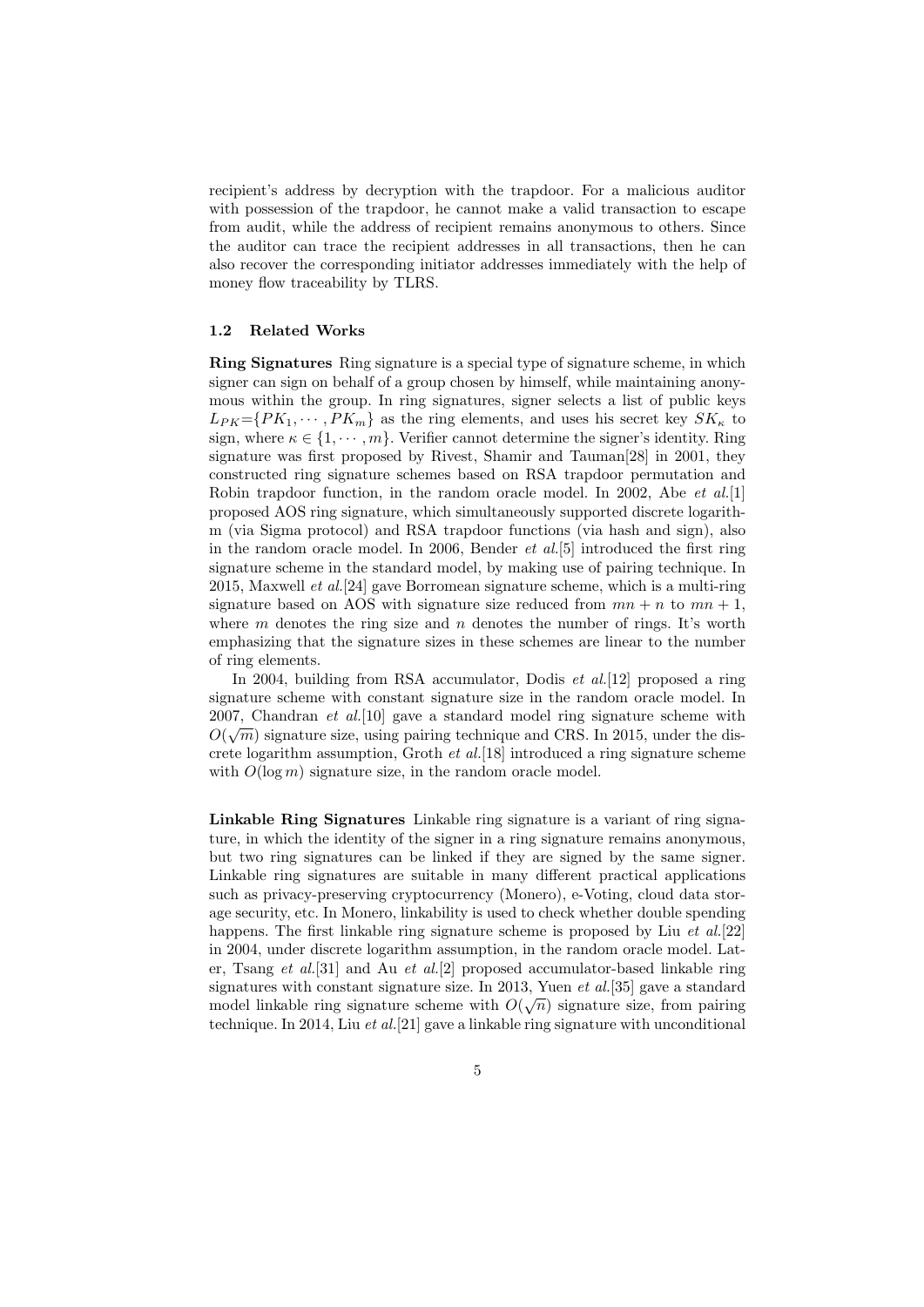anonymity, he also gave the formalized security model of linkable ring signature, which we will follow in this paper. In 2015, Back *et al.*[3] proposed an efficient linkable ring signature scheme LSAG, which shortens the signature size of [22]. In 2016, based on work of Fujisaki *et al.*[16], Noether *et al.*[26] gave a linkable multi-ring signature scheme MLSAG, which supports transactions with multiple inputs, and was used by Monero. In 2017, Sun *et al.*[30] proposed Ring-CT 2.0, which is an accumulator-based linkable ring signature with asymptotic smaller signature size than Ring CT, but is less competitive when  $n$  is small. In 2019, Yuen *et al.*[36] proposed Ring-CT 3.0, a modified Bulletproof-based 1-out-of-*n* proof protocol with logarithmic size, which has the functionality of (linkable) ring signature. In 2019, Goodell *et al.*[17] proposed CLSAG, which improved the efficiency of MLSAG.

**Range Proofs** Range proof is a special zero-knowledge proof to prove a committed hidden amount *a* lies within a certain range  $[0, 2<sup>n</sup> - 1]$  without revealing the amount. The Pedersen-commitment-based range proofs are used in Monero system. In 2016, Neother *et al.*[26] gave the Borromean range proof, building from the Borromean ring signature[24], with linear proof size to the binary length of range. In 2018, Bünz *et al.*[7] introduced Bulletproofs, an efficient non-interactive zero-knowledge proof protocol with short proofs and without a trusted setup, the proof size is only logarithmic to the witness size and it is used in projects such as Monero and DERO[11]. There are also privacy-preserving blockchain systems such as Qiusqius[15], Zether[6] with different commitments and range proofs. Moreover, range proof can also be built from zero-knowledge for arithmetic circuits, including [33, 34, 4, 8].

**Traceable Privacy-preserving Cryptocurrencies** In 2019, Li *et al.*[20] gives a construction of traceable Monero to achieve anonymity and traceability of signers' identities and users' addresses, by usage of paring-based accumulator, signature of knowledge, zk-SNARKs and verifiable encryption from Ring-CT 2.0. Their construction provides the same functionality as TLRS and TSLA, but relies on a trusted setup and CRS, which is inefficient for computation and storage.

In this paper, we give the constructions of FAPC, including TLRS, TRP and TSLA with unconditional traceability of signers' identities, transaction amounts and long-term addresses, with better efficiency and standard assumptions. Compared to [20], FAPC has four main advantages:

- 1. The construction of FAPC is modular, the elliptic-curve-based ring signature scheme is used as the key component in TLRS, TRP and TSLA. The choice of ring signature is not restricted and we can choose the most suited ones in different applications;
- 2. FAPC has the functionality of full auditability, which means that the auditor can not only trace the identities of UTXOs (money flows) and long-term addresses, but also trace the transaction amounts, which are untraceable in [20];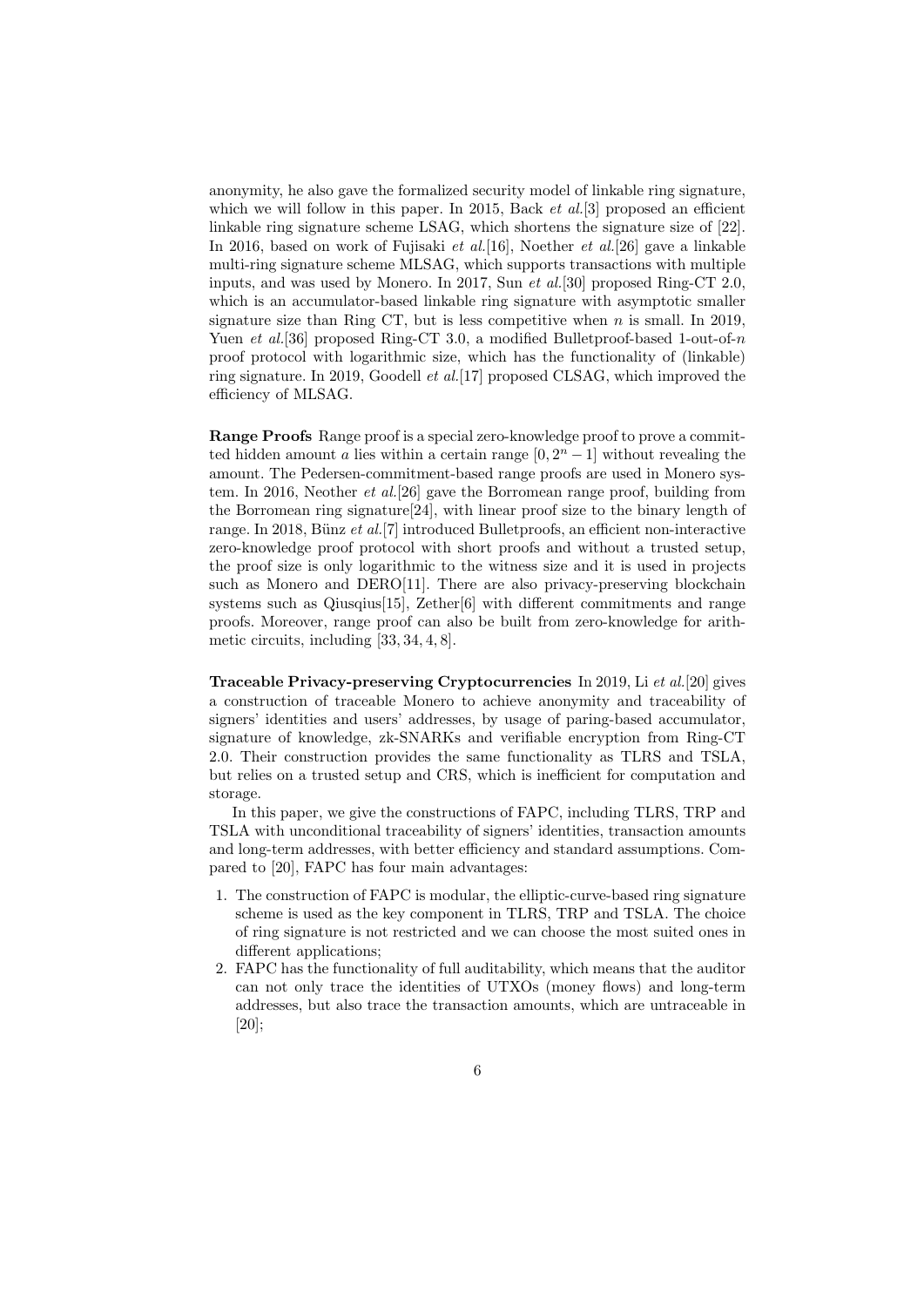- 3. The security of FAPC (including TLRS, TRP and TSLA) relies on standard assumptions (paring-free) and the security of ring signatures, without any trusted setup or CRS;
- 4. FAPC is very efficient in transaction generation, verification and audit, the computation time for a whole transaction (1 input UTXO, 2 output UTXO) is less than 40ms. While in [20], it is required over 1s for a whole transaction (1 input UTXO, 2 output UTXO).

# **1.3 Paper Organization**

In section 2 we give some preliminaries; in section 3 we give the construction of FAPC, and introduce the security requirements; in section 4 we give the construction and security proof of the traceable and linkable ring signature (TLRS); in section 5 we give the constructions and security proof of traceable range proof (TRP); in section 6 we introduce the tracing scheme for long-term address (T-SLA) and the security proofs; in section 7 we introduce the implementation and performance of FAPC; in section 8 we give the conclusion.

# **2 Preliminaries**

#### **2.1 Notations**

In this paper, we use multiplicative cyclic group G to represent elliptic group with prime order  $|\mathbb{G}| = q$ , *g* is the generator of  $\mathbb{G}$ , group multiplication is  $g_1 \cdot g_2 =$ *g*<sub>1</sub>*g*<sub>2</sub> and exponentiation is  $g^a$ .  $\mathbb{Z}_q^* = \mathbb{Z}_q \setminus \{0\}$  is the set of nonzero elements in  $\mathbb{Z}_q$ . We use  $H(\cdot)$  to represent hash function, use  $H_p(\cdot)$  to represent Hash-to-Point, and  $negl(\cdot)$  to represent negligible functions. For verifiers, 1 is for *accept* and 0 is for *reject*. For adversaries, PPT means probabilistic polynomial time. The DDH assumption means any PPT adversary cannot distinguish  $(g^a, h^a)$ from  $(g^a, h^r)$ , where *r* is uniformly sampled from  $\mathbb{Z}_q^*$ . The hardness of discrete logarithm problem means that any PPT adversary cannot compute  $x$  from  $g^x$ . Oracle *RO* refers to the random oracle. The security parameter of this paper is  $\lambda = \lceil \log q \rceil$ , where  $q = |\mathbb{G}|$ .

### **2.2 Ring Signatures**

Ring signature scheme usually consists of four algorithms: Setup, KeyGen, Rsign, and Verify.

- *−* Par *←* Setup(*λ*) is a probabilistic polynomial time (PPT) algorithm which, on input a security parameter  $\lambda$ , outputs the set of security parameters Par which includes *λ*.
- *−* (PK*<sup>i</sup> ,* SK*i*) *←* KeyGen(Par) is a PPT algorithm which, on input the security parameters Par, outputs a public/private key pair (PK*<sup>i</sup> ,* SK*i*).
- *− σ ←* Rsign(SK*κ, µ, L*PK) is a ring signature algorithm which, on input user's secret key  $SK_{\kappa}$ , a list of users' public keys  $L_{PK} = \{PK_1, \dots, PK_m\}$ , where  $PK_{\kappa} \in L_{PK}$ , and a message  $\mu$ , outputs a ring signature  $\sigma$ .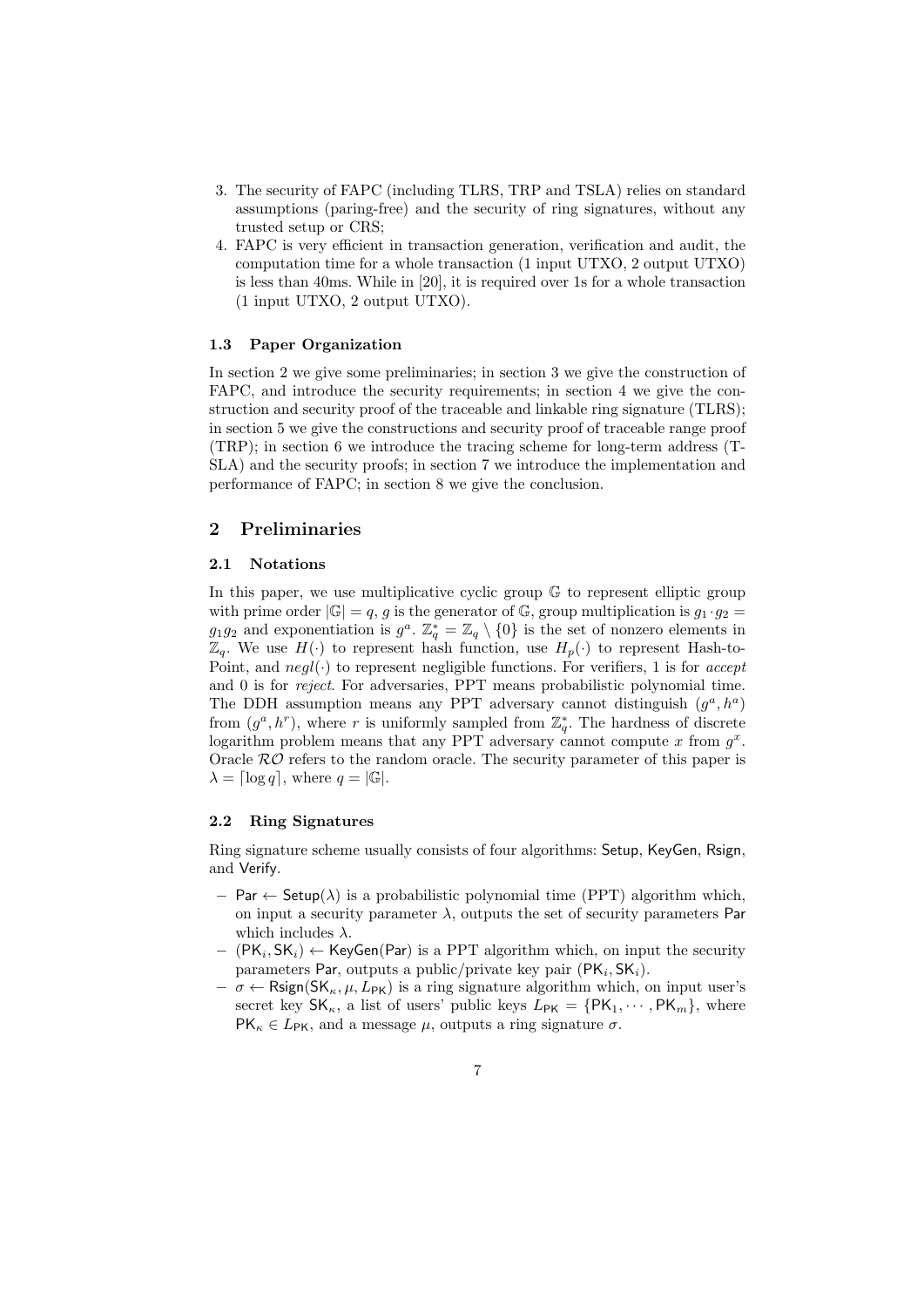*−* 1/0  $\leftarrow$  Verify(*μ, σ, L*<sub>PK</sub>) is a verification algorithm which, on input a message  $\mu$ , a list of users' public keys  $L_{\text{PK}}$  and a ring signature *σ*, outputs 1 or 0.

The security definition of ring signature contains *unforgeability* and *anonymity*. Before giving their definitions, we consider the following oracles which together model the ability of the adversaries in breaking the security of the schemes, in fact, the adversaries are allowed to query the four oracles below:

- *− c ← RO*(*a*). *Random oracle*, on input *a*, random oracle returns a random value.
- *−* PK*<sup>i</sup> ← J O*(*⊥*). *Joining oracle*, on request, adds a new user to the system. It returns the public key PK*<sup>i</sup>* of the new user.
- *−* SK*<sup>i</sup> ← CO*(PK*i*). *Corruption oracle*, on input a public key PK*<sup>i</sup>* that is a query output of  $\mathcal{JO}$ , returns the corresponding private key  $\mathsf{SK}_i$ .
- $σ ← \mathcal{SO}(PK_{\kappa}, \mu, L_{PK})$ . *Signing oracle*, on input a list of users' public keys  $L_{\text{PK}}$ , the public key of the signer  $\text{PK}_\kappa$ , and a message  $\mu$ , returns a valid ring signature *σ*.

**Definition 1 (Unforgeability)** *Unforgeability for ring signature schemes is defined in the following game between the simulator S and the adversary A, simulator S runs Setup to provide public parameters for A, A is given access to oracles RO, J O, CO and SO. A wins the game if he successfully forges a ring signature*  $(\sigma^*, L^*_{PK}, \mu^*)$  *satisfying the following:* 

- *1. Verify*( $\sigma^*$ ,  $L_{PK}^*$ ,  $\mu^*$ ) = 1.
- 2. Every  $PK_i \in L_{PK}^*$  is returned by  $\mathcal A$  to  $\mathcal J \mathcal O$ .
- *3. No*  $PK_i \in L_{PK}^*$  *is queried by A to*  $CO$ *.*
- *4.*  $(\mu^*, L_{\text{PK}}^*)$  *is not queried by A to SO.*

*We give the advantage of A in forging attack as follows:*

$$
Adv_{\mathcal{A}}^{forge} = Pr[\mathcal{A} \text{ wins}].
$$

*A* ring signature scheme is unforgeable if for any PPT adversary  $A$ ,  $\text{Adv}_{\mathcal{A}}^{fore} =$  $negl(\lambda)$ .

**Definition 2 (Anonymity)** *Anonymity for ring signature schemes is defined in the following game between the simulator S and the adversary A, simulator S runs Setup to provide public parameters for A, A is given access to oracles RO,*  $JO$  and  $CO$ *. A* gives a set of public keys  $L_{PK} = {PK_1, \cdots, PK_m}$ , *S randomly picks*  $\kappa \in \{1, \dots, m\}$ *, computes*  $\sigma = \text{Rsign}(SK_{\kappa}, \mu, L_{\text{PK}})$  *and sends*  $\sigma$ *to A, where*  $SK_{\kappa}$  *is the corresponding private key of*  $PK_{\kappa}$ *, then A outputs a guess*  $\kappa^* \in \{1, \dots, m\}$ *. A wins the game if he successfully guesses*  $\kappa^* = \kappa$ *.* 

*We give the advantage of A in anonymity attack as follows:*

$$
Adv_{\mathcal{A}}^{anon} = |\Pr[\kappa^* = \kappa] - 1/m|.
$$

*A* ring signature scheme is anonymous if for any PPT adversary  $A$ ,  $Adv_{\mathcal{A}}^{anon}$  =  $neql(\lambda)$ .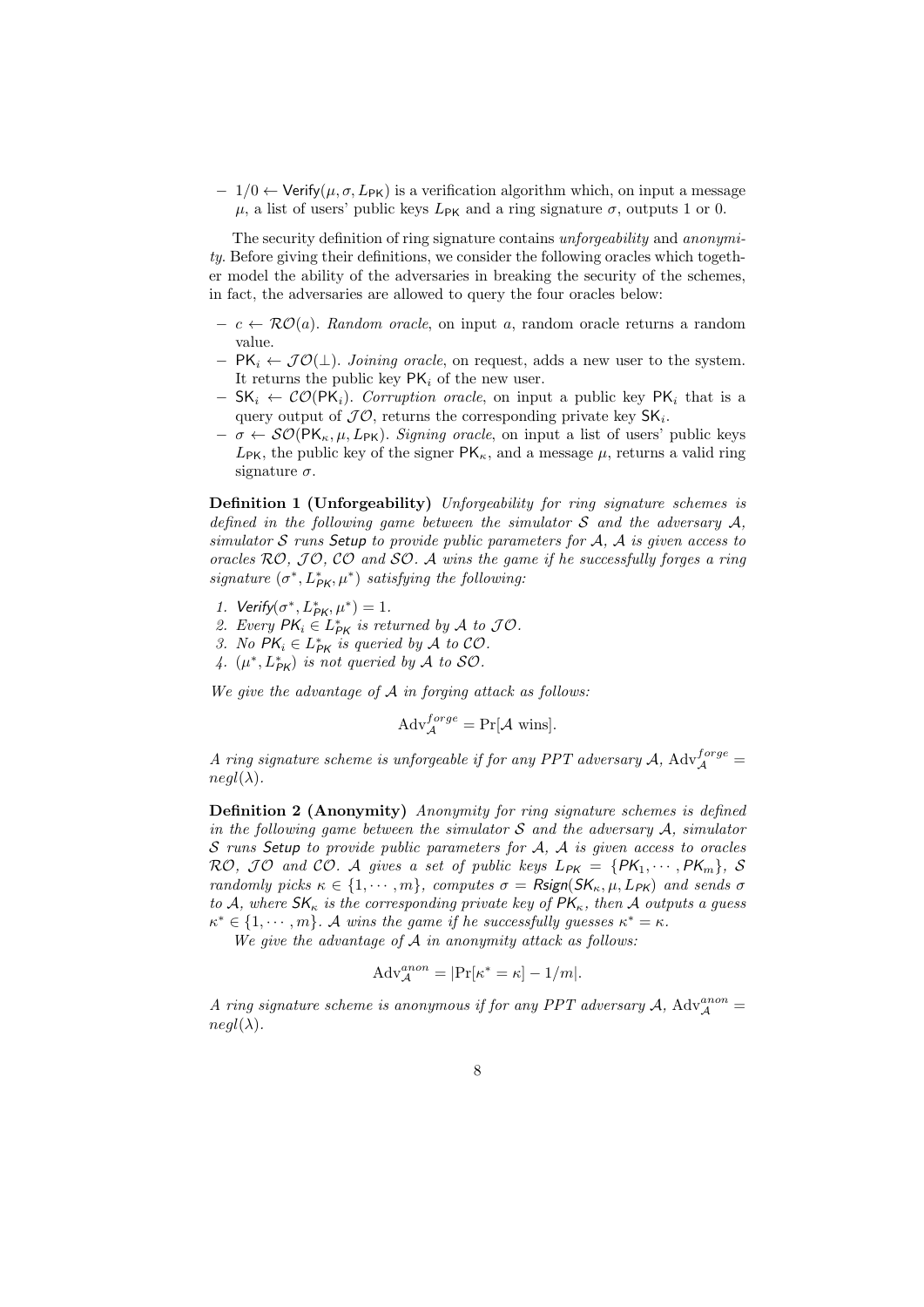In the construction of TLRS, we use ring signature (unforgeable and anonymous in the random oracle model, simulatable by programming the random oracle) as component, we may select AOS scheme[1] (linear size) or Ring-CT 3.0[36] (logarithmic size) in our construction. The choice of ring signature component is not restricted, we can choose the most suited ones (most efficient or most compact ones) for different ring sizes in different applications, the detailed descriptions of AOS and AOS' are in the Appendix A.

## **2.3 Linkable Ring Signatures**

Compared to ring signature, linkable ring signature has the function of linkability, that is, when two ring signatures are signed by the same signer, they are linked by the algorithm Link. We give the definition of Link below:

*− linked/unlinked* ← Link((*σ*, *μ*, *L*<sub>PK</sub>),(*σ'*, *μ'*, *L*<sub>PK</sub>)): verifier checks the two ring signatures are linked or not, output the result.

The security definition of linkable ring signature contains *unforgeability*, *anonymity*, *linkability* and *nonslanderability*. The *unforgeability* is the same as Definition 1, and the *anonymity* is slightly different from Definition 2 with additional requirements that all public keys in  $L_{PK}$  are returned by A to  $J\mathcal{O}$  and all public keys in  $L_{\text{PK}}$  are not queried by A to  $\mathcal{CO}$  (if the adversary corrupts some of the public keys, then he can break the anonymity of the scheme by compute the corresponding key-images in advance). In the rest of this paper, we use this modified definition of *anonymity* in sTLRS and its security proof.

We give the definition of *linkability* and *nonslanderability* as follows:

**Definition 3 (Linkability)** *Linkability for linkable ring signature schemes is defined in the following game between the simulator S and the adversary A, simulator S runs Setup to provide public parameters for A, A is given access to oracles RO, J O, CO and SO. A wins the game if he successfully forges k ring signatures*  $(\sigma_i, L_{PK}^i, \mu_i), i = 1, \dots, k$ , satisfying the following:

- *1. All*  $\sigma_i$ *s* are not returned by A to  $SO$ .
- 2. All  $L_{\textit{PK}}^i$  are returned by A to  $\mathcal{J}\mathcal{O}$ .
- *3. Verify*( $\sigma_i$ ,  $L_{PK}^i$ ,  $\mu_i$ ) = 1,  $i = 1, \dots, k$ .
- *4. A queried CO less than k times.*
- 5. Link $((\sigma_i, L_{PK}^i, \mu_i), (\sigma_j, L_{PK}^j, \mu_j)) = \text{unlinked for } i, j \in \{1, \cdots, k\} \text{ and } i \neq j.$

*We give the advantage of A in link attack as follows:*

$$
Adv_{\mathcal{A}}^{link} = \Pr[\mathcal{A} \text{ wins}].
$$

*A linkable ring signature scheme is linkable if for any PPT adversary*  $A$ ,  $Adv_{\mathcal{A}}^{link} =$  $negl(\lambda)$ *.* 

The *nonslanderability* of a linkable ring signature scheme is that *A* cannot slander other honest users by generating a signature linked with signatures from honest users. In the following we give the definition: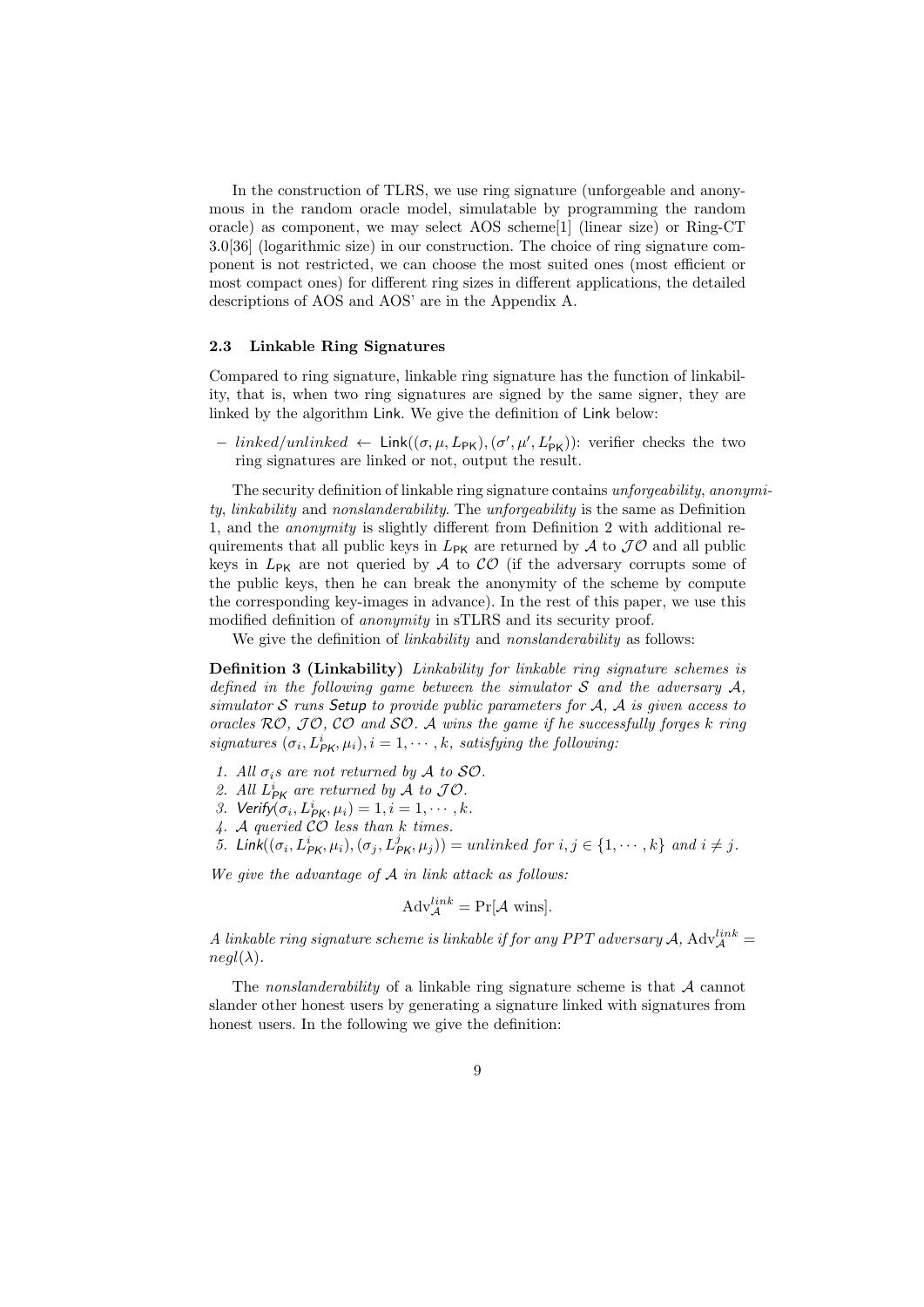**Definition 4 (Nonslanderability)** *Nonslanderability for linkable ring signature schemes is defined in the following game between the simulator S and the adversary A, simulator S runs Setup to provide public parameters for A, A is given access to oracles RO, J O, CO and SO. A gives a list of public keys LPK, a* message  $\mu$  and a public key  $PK_{\kappa} \in L_{PK}$  to S, S returns the corresponding sig*nature*  $\sigma \leftarrow$  *Rsign*( $SK_{\kappa}, L_{PK}, \mu$ ) *to*  $\mathcal{A}$ *.*  $\mathcal{A}$  *wins the game if he successfully outputs a* ring signature  $(\sigma^*, L_{\text{PK}}^*, \mu^*)$ , satisfying the following:

- *1. Verify*( $\sigma^*$ ,  $L_{PK}^*$ ,  $\mu^*$ ) = 1.
- 2.  $PK_{\kappa}$  *is not queried by A to*  $CO$ *.*
- *3. PK<sup>κ</sup> is not queried by A as input to SO.*
- $4.$  *Link***((** $\sigma$ **,**  $L_{PK}$ **,**  $\mu$ **), (** $\sigma^*$ **,**  $L_{PK}^*$ **,**  $\mu^*$ **)) =** *linked***.**

*We give the advantage of A in slandering attack as follows:*

$$
Adv_{\mathcal{A}}^{slander} = \Pr[\mathcal{A} \text{ wins}].
$$

*A linkable ring signature scheme is nonslanderable if for any PPT adversary A,*  $\text{Adv}_{\mathcal{A}}^{slander} = negl(\lambda).$ 

According to [21], linkability and nonslanderability imply unforgeability:

**Lemma 5 ([21])** *If a linkable ring signature scheme is linkable and nonslanderable, then it is unforgeable.*

#### **2.4 Traceable and Linkable Ring Signatures**

Similar to the security definitions of linkable ring signature, a PPT adversary *A* is given access to oracles  $RO$ ,  $IO$ ,  $CO$  and  $SO$ , the security of TLRS contains unforgeability, anonymity, linkability, nonslanderability and traceability. Considering the existence of auditor, who can trace the identities of signers, so the anonymity only holds for adversary who not possesses the trapdoor. Moreover, the unforgeability, linkability, nonslanderability remain the same as in linkable ring signature. For a malicious auditor (or any adversary who corrupts the auditor), he cannot forge signatures of other users or break the linkability and nonslanderability of TLRS, which means that the malicious auditor cannot spend money of other users, double spend or slander other honest users.

TLRS has an additional security requirement called traceability, which enables auditor with ability to trace signers' identities, for any PPT adversary *A* with possession of trapdoor, he cannot escape from audit. We give the formal definition of traceability in the following:

**Definition 6 (Traceability)** *Traceability for traceable and linkable ring signature schemes (TLRS) is defined in the following game between the simulator S and the adversary A, simulator S runs Setup to provide the public parameters for A, A is given access to oracles RO, J O, CO. A generates a list of public keys*  $L_{PK} = \{PK_1, \dots, PK_m\}$ , A wins the game if he successfully generates a *valid TLRS signature*  $(\sigma, L_{PK}, \mu)$  *using*  $PK_{\kappa} \in L_{PK}$ *, satisfying the following:*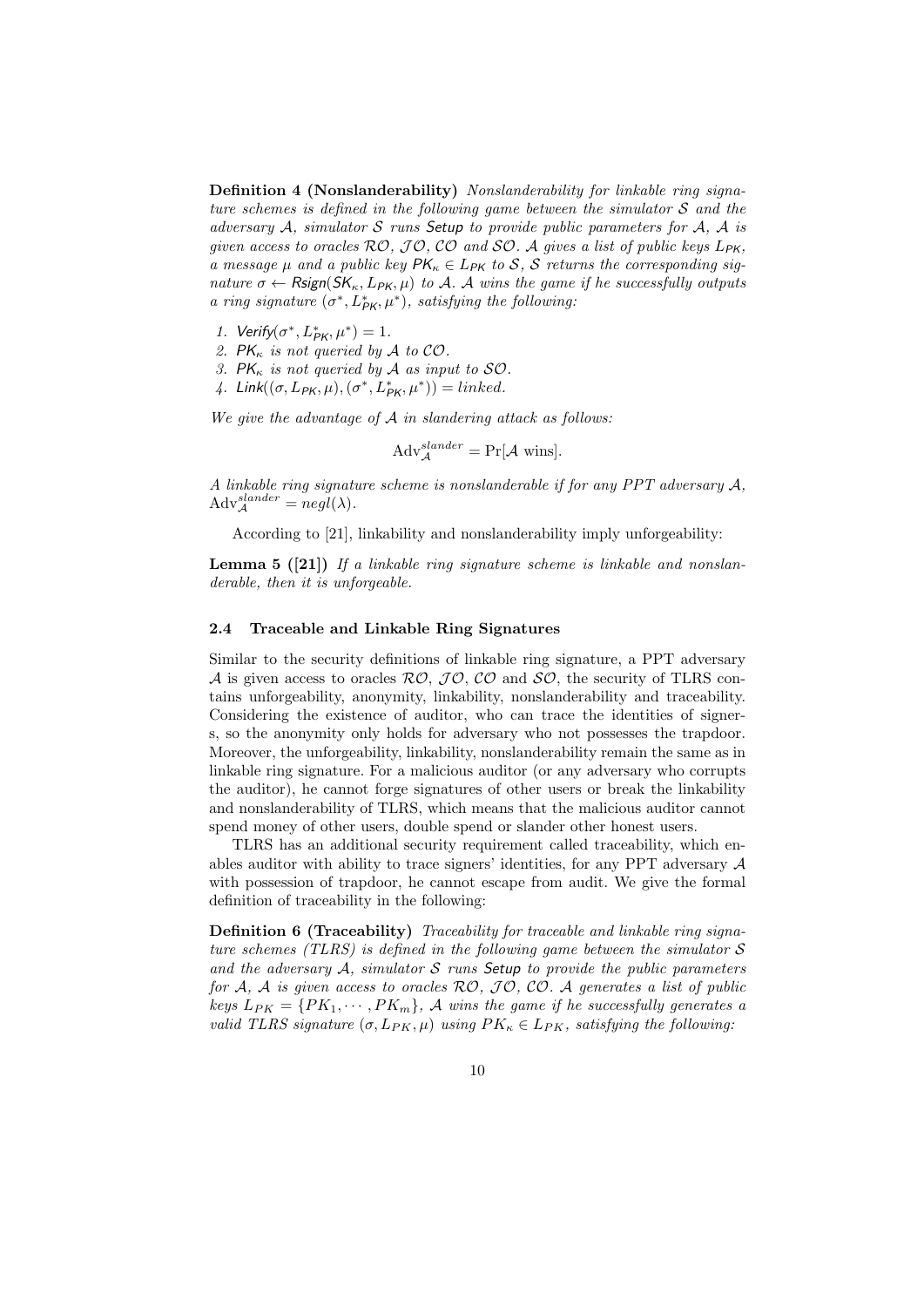- *1. Verify*( $\sigma$ *,*  $L_{PK}$ *,*  $\mu$ ) = 1*.*
- 2.  $PK_i \neq PK_j$  for  $1 \leq i < j \leq m$ .
- *3. Trace*( $\sigma$ ,  $y$ )  $\neq$  *κ or Trace*( $\sigma$ ,  $y$ ) = ⊥*.*

*We give the advantage of A in tracing attack as follows:*

$$
Adv_{\mathcal{A}}^{trace} = \Pr[\mathcal{A} \text{ wins}].
$$

*TLRS scheme is traceable if for any PPT adversary A*,  $Adv_{\mathcal{A}}^{trace} = negl(\lambda)$ *.* 

# **2.5 Zero-knowledge proofs**

Zero-knowledge proof system is a proof system  $(P, V)$  in which a prover proves to the verifier that he has a certain knowledge but does not reveal the knowledge itself. The formal definition is that given language *L* and relation  $R$ , for  $\forall x \in L$ , there exists a witness *w* such that  $(x, w) \in R$ , to prove  $x \in L$  without disclosing *w*. The transcript between prover and verifier is  $\langle P(x, w), V(x) \rangle$ , the proof is correct (or wrong) if  $\langle P(x, w), V(x) \rangle = 1$  *(or* 0). The security notions of zeroproof system contains *completeness*, *soundness* and *zero-knowledge*:

**Definition 7 (Completeness)** (*P, V* ) *has completeness for any non-uniform polynomial time adversary A,*

$$
Pr[(x, w) \leftarrow \mathcal{A}(1^{\lambda}) : (x, w) \notin R \text{ or } \langle P(x, w), V(x) \rangle = 1]
$$
  
= 1 - negl(\lambda).

*When the probability equals* 1*, then* (*P, V* ) *has perfect completeness.*

**Definition 8 (Soundness)** (*P, V* ) *has soundness for any non-uniform polynomial time adversary A and*  $x \notin L$ *,* 

$$
Pr[(x, s) \leftarrow \mathcal{A}(1^{\lambda}) : \langle P(x, w), V(x) \rangle = 1] = negl(\lambda).
$$

*In Σ protocols with Fiat-Shamir transformation in the random oracle model, we use the notion of special soundness, that is, for a* 3*-round interactive proof protocol, if a non-uniform polynomial time adversary A can generate* 2 *valid proofs*  $(x, c, e_1, s_1), (x, c, e_2, s_2)$ *, then there exists an extraction algorithm Ext* which can extract a witness  $(x, w) \in R$ *, where c represents the commitment, ei*s *are challenges and si*s *are responses.*

**Definition 9 (Zero-knowledge)** (*P, V* ) *has perfect (or computational) zeroknowledge, for any non-uniform polynomial time (or PPT) adversary A,*

$$
Pr[(x, w) \leftarrow A(1^{\lambda}); tr \leftarrow \langle P(x, w), V(x, \rho) \rangle :
$$
  

$$
(x, w) \in R \text{ and } A(tr) = 1]
$$
  

$$
= (or \approx_c) Pr[(x, w) \leftarrow A(1^{\lambda}); tr \leftarrow S(x, \rho) :
$$
  

$$
(x, w) \in R \text{ and } A(tr) = 1].
$$

*In Fiat-Shamir-based protocol, the randomness of ρ is from the output of hash function, it is said to be public coin and the protocol is honest-verifier zeroknowledge.*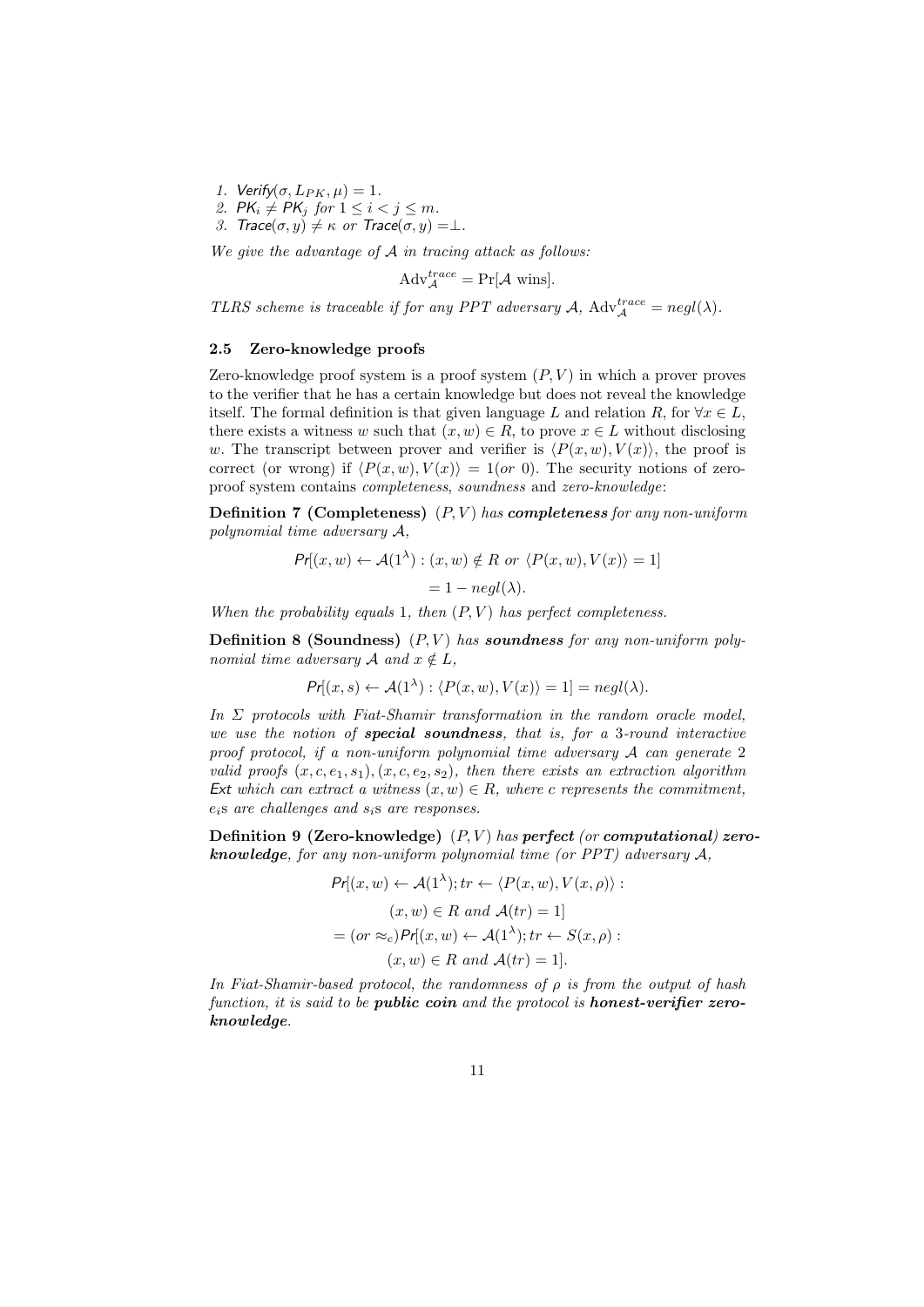**Pedersen Commitment** Pedersen commitment[27] was proposed in 1991, for an elliptic curve  $(\mathbb{G}, q = |\mathbb{G}|, q, h)$ , where g is a generator of  $\mathbb{G}, h$  is a random element with discrete logarithm unknown to anyone.

**Definition 10 (Pedersen commitment)** *The Pedersen commitment for a is*  $c = g^x h^a$ , where  $x \in \mathbb{Z}_q^*$  is a blinding element. Under the hardness of discrete *logarithm, Pedersen commitment has the following properties:*

- *− (Hiding) Any (computational unbounded) adversary A cannot distinguish*  $c = g^x h^a$  from  $c' = g^{x'} h^{a'}$ .
- *− (Binding) Any PPT adversary A cannot generate another secret a ′ binding with*  $c = g^x h^a = g^{x'} h^{a'}$ .
- (Homomorphic) Given  $c_1 = g^x h^a$ ,  $c_2 = g^y h^b$ , then  $c_1 \cdot c_2 = g^{x+y} h^{a+b}$  is a *new commitment for*  $a + b$ .

# **2.6 Range proofs**

Range proof is a special type of zero-knowledge proof with security requirements including completeness, soundness and zero-knowledge. In Monero system, range proofs are used to hide the transaction amount and prove the validity of it (lies in a certain range). Borromean range proof is used in Monero with perfect completeness, special soundness and honest verifier zero-knowledge. We give the introduction of Borromean range proof in the Appendix A.

# **2.7 Traceable Range proofs**

In a traceable range proof, considering the auditor who can trace the amounts of transactions, zero-knowledge only holds for adversary not possesses the trapdoor, while the completeness and soundness remains the same as in range proof for any PPT adversary *A*. For traceable range proof, we need another security concept called **traceability**. Since traceable range proof enables auditor with ability to trace the hidden amounts of transactions, for any PPT adversary *A* (including the malicious auditor), it is necessary that he cannot escape from audit (making valid transaction with amount untraceable). We give the formal definition of traceability in the following:

**Definition 11 (Traceability of TRP)** *Traceability for traceable range proof is defined in the following game between the simulator*  $S$  *and the adversary*  $A$ *, simulator S runs Setup to provide public parameters for A, A is given access to oracle RO. A generates a commitment c for a hidden value a and the range proof*  $\pi(c)$ *, A wins the game if:* 

- *1. Verify*( $c, \pi(c)$ ) = 1.
- 2. **Trace**( $\pi(c)$ , trapdoors)  $\neq a$ .

*We give the advantage of A in traceability attack as follows:*

$$
Adv_{\mathcal{A}}^{trace} = \Pr[\mathcal{A} \text{ wins}].
$$

*A* traceable range proof is traceable if for any PPT adversary  $A$ ,  $Adv_{A}^{trace} =$  $negl(\lambda)$ *.*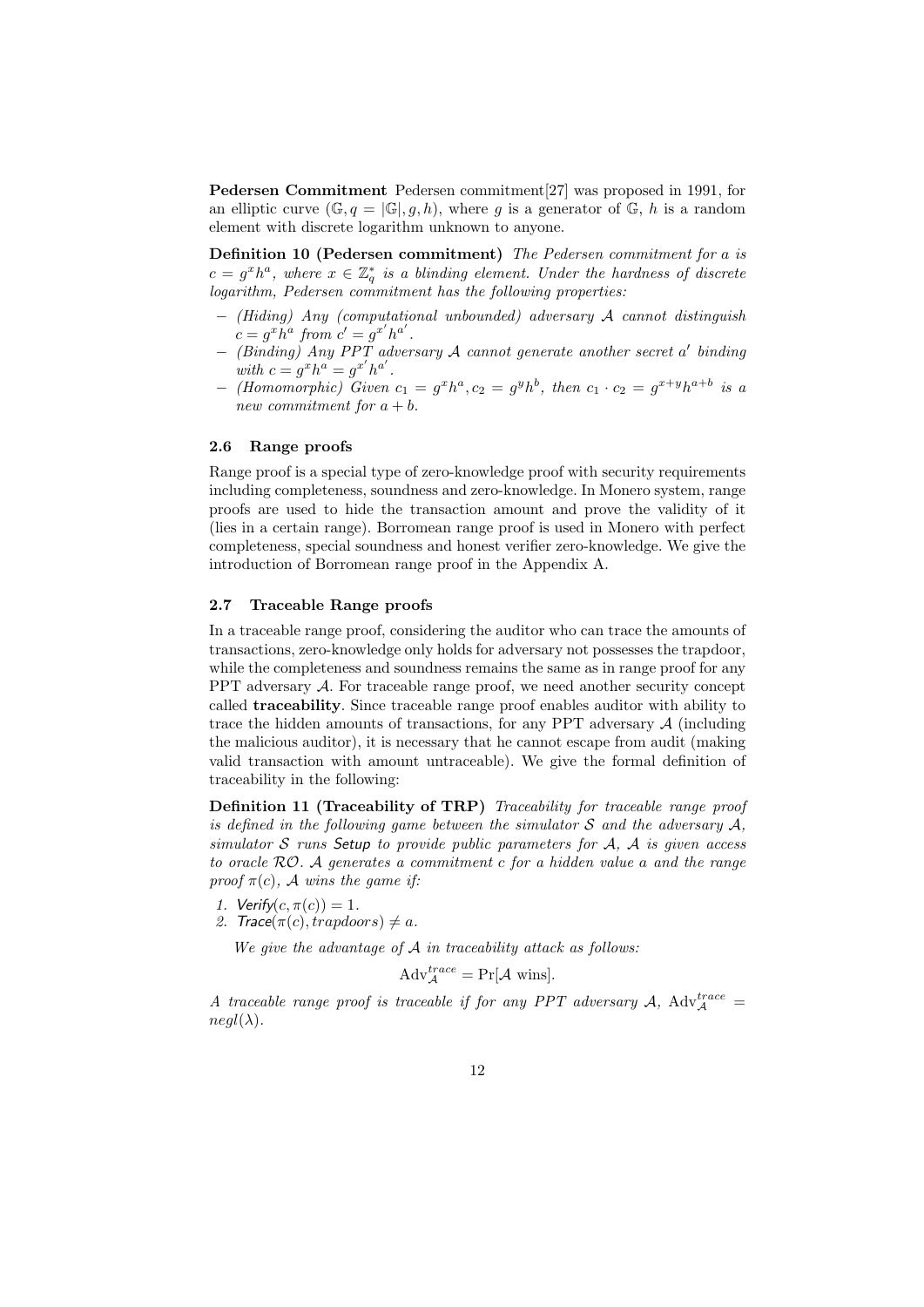#### **2.8 Linkable Multi-ring Signature in Monero**

In Monero system, every UTXO has its public-private key pair  $(PK = g^s, SK = s)$ and the corresponding value commitment  $c = g^x h^a$  (or  $c = h^x g^a$  in Bulletproofs), where  $c$  is Pedersen commitment<sup>[27]</sup>,  $a$  is the hidden value and  $x$  is the blinding element. In a transaction, the initiator Alice chooses *m −* 1 hiding UTXOs:  $\{(\mathsf{PK}_i, c_i = g^{x_i}h^{a_i})\}_{i=1,\dots,m-1}$ , along with her input UTXO (PK<sub>A</sub> =  $g^s$ ,  $c_A$  =  $g^{xA}h^{a_A}$ ), to generate a set of public keys  $L_{PK} = {PK_A, PK_A, \cdots, PK_{m-1}}$  (randomized order), Alice also generates the output UTXO ( $\mathsf{PK}_B$ *,*  $c_B = g^{x_B}h^{a_B}$ ) (the generation algorithm of  $PK_B$  is in the Appendix), where the input value equals the output value  $a_A = a_B$ . Then Alice computes another ring of commitments (same order as in  $L_{\text{PK}}$ ):

$$
L_v = \{c_A c_B^{-1}, c_1 c_B^{-1}, \cdots, c_{m-1} c_B^{-1}\}
$$
  
=  $\{g^{x_A - x_B}, g^{x_1 - x_B} h^{a_1 - a_B}, \cdots, g^{x_{m-1} - x_B} h^{a_{m-1} - a_B}\}.$ 

Alice uses linkable 2-ring signature to sign the transaction by  $L_{\text{PK}}$  and  $L_v$ , with the same position of signing key in each ring, we call it the position-preserving linkable multi-ring signature. In this paper, we use TLRS to construct an efficient and compact multi-ring signature in the application of FAPC.

# **3 Description of FAPC**

In this section we give the description of FAPC, the first fully auditable privacypreserving cryptocurrency against malicious auditors. FAPC achieves both privacy protection and auditability for money flows, users' addresses and transaction amounts. We give the construction in 3.1 and discuss the security requirements in 3.2.

### **3.1 Construction**

The building blocks of FAPC consists of a traceable and linkable ring signature scheme (TLRS), a traceable range proof (TRP) and a tracing scheme for longterm address (TSLA), under the framework of Monero in the UTXO model.

#### **Algorithm 1: FAPC**

Par *←* FAPC.Setup(*λ*):

1. System chooses an elliptic curve  $\mathbb{G}$  with prime order *q* and a generator  $g \in \mathbb{G}$ , the auditor generates  $y \in \mathbb{Z}_q$  as the trapdoor, computes  $h_1 = g^y$ , system computes  $h_2 = H_p(g, h_1)$  (use Hash-to-Point), and outputs  $(\mathbb{G}, q, g, h_1, h_2)$  as the public parameters.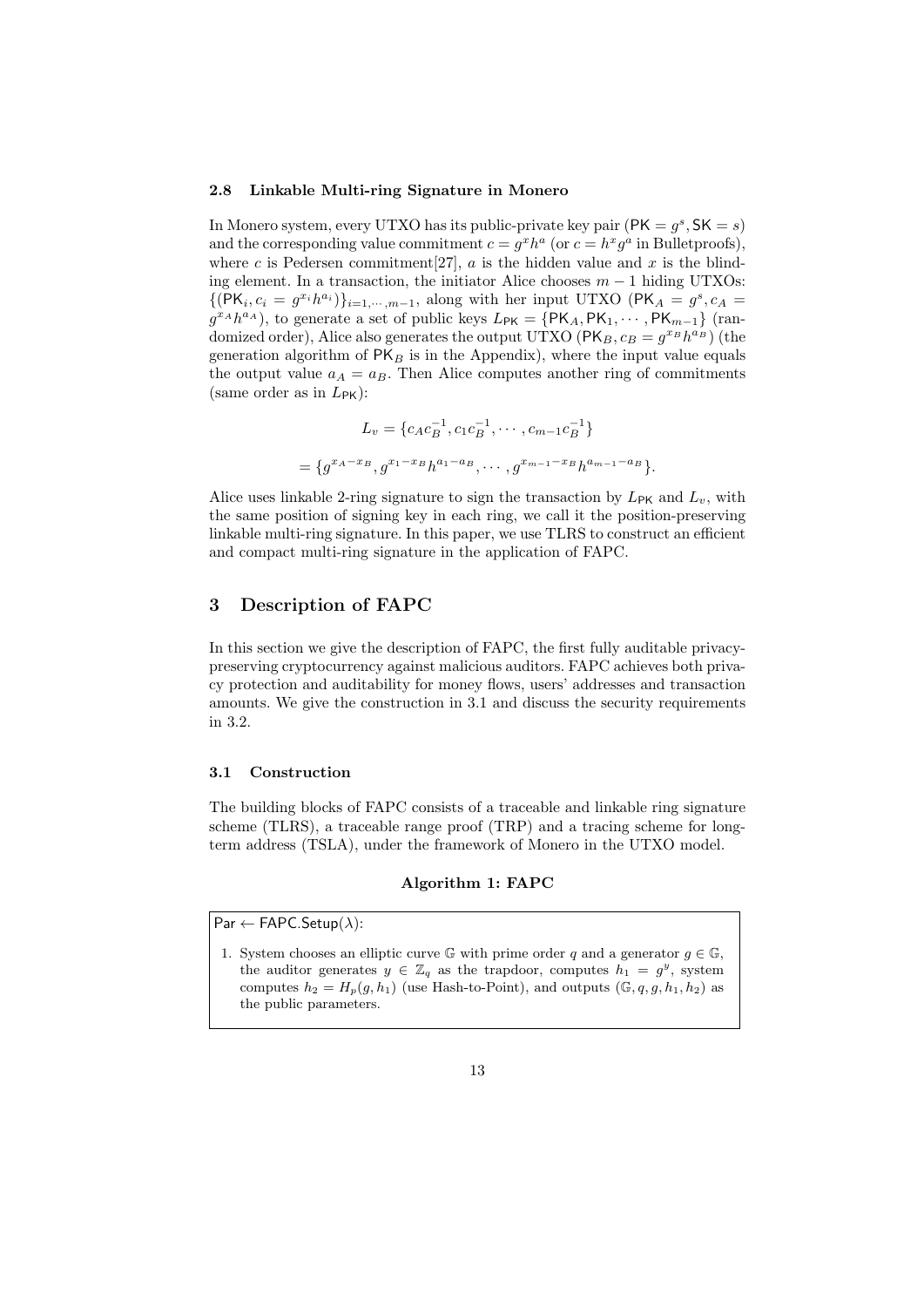(Add*,* ASK) *←* FAPC.AddGen(Par):

- 1. According to the public parameters  $\text{Par} = (\mathbb{G}, q, g, h_1, h_2)$ , user Alice runs (Add*,* ASK) *←* TSLA.Gen(Par) to get the long-term address of her account and the secret key, where  $\mathsf{Add} = (A, B) = (g^{x_v}, g^{x_s})$  and  $\mathsf{ASK} = (x_v, x_s)$ ;
- 2. Alice outputs Add, and retains ASK.

 $(UTXO, SK<sub>U</sub>, sig) \leftarrow FAPC.Mine(a, Add, ASK):$ 

- 1. When a miner successfully gets the mining reward with amount *a*, he samples  $x \leftarrow \mathbb{Z}_q^*$  and computes  $c = g^x h_2^a$ ;
- 2. The miner uniformly generates  $PK_U$ ,  $SK_U$  for his UTXO;
- 3. The miner runs  $\pi_{TRP}(c) \leftarrow \text{TRP.Prove}(c)$  to get the traceable range proof of *c*;
- 4. The miner computes  $B \cdot c/h_2^a = g^{x+x_s}$ , then sign with  $x + x_s$  to get  $sig \leftarrow$  $\mathsf{Sign}_{x+x_s}(\mathsf{PK}_U, a, c, \pi_{\mathsf{TRP}}(c));$
- 5. The miner outputs  $(UTXO = (PK<sub>U</sub>, c, \pi_{TRP}(c)), sig)$  and retains  $SK<sub>U</sub>$ .

 $(L_{PK}, L_{Add}, \text{UTXO}_{out}, \sigma_1, \sigma_2, \sigma_3) \leftarrow \text{FAPC.Spend}(a_{in}, \text{SK}_{in}, \text{UTXO}_{in}, \text{Add}_{out})$ :

- 1. When Alice wants to pay Bob with her  $UTXO_{in} = (PK_{in}, c_{in}, \pi_{TRP}(c_{in}))$ , she chooses another *l−*1 addresses, together with Bob's address Add*out*, to generate a set of addresses  $L_{\text{Add}}$ , then Alice runs  $\sigma_1 \leftarrow \text{TSLA.Spend}(\text{Add}_{out})$ , where  $\sigma_1 = (\text{PK}_{out}, ct, R, R_1, R_2, \theta);$
- 2. Alice samples  $x_{out} \leftarrow \mathbb{Z}_q^*$ , computes the output commitment  $c_{out} = g^{x_{out}} h^{a_{out}}$ , runs  $\pi_{TRP}(c_{out}) \leftarrow TRP.Prove(c_{out})$  to get the traceable range proof of  $c_{out}$ , she also generates a ciphertext  $\sigma_3 \leftarrow Enc_{\text{Add}}(a_{out}, x_{out});$
- 3. Alice chooses another *m −* 1 UTXOs, together with her UTXO*in*, to generate a list of UTXO public key  $L_{PK} = \{PK_1, \dots, PK_m\}$ , where  $PK_{in} \in L_{PK}$ ;
- 4. Alice extracts the commitments  $\{c_i\}_{i\in[1,m]}$  from  $\{\text{UTXO}_i\}_{i\in[1,m]}$ , where  $c_{in} \in \{c_i\}_{i \in [1,m]},$  generates  $L_v = \{c_1/c_{out}, \cdots, c_m/c_{out}\}\$ , then runs  $\sigma_2 \leftarrow$ TLRS.Sign( $L_{PK}$ ,  $L_v$ , UTXO<sub>*out*</sub>,  $\sigma_1$ ,  $\sigma_3$ , SK<sub>in</sub>) to get the traceable and linkable ring signature to hide the input UTXO*in*;
- 5. Alice outputs  $(L_{\text{PK}}, L_{\text{Add}}, \text{UTXO}_{out}, \sigma_1, \sigma_2, \sigma_3)$  as the transaction output.

 $1/linked/0 \leftarrow \text{FAPC}.\text{Verify}(L_{\text{PK}}, L_{\text{Add}}, \text{UTXO}_{out}, \sigma_1, \sigma_2)$ :

- 1. Verifier runs  $TRLS.Link(\sigma_2)$  to check whether double spending happens, if yes then he outputs *linked* and aborts, otherwise he continues to the next step;
- 2. Verifier runs TRLS.Verify( $\sigma_2$ ) to check the validity of TLRS ring signature;
- 3. Verifier runs TSLA.Verify( $\sigma_1$ ) to check the validity and correctness of PK<sub>out</sub>;
- 4. Verifier runs  $TRP\cdot Verify(\pi_{TRP}(c_{out}), c_{out})$  to check the validity of amount;
- 5. If all passed then outputs 1, otherwise outputs 0.

 $(\mathsf{SK}_\mathit{out}, a^*_\mathit{out}, x^*_\mathit{out}) / \perp \leftarrow \mathsf{FAPC}.\mathsf{Receive}(L_\mathsf{Add}, \mathsf{UTXO}_\mathit{out}, \sigma_1, \sigma_3, y, \mathsf{ASK})$ :

- 1. The receiver Bob checks whether his address Add appears in  $L_{\text{Add}}$ , if yes he runs  $SK_U \leftarrow \text{TSLA}$ . Receive( $L_{\text{Add}}, \sigma_1$ , ASK) to get the secret key  $SK_U$  of  $UTXO_{out}$ , if failed then outputs */ ⊥* and aborts;
- 2. Bob gets the amount and blinding element by decryption  $(a_{out}^*, x_{out}^*) \leftarrow$  $Dec_{ASK}(\sigma_3);$
- 3. Bob checks whether  $g^{x_{out}^*}h_2^{a_{out}^*} \stackrel{?}{=} c_{out}$ , if yes he receives UTXO<sub>*out*</sub> to his wallet, otherwise aborts.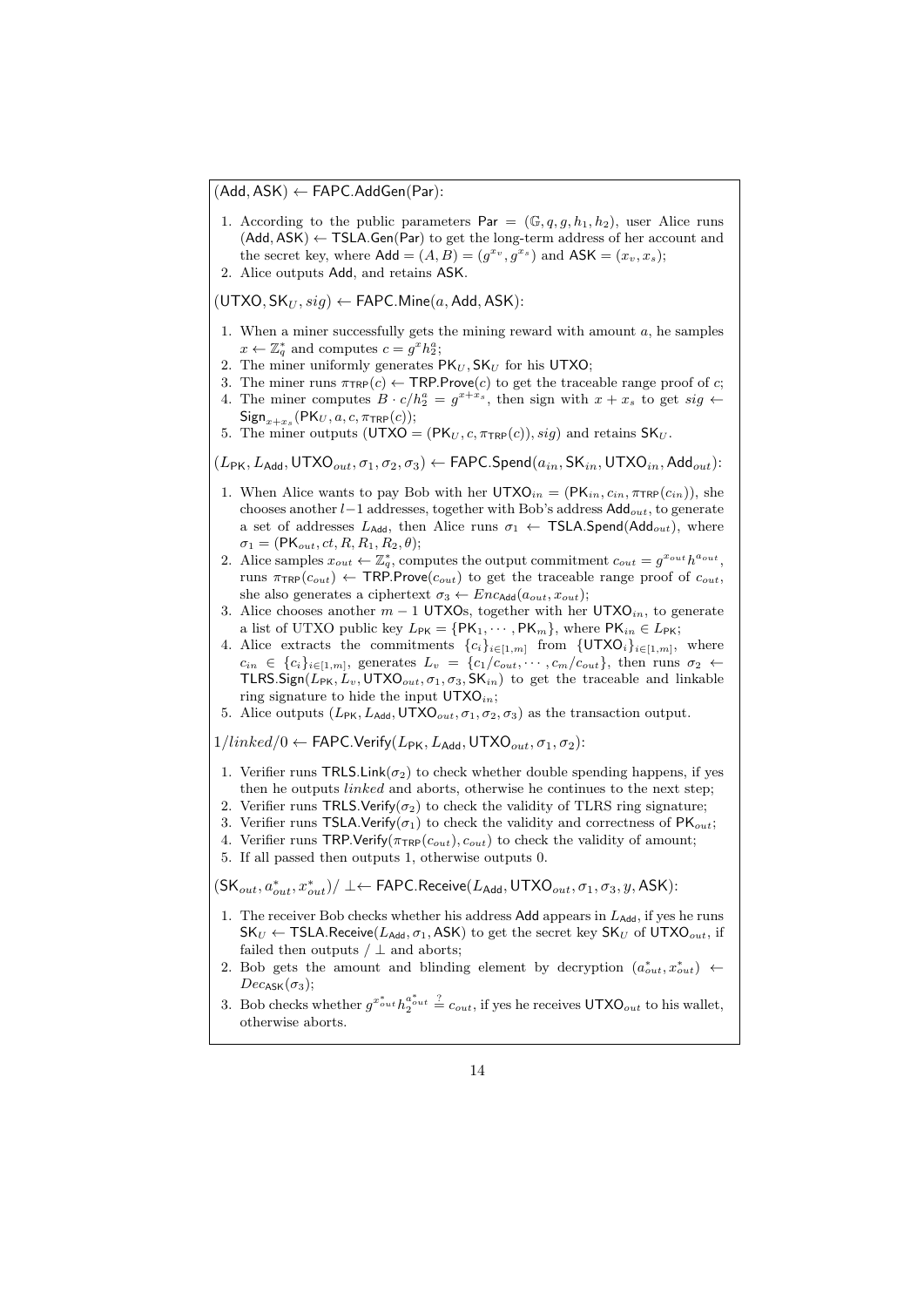$(\kappa^*, \mathsf{Add}^*_{out}, a^*_{out})/\perp \leftarrow \mathsf{FAPC}.\mathsf{Audit}(L_{\mathsf{PK}},L_{\mathsf{Add}},\mathsf{UTXO}_{out},\sigma_1,\sigma_2,y)$ :

- 1. The auditor runs  $\kappa^* / \perp \leftarrow \text{TRLS}$ . Trace( $\sigma_2, y$ ) to recover the identity of input UTXO $_{in}$  in  $L_{PK}$ ;
- 2. The auditor runs  $\mathsf{Add}^*/ \perp \leftarrow \mathsf{TSLA}.\mathsf{Trace}(\sigma_1,y)$  to recover the long-term address of Bob;
- 3. The auditor runs *a ∗ / ⊥←* TRP.Trace(*π*TRP(*cout*)*, y*) to recover the output amount of transaction;
- 4. If *⊥* appears in any step, then the auditor aborts, otherwise he outputs  $(\kappa^*, \mathsf{Add}^*_{out}, a^*_{out}).$

Note that the transaction described in Algorithm 1 has one input UTXO and one output UTXO (with  $a_{in} = a_{out}$ ), the solution for multi-input(output) transaction of FAPC is same as Monero, please refer to [26] for detailed description. Moreover, in FAPC, ring signature plays the key role in TLRS, TRP and TSLA, the choice of ring signature is not restricted, we can choose the most suited elliptic-curve-based ring signature (such as AOS, AOS'[1], Ring-CT 3.0[36]) to achieve better efficiency or compactness.

# **3.2 Security Requirements**

The security requirements of FAPC contains anonymity, confidentiality, doublespending resistance and malicious auditor resistance. We introduce these requirements respectively:

- 1. **Anonymity** of FAPC consists of the anonymity of address and anonymity of money flow (UTXO), similar to Monero. The anonymity of address is provided by the anonymity of TSLA to protect the privacy of recipient address in transaction. The anonymity of money flow is provided by the anonymity of TLRS to protect the identity of input UTXO in *L*PK so as to hide the money flow in the blockchain.
- 2. **Confidentiality** of FAPC is that the amount and blinding element  $(a, x)$ are hidden to others (excluding the auditor). The confidentiality of  $(a, x)$ is provided by the hiding property of Pedersen commitment and the zeroknowledge property of TRP, the verifier can only check the validity of  $a \in$  $[0, 2<sup>n</sup> - 1]$  while cannot learn nothing else about  $(a, x)$ .
- 3. **Double Spending Resistance** of FAPC is similar to Monero that any user cannot double spend his UTXOs in FAPC. Double spending resistance of FAPC is provided by the linkability of TLRS, in which the verifier can check whether double spending happens by usage of TLRS.Link.
- 4. **Public Verifiability** of FAPC is that the correctness and validity of a transaction can be verified by the verifier, without any help from the auditor. FAPC can operate normally without the auditor.
- 5. **Full Auditability** of FAPC means that the auditor can trace the uses' addresses, identities of UTXOs (money flows) as well as the amounts in all transactions. The traceability of address is provided by the traceability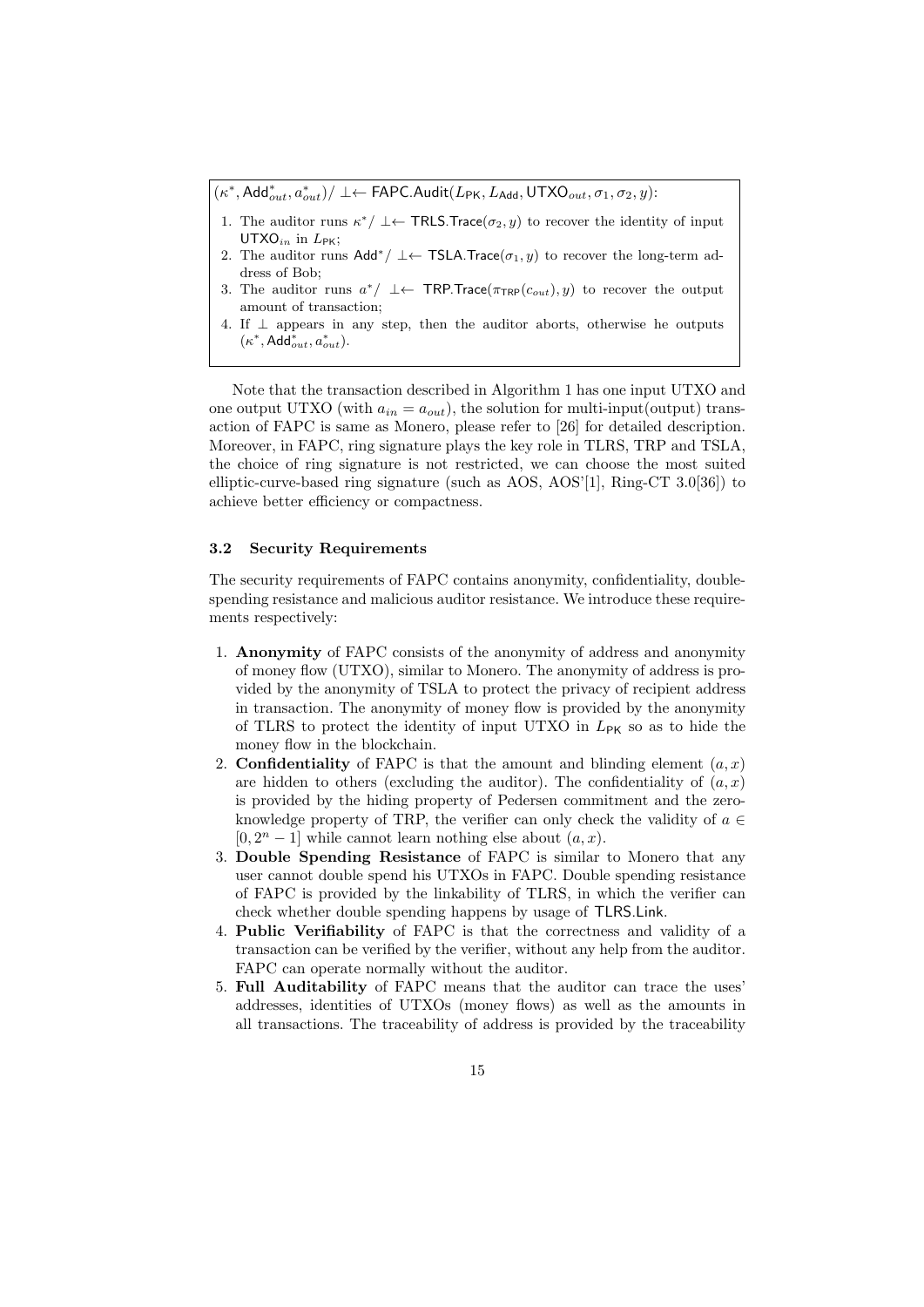of TSLA, the traceability of money flow is provided by the traceability of TLRS, the traceability of transaction amount is provided by the traceability of TRP.

6. **Malicious Auditor Resistance** of FAPC is an enhanced security requirement which means that FAPC remains secure when the auditor is malicious or corrupted. For an adversary *A* with possession of the audit trapdoor, he cannot double spend, corrupt users, modify the value of UTXOs, or learn other privacy information including the UTXO secret key  $\mathsf{SK}_U$  and the blinding element  $x$  (in  $c = g^x h^a$ ). Note that the anonymity and confidentiality no longer hold for A. It is a balance between privacy protection and auditability, and is a closer approach towards decentralization.

In the rest of this paper we give the detailed descriptions of TLRS, TRP and TSLA, with their security proofs against malicious auditors, to finish the construction of FAPC. We introduce the position-preserving multi-ring signature based on AOS and AOS' in the Appendix A.

# **4 Traceable and Linkable Ring Signature**

In this section, we give the construction and security proofs of traceable and linkable ring signature scheme (TLRS). TLRS achieves unforgeability, anonymity, linkability, nonslanderability and traceability against malicious auditors. In the application of FAPC, unforgeability works for security of users' accounts, anonymity works for anonymity of the input UTXO, linkability and nonslanderability works for prevention of double-spending (actively or passively), traceability works for unconditional auditability of the input UTXO.

# **4.1 Construction**

In our construction of TLRS, we use ring signature (AOS, AOS' or Ring-CT 3.0) as the ring signature component. Actually, we assume these schemes are anonymous and unforgeable in the random oracle model, which makes TLRS secure against malicious auditors, under standard assumptions. We give the introduction of TLRS in the following (single ring as example):

## **Algorithm 2: TLRS**

Par *←* TLRS.Setup(*λ*):

1. System chooses an elliptic curve  $\mathbb{G}$  with prime order  $q$  and a generator  $g \in \mathbb{G}$ , the auditor generates  $y \in \mathbb{Z}_q$  as the trapdoor, computes  $h_1 = g^y$ , system computes  $h_2 = H_p(g, h_1)$  (use Hash-to-Point), and outputs  $(\mathbb{G}, q, g, h_1, h_2)$  as the public parameters.

(PK*,* SK) *←* TLRS.KeyGen(Par):

- 1. According to the public parameters  $(\mathbb{G}, q, g, h_1, h_2)$ , user Alice samples  $x \in \mathbb{Z}_q^*$ as her secret key, then computes  $PK = g^x$ ;
- 2. Alice outputs  $PK = g^x$ , and retains  $SK = x$ .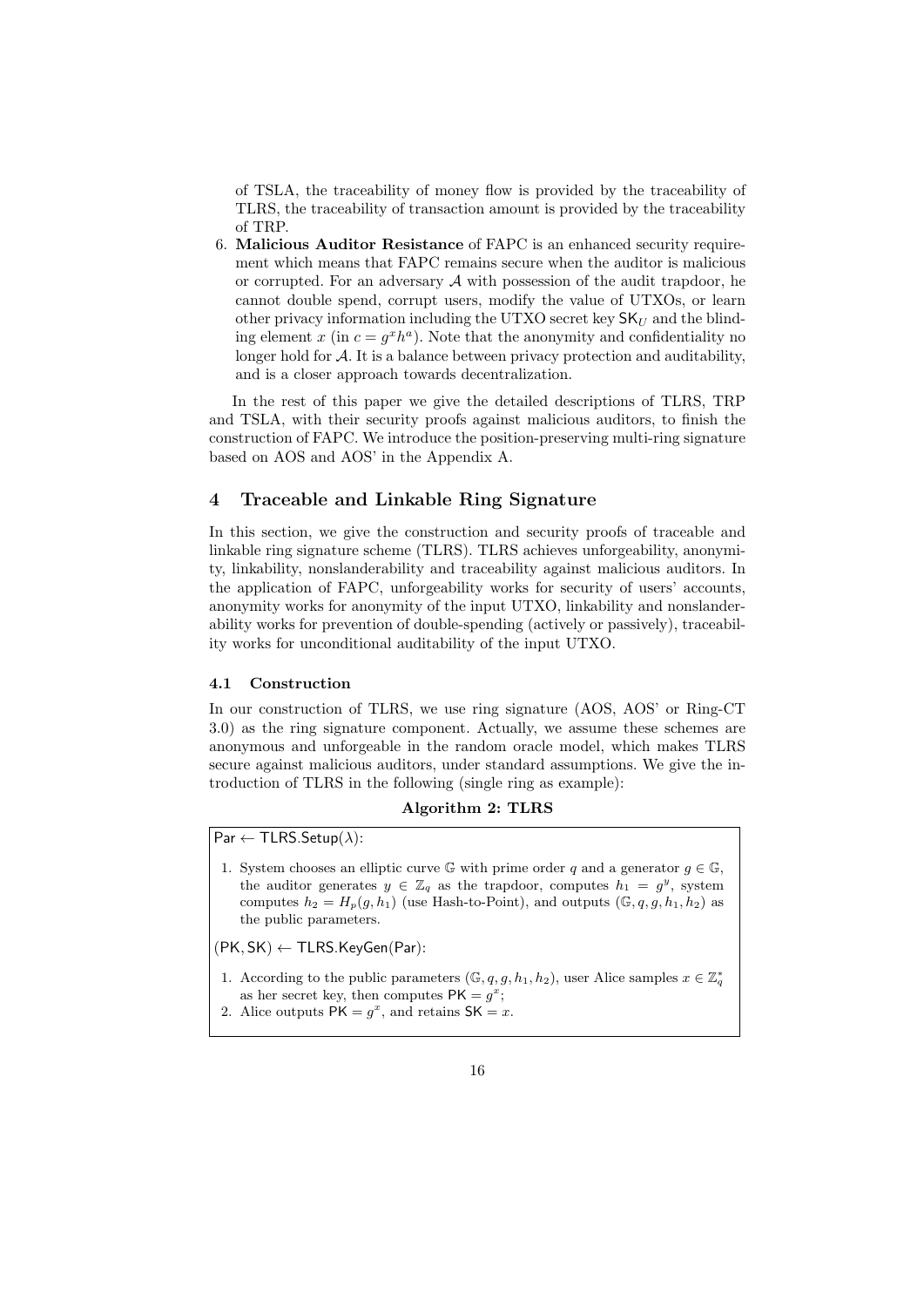$\sigma \leftarrow$  TLRS.Sign(SK<sub>*κ*</sub>,  $\mu$ ,  $L_{\text{PK}}$ ):

- 1. For a message  $\mu$ , Alice chooses another  $m-1$  users, together with her own public key, to generate a list of public keys  $L_{PK} = {PK_1, \dots, PK_m}$ , where Alice's  $PK = PK<sub>\kappa</sub> \in L_{PK}, \kappa \in \{1, \cdots, m\};$
- 2. Alice outputs  $TK = h_1^{x_{\kappa}}$  and  $I = h_2^{x_{\kappa}}$ , then computes  $e_1 = H(L_{\text{PK}}, \text{TK}, I, 1)$ ,  $e_2 = H(L_{\rm PK}, \text{TK}, I, 2);$
- 3. Alice computes and outputs

$$
L_{\mathsf{RPK}} = \{ \mathsf{PK}_1 \cdot \mathsf{TK}^{e_1} \cdot I^{e_2}, \cdots, \mathsf{PK}_m \cdot \mathsf{TK}^{e_1} \cdot I^{e_2} \}
$$

$$
= \{g^{x_1}h_1^{e_1x_{\kappa}}h_2^{e_2x_{\kappa}}, \cdots, g^{x_m}h_1^{e_1x_{\kappa}}h_2^{e_2x_{\kappa}}\};
$$

- 4. Alice runs ring signature  $\tau \leftarrow \mathsf{Rsign}(\mathsf{SK}, \mu, L_{\mathsf{RPK}}, \mathsf{TK}, I)$  using  $L_{\mathsf{RPK}}$  and  $SK =$  $x_{\kappa}$ , outputs  $\tau$  (use  $gh_1^{e_1}h_2^{e_2}$  as the generator);
- 5. Alice outputs  $\sigma = (\tau, \mu, L_{\text{PK}}, \text{TK}, I)$ .

 $1/0$  ← TLRS. Verify $(τ, μ, L_{PK}, TK, I)$ :

- 1. Verifier computes  $e_1^* = H(L_{\text{PK}}, \text{TK}, I, 1)$  and  $e_2^* = H(L_{\text{PK}}, \text{TK}, I, 2)$ ;
- 2. Verifier computes  $L^*_{RPK} = \{PK_1 \cdot TK^{e_1^*} \cdot I^{e_2^*}, \cdots, PK_m \cdot TK^{e_1^*} \cdot I^{e_2^*}\};$
- 3. Verifier checks the validity of ring signature  $\tau$  ( $gh_1^{e_1^*}h_2^{e_2^*}$  as the generator);
- 4. If all passed then outputs 1, otherwise outputs 0.

 $linked/unlinked \leftarrow \mathsf{TLRS.Link}(\sigma, \sigma')$ :

1. For two valid sTLRS' signatures  $\sigma = (\tau, \mu, L_{\text{PK}}, \text{TK}, I)$  and  $\sigma' = (\tau', \mu', L'_{PK}, TK', I')$ , if  $I = I'$  then verifier outputs *linked*, otherwise outputs *unlinked*.

*κ <sup>∗</sup>/ ⊥←* TLRS.Trace(*σ, y*):

1. For  $\sigma = (\tau, \mu, L_{\text{PK}}, \text{TK}, I)$ , the auditor extracts  $\text{PK}_1, \cdots, \text{PK}_m$  from  $L_{\text{PK}}, \text{com-}$ putes  $\mathsf{PK}_{i}^{y}$  for  $i = 1, \dots, m$ , outputs the smallest  $\kappa^* \in \{1, \dots, m\}$  such that  $TK = PK_{\kappa^*}^y$  as the trace result, otherwise outputs  $\perp$ .

### **Correctness**

**Theorem 12 (Correctness of TLRS)** *For an honest user Alice in TLRS, she can complete the traceable and linkable ring signature successfully, and the behavior of double signing (double spending) will be detected while the identity of Alice remaining anonymous. Moreover, the auditor can trace her identity correctly.*

*Proof.* In TLRS, for Alice's public key  $PK = PK<sub>\kappa</sub> = g<sup>x<sub>\kappa</sub></sup>$ , then Alice will output  $\mathsf{TK}=h_1^{x_{\kappa}}$  and  $I=h_2^{x_{\kappa}}$  with  $L_{\mathsf{RPK}}=\{g^{x_1}h_1^{e_1x_{\kappa}}h_2^{e_2x_{\kappa}},\cdots,g^{x_m}h_1^{e_1x_{\kappa}}h_2^{e_2x_{\kappa}}\}$ . Since  $RPK_{\kappa} = g^{x_{\kappa}}h_1^{e_1x_{\kappa}}h_2^{e_2x_{\kappa}} = (gh_1^{e_1}h_2^{e_2})^{x_{\kappa}},$  then Alice can use  $SK = x_{\kappa}$  to generate the ring signature  $\tau$  using  $gh_1^{e_1}h_2^{e_2}$  as the generator.

When double signing occurs, we know from the linkability of TLRS that Alice must have used  $I = h_2^{x_k}$  for twice (proved in Theorem 14), then the verifier can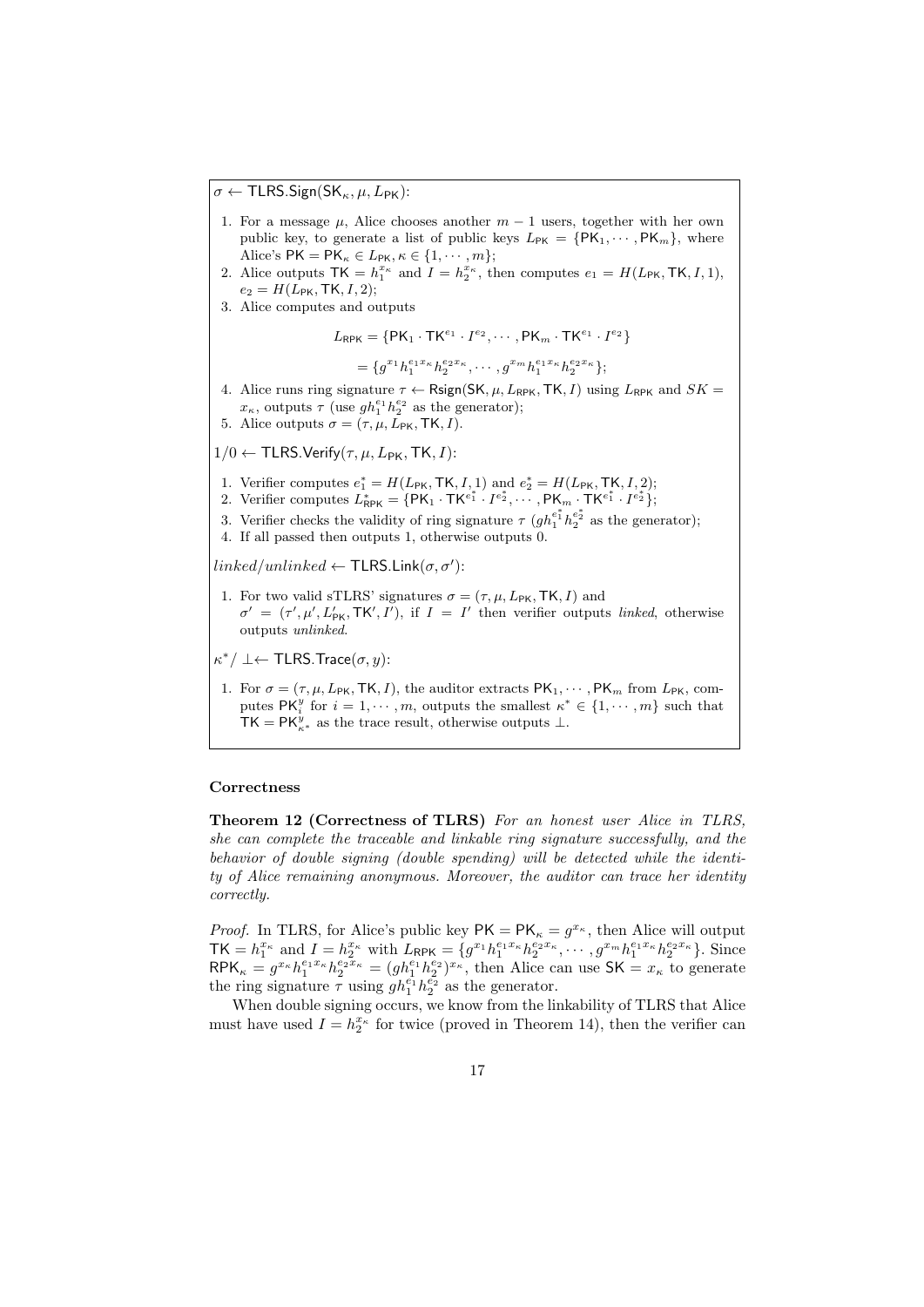detect that double signing occurs and outputs *linked*, at the same time, anyone (except for the auditor) cannot learn any information about the identity of signer by the anonymity of TLRS (proved in Theorem 13).

For the auditor, he can compute  $\mathsf{PK}_{\kappa}^y = g^{yx_{\kappa}} = h_1^{x_{\kappa}} = \mathsf{TK}$  and then outputs TLRS.Trace( $\sigma$ ,  $y$ ) =  $\kappa$  correctly.  $\Box$ 

# **4.2 Security proofs**

# **Proof of Anonymity**

**Theorem 13 (Anonymity of TLRS)** *TLRS is anonymous for any PPT adversary A without possession of the trapdoor, assuming the ring signature is simulatable by programming the random oracle in the random oracle model.*

*Proof.* Assume  $\mathcal A$  is playing the game with  $\mathcal S$  in Definition 2,  $\mathcal A$  generates a message  $\mu$  and a list of public keys  $L_{\text{PK}} = \{ \text{PK}_1, \cdots, \text{PK}_m \}$ , where  $\text{PK}_i = g^{x_i}$ , and all  $PK_i$ s are returned by  $JO$ , and  $S$  knows all  $SK_i = x_i$ .

We consider the following games between *S* and *A*:

- *−* **Game 0**. *S* samples *κ ∈ {*1*, · · · , m}* uniformly at random, publishes TK =  $h_1^{x_{\kappa}}$  and  $I = h_2^{x_{\kappa}}$ , computes  $e_1 = H(L_{\text{PK}}, \text{TK}, I, 1), e_2 = H(L_{\text{PK}}, \text{TK}, I, 2)$  and  $\tilde{L}_{\text{RPK}} = \{g^{x_1} \tilde{h}_1^{e_1 x_{\kappa}} h_2^{e_2 x_{\kappa}}, \cdots, g^{x_m} h_1^{e_1 x_{\kappa}} h_2^{e_2 x_{\kappa}}\},$  generates the ring signature  $\tau =$  Rsign(*SK,*  $\mu$ *, L*<sub>RPK</sub>, **TK***, I*), outputs  $\sigma = (\tau, \mu, L_{\text{PK}}, \text{TK}, I)$  to *A*. When *A* receives  $\sigma$ , he gives a guess  $\kappa^* \in \{1, \cdots, m\}$ .
- *−* **Game 1**. *S* samples  $κ ∈ \{1, \dots, m\}$ ,  $r_1, r_2 ∈ \mathbb{Z}_q^*$  uniformly at random, publishes  $TK = h_1^{r_1}$  and  $I = h_2^{r_2}$ , computes  $e_1 = H(L_{PK}, TK, I, 1), e_2 =$  $H(L_{\text{PK}}, \text{TK}, I, 2)$  and  $L_{\text{RPK}} = \{g^{\bar{x}_1} h_1^{e_1 r_1} h_2^{e_2 r_2}, \cdots, g^{x_m} h_1^{e_1 r_1} h_2^{e_2 r_2}\},$  generates the ring signature  $\tau = \text{Rsign}(\mu, L_{RK}, \text{TK}, I)$  by programming the random oracle, outputs  $\sigma = (\tau, \mu, L_{\text{PK}}, \text{TK}, I)$  to *A*. When *A* receives  $\sigma$ , he gives a guess  $\kappa^* \in \{1, \cdots, m\}.$

In the two games above, Game 0 is the real game between *S* and *A* in TLRS, and Game 1 is the simulated game in the random oracle model. In game 1,  $\kappa$ is uniformly sampled by  $S$ , which is statistical independent from the  $L_{PK}$ , then  $Pr_A[\kappa^* = \kappa] = 1/m$ .

Then we only need to prove that game 0 and game 1 are computational indistinguishable. If fact, the differences between the two games are the generations of TK, *I* and  $L_{RPK}$ . According to DDH assumption,  $(g, h_i, g^{x_{\kappa}}, h_i^{x_{\kappa}})$  and  $(g, h_i, g^{x_{\kappa}}, h_i^{r_i})$  are computational indistinguishable for  $i = 1, 2$ , then *A* cannot distinguish  $h_i^{x_k}$  (in game 0) from  $h_i^{r_i}$  (in game 1). Then we know *A* cannot distinguish  $\{g^{x_1}h_1^{e_1x_k}h_2^{e_2x_k},\cdots,g^{x_m}h_1^{e_1x_k}h_2^{e_2x_k}\}\ \text{from}\ \{g^{x_1}h_1^{e_1r_1}h_2^{e_2r_2},\cdots,g^{x_m}h_1^{e_1r_1}h_2^{e_2r_2}\},$ then we know game 0 and game 1 are computational indistinguishable, then we finish the anonymity proof of TLRS.  $\Box$ 

# **Proof of Linkability**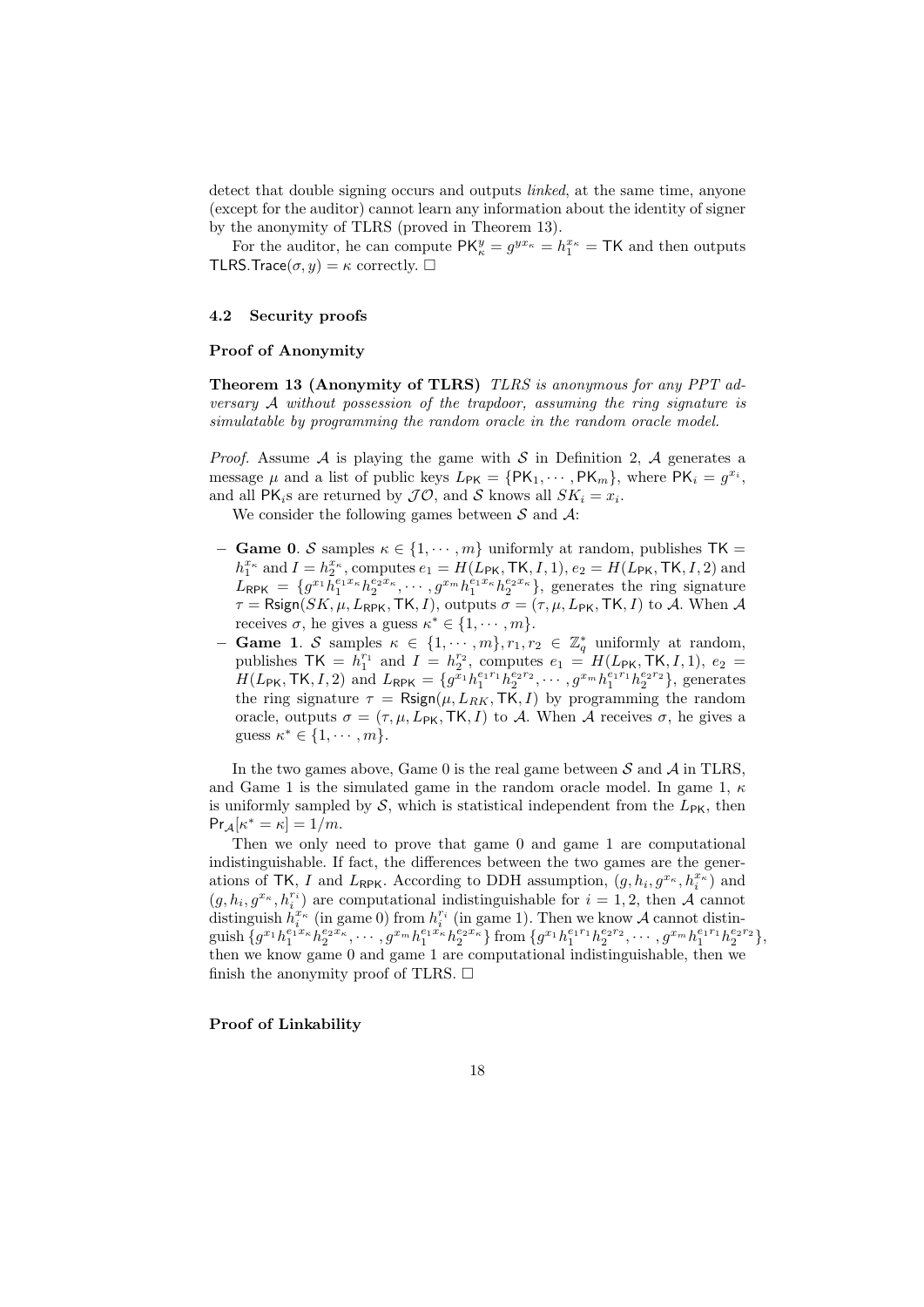**Theorem 14 (Linkability of TLRS)** *TLRS is linkable for any PPT adversary A (including the malicious auditor), assuming the unforgeability of ring signature component.*

*Proof.* For a PPT adversary A with possession of the trapdoor *y*, when A finished the link game with  $S$  in Definition 3, we assume that  $A$  wins the link game with nonnegligible advantage  $\delta$ , that is,  $\mathcal A$  returned  $k$  TLRS signatures  $\sigma_i = (\tau_i, \mu_i, L_{\text{PK}}^i, \text{TK}_i, I_i), i = 1, \cdots, k \text{ (} \tau_i \text{s} \text{ are the ring signatures), satisfying}$ the following requirements:

- 1. All  $\sigma_i$ ,  $i = 1, \dots, k$  are not returned by  $\mathcal{SO}$ .
- 2. All public keys from  $L^i_{\text{PK}}, i = 1, \dots, k$  are returned by  $J\mathcal{O}$ .
- 3. TLRS.Verify $(\sigma_i, L_{\text{PK}}^i, \mu_i) = 1$  for  $i = 1, \dots, k$ .
- 4. *A* queried *CO* less than *k* times.
- 5. TLRS.Link $((\sigma_i, L_{\text{PK}}^i, \mu_i), (\sigma_j, L_{\text{PK}}^j, \mu_j)) = \text{unlinked for } i \neq j \in \{1, \cdots, k\}.$

We first prove a statement that, for a list of public keys  $L_{PK} = \{PK_1, \dots, PK_m\}$ returned by  $\mathcal{J}\mathcal{O}$  with  $\mathsf{PK}_i = g^{x_i}$ , any PPT adversary  $\mathcal{A}$  generates a valid TLRS signature  $\sigma \leftrightarrow \mathcal{SO}$  if and only if he quires the  $\mathcal{CO}$  at least once, except for negligible probability  $\epsilon_0 = negl(\lambda)$ .

- *−*  $\Rightarrow$ . If *A* gets SK = *x<sub>i</sub>* from CO, and then *A* can run the TLRS signature scheme to generate a valid signature  $\sigma = (\tau, \mu, L_{\text{PK}}, \text{TK}, I)$ .
- *−*  $\Leftarrow$  Assume *A* did not query the *CO* and *SO* for  $L_{\text{PK}} = \{ \text{PK}_1, \cdots, \text{PK}_m \}$  and finished the TLRS signature over  $L_{PK} = \{PK_1, \dots, PK_m\}$  with nonnegligible probability  $\delta_1$ . We first prove that *A* does not know any of the secret keys in  $L_{\text{PK}}$ . Actually, under the hardness of discrete logarithm,  $A$  cannot compute  $x_i$  from  $PK_i = g^{x_i}, i = 1, \dots, m$ , then the probability of *A* obtaining any of  $x_i$  is  $\epsilon_1 = negl(\lambda)$ .

Next, according to the assumption that *A* generates a valid signature  $\sigma$  =  $(\tau, \mu, L_{\text{PK}}, \text{TK}, I)$ , then he must have finished the classic signature  $\tau$  (with generator  $gh_1^{e_1}h_2^{e_2}$ , where  $e_1 = H(L_{\text{PK}},\text{TK},I,1), e_2 = H(L_{\text{PK}},\text{TK},I,2).$ Without loss of generality, we assume  $TK = g^{s_1} h_2^{t_1}$  and  $I = g^{s_2} h_2^{t_2}$  output by  $A$  (assume  $A$  knows  $y$ ), then we have

$$
L_{\mathsf{RPK}} = \{g^{x_1}(g^{s_1}h_2^{t_1})^{e_1}(g^{s_2}h_2^{t_2})^{e_2}, \cdots, g^{x_m}(g^{s_1}h_2^{t_1})^{e_1}(g^{s_2}h_2^{t_2})^{e_2}\}
$$
  
= 
$$
\{g^{x_1+s_1e_1+s_2e_2}h_2^{t_1e_1+t_2e_2}, \cdots, g^{x_m+s_1e_1+s_2e_2}h_2^{t_1e_1+t_2e_2}\}.
$$

Since the ring signature scheme achieves unforgeability, and *A* finished the ring signature  $\tau$  with  $L_{RPK}$  under generator  $gh_1^{e_1}h_2^{e_2}$ , then we get A knows SK = z for at least one  $i \in \{1, \dots, m\}$  s.t.  $g^{x_1+s_1\tilde{e}_1+\tilde{s}_2e_2}h_2^{t_1e_1+t_2e_2} = (gh_1^{e_1}h_2^{e_2})^z$ , except for negligible probability  $\epsilon_2$  =  $negl(\lambda)$ . We can also assume that  $e_1 = 0$  or  $e_2 = 0$  happens with negligible probability  $\epsilon_3 = negl(\lambda)$ , which means *A* gets a relation for  $g^{x_i - z + e_1(s_1 - yz) + e_2 s_2} = h_2^{e_2(z - t_2) - t_1 e_1}$  with nonnegligible probability  $\delta_1 - \epsilon_1 - \epsilon_2 - \epsilon_3$ , if  $e_2(z - t_2) - t_1 e_1 \neq 0$ , then the relation is nontrivial, which contradicts with the hardness of discrete logarithm problems, so we have  $e_2(z - t_2) = t_1 e_1$ , if  $t_1 \neq 0$ , then  $e_1 = e_2(z - t_2) t_1^{-1}$ , which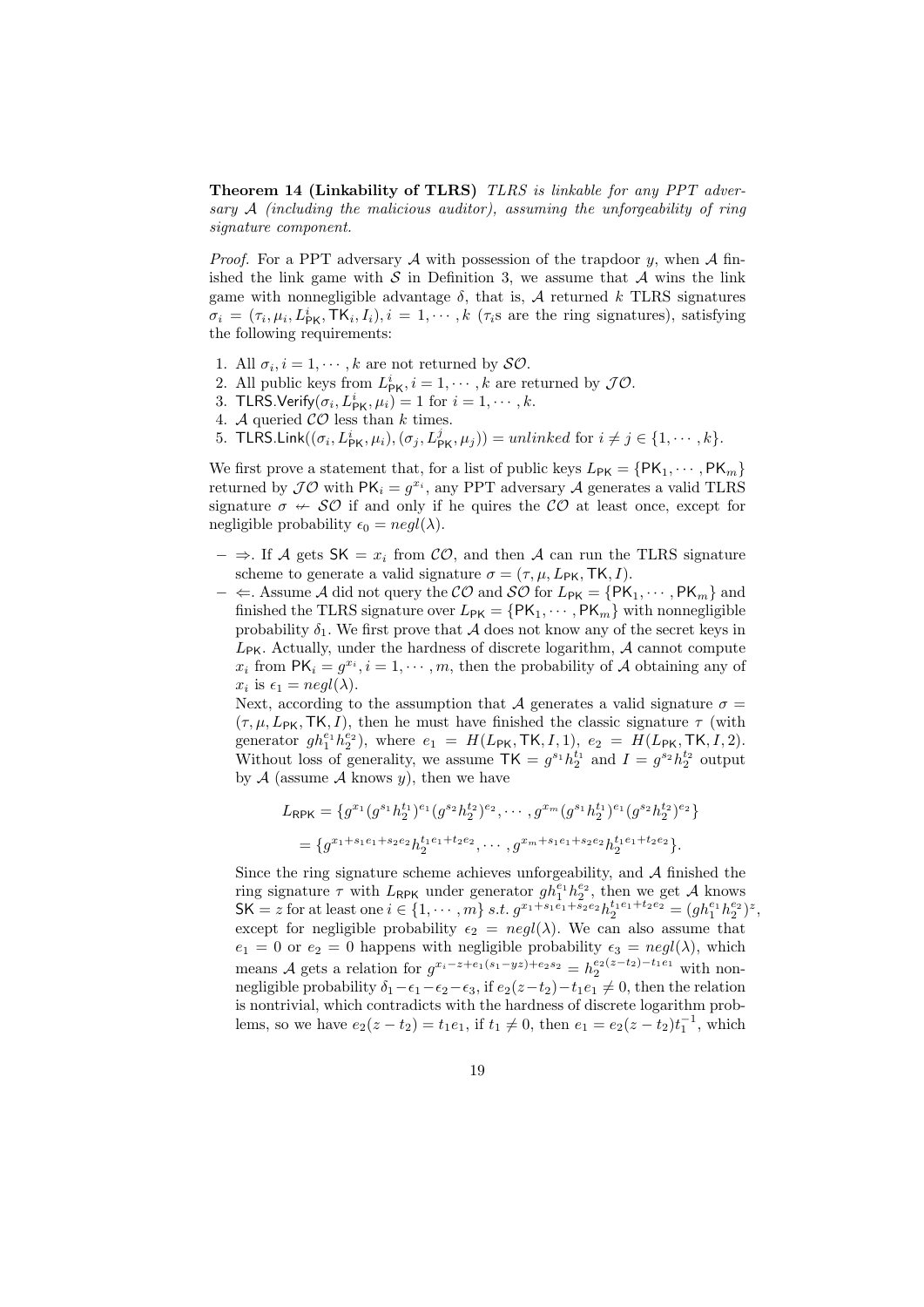means  $e_1$  is pre-computed before A runs the hash function (random oracle), which happens with negligible probability  $\epsilon_4 = negl(\lambda)$ , then we get  $t_1 = z - t_2 = 0$ . Then we have  $x_i - z + e_1(s_1 - yz) + e_2s_2 = 0$ , from similar arguments we can get  $s_2 = 0, z = t_2 = x_i, s_1 = yx_i$ , then  $TK = h_1^{x_i}$  and *I* =  $h_2^{x_i}$  with nonnegligible probability  $\delta_1 - \epsilon_1 - \epsilon_2 - \epsilon_3 - \epsilon_4$ , which contradicts to the assumptions above. Then we get that *A* generates a valid TLRS signature  $\sigma \leftarrow \mathcal{SO}$  if and only if he quires the  $\mathcal{CO}$  at least once, except for negligible probability.

According to the fourth requirement that the number of times of *A* querying *CO*  $i \leq k-1$ , and *A* returned *k* valid TLRS signatures  $\sigma_i = (\tau_i, \mu_i, L_{\text{PK}}^i, \text{TK}_i, I_i)$ ,  $i = 1, \dots, k$ , then we know there are two TLRS signatures from the same query of  $CO$ , saying  $SK = z$  from  $PK = g^z$ , and A finished two unlinked valid TLRS signatures, then there is at least one  $I_i = g^{s_2} h_2^{t_2} \neq h_2^z$  from the two TLRS signatures (otherwise they will be linked). We also set  $TK = g^{s_1} h_2^{t_1}$ , then we have  $L_{\mathsf{RPK}} = \{g^{x_1+s_1e_1+s_2e_2}h_2^{t_1e_1+t_2e_2}, \cdots, g^{x_m+s_1e_1+s_2e_2}h_2^{t_1e_1+t_2e_2}\},\$  since  $\exists j \in \mathbb{Z}$  $\{1, \dots, n\}$  *s.t. A* have queried *CO* with input PK<sub>*j*</sub> and signs with RPK<sub>*j*</sub>, satisfying  $z = x_j$  and  $g^{s_2}h_2^{t_2} \neq h_2^z$ , then we have there exists  $w \in \mathbb{Z}_q^*$  s.t. RPK  $_j = (gh_1^{e_1}h_2^{e_2})^w$ by the unforgeability of ring signature, except for negligible probability  $\epsilon_5$  =  $negl(\lambda)$ , then we have  $g^{z-w+e_1(s_1-yw)+e_2s_2} = h_2^{e_2(w-t_2)-t_1e_1}$ , if  $e_2(w-t_2)-t_1e_1 \neq$ 0, then we get a nontrivial relation between  $g$  and  $h_2$ , which happens with negligible probability  $\epsilon_6$  =  $negl(\lambda)$  from the hardness of discrete logarithm. Then then we have  $t_2 = w$  and  $t_1 = 0$ , otherwise  $e_1$  (or  $e_2$ ) is pre-computed before  $A$  runs the hash function (random oracle), which happens with negligible probability  $\epsilon_7 = negl(\lambda)$ . Then we get  $z-w+e_1(s_1-yw)+e_2s_2=0$ , from similar arguments we can get  $s_2 = 0, z = w = t_2 = x_j, s_1 = yw$ , except for negligible probability  $\epsilon_8 = negl(\lambda)$ . Then we know that  $g^{s_2}h_2^{t_2} \neq h_2^z$  with nonnegligible probability  $\delta - k\epsilon_0 - \epsilon_5 - \epsilon_6 - \epsilon_7$ , this contradicts to the assumptions before, then we finish the linkability proof of TLRS.  $\Box$ 

#### **Proof of Nonslanderability**

**Theorem 15 (Nonslanderability of TLRS)** *TLRS is nonslanderable for any PPT adversary A (including the malicious auditor), assuming the unforgeability of ring signature component.*

*Proof.* For a PPT adversary *A* with possession of the trapdoor *y*, when *A* finished the slandering game with  $S$  in Definition 4,  $\mathcal A$  gave a list of public keys  $L_{\text{PK}}$ , a message  $\mu$  and a public key  $\text{PK}_\kappa \in L_{\text{PK}}$  to *S*, *S* returns the corresponding signature  $\sigma \leftarrow$  TLRS.Sign( $SK_{\kappa}, L_{\text{PK}}, \mu$ ) to A. We assume that A wins the slandering game with nonnegligible advantage  $\delta$ , that is,  $\mathcal A$  successfully outputs a ring signature  $\sigma^* = (\tau^*, \mu^*, L_{\text{PK}}^*, \text{TK}^*, I^*)$ , satisfying the following:

- 1. **TLRS**. Verify $(\sigma^*, L_{\text{PK}}^*, \mu^*) = 1$ .
- 2. PK*<sup>κ</sup>* is not queried by *A* to *CO*.
- 3. PK*<sup>κ</sup>* is not queried by *A* as input to *SO*.
- 4. TLRS.Link(( $\sigma$ *, L*<sub>PK</sub>*,*  $\mu$ )*,*( $\sigma^*$ *, L*<sub>PK</sub>*,*  $\mu^*$ )) = *linked*.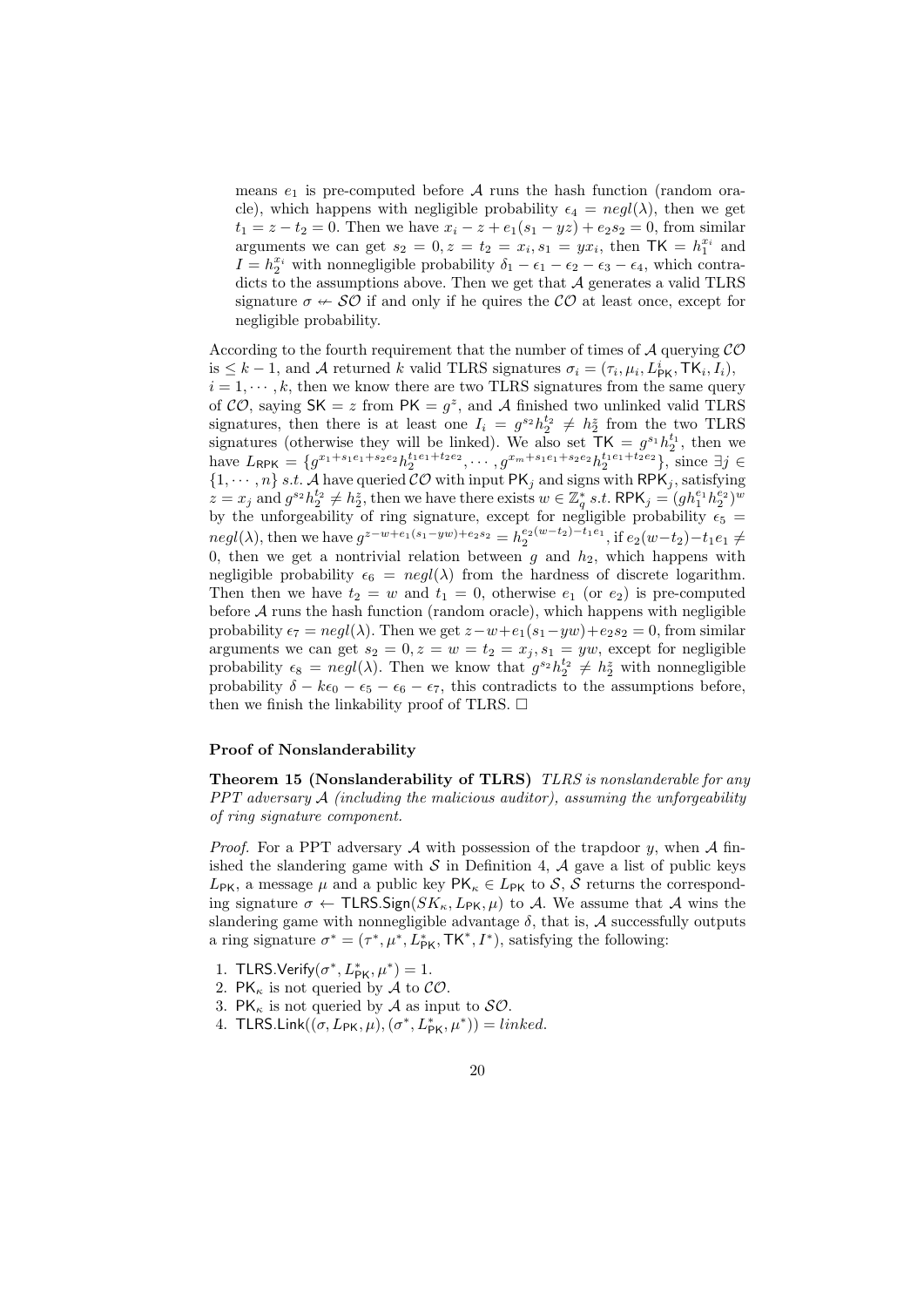From the definition of Link, we know that  $I^* = I = h_2^{x_{\kappa}}$ , since  $\mathsf{PK}_{\kappa} = g^{x_{\kappa}}$ was not queried by *A* to *CO* and *SO*, then *A* does not know  $SK = x_k$  except for negligible probability  $\epsilon_0 = negl(\lambda)$  under the hardness of discrete logarithm problems. Then we know *A* successfully produced a valid ring signature *τ ∗* with nonnegligible advantage  $\delta - \epsilon_0$ . According to the unforgeability of ring signature, we know that  $A$  knows at least one signing key except for negligible probability  $\epsilon_1 = negl(\lambda)$ , that is, there exists  $j \in \{1, \dots, m\}$ , A knows x *s.t.*  $PK_j^* \cdot (TK^*)^{e_1}I^{e_2} = (gh_1^{e_1}h_2^{e_2})^x$  with nonnegligible advantage  $\delta - \epsilon_0 - \epsilon_1$ , where  $e_1 = H(L_{\text{PK}}^*, \text{TK}^*, I, 1), e_2 = H(L_{\text{PK}}^*, \text{TK}^*, I, 2)$ . Without loss of generality, we assume  $PK_j^* = g^{s_1}h_2^{t_1}$ ,  $TK^* = g^{s_2}h_2^{t_2}$  output by *A*, then we have  $(g^{s_1}h_2^{t_1})(g^{s_2}h_2^{t_2})^{e_1}h_2^{e_2x_{\kappa}} = (gh_1^{e_1}h_2^{e_2})^x$ , then  $g^{s_1-x+e_1(s_2-xy)} = h_2^{e_2(x-x_{\kappa})-t_2e_1-t_1}$ , using similar arguments in Theorem 14, we can get  $s_1 = x = x_{\kappa}, s_2 = xy, t_1 =$  $t_2 = 0$  with nonnegligible probability, this means  $\mathsf{PK}_\kappa = g^{x_\kappa}$  was queried by  $\mathcal A$ to  $\mathcal{CO}$  to get  $s_1 = x = x_k$ , which contradicts to the assumptions before, then we finish the nonslanderability proof of TLRS.  $\Box$ 

According to lemma 5, we get the unforgeability of TLRS:

**Corollary 16 (Unforgeability)** *TLRS is unforgeable for any PPT adversary A, including the malicious auditor.*

#### **Proof of Traceability**

**Theorem 17 (Traceability of TLRS)** *TLRS is traceable for any PPT adversary A (including the malicious auditor), assuming the unforgeability of ring signature component.*

*Proof.* For a PPT adversary *A* with possession of the trapdoor *y*, when *A* finished the tracing game with *S* in Definition 6, *A* generates a list of public keys  $L_{PK}$  =  ${PK_1, \cdots, PK_m}$ , we assume that *A* wins the tracing game with nonnegligible advantage  $\delta$ , that is,  $\mathcal A$  generates a TLRS signature  $\sigma = (\tau, \mu, L_{\text{PK}}, \text{TK}, I)$  using  $PK_{\kappa} \in L_{PK}$ , satisfying the following:

- 1. TLRS. Verify $(\sigma, L_{\text{PK}}, \mu) = 1$ .
- 2.  $PK_i \neq PK_j$  for  $1 \leq i < j \leq m$ .
- 3. TLRS.Trace( $\sigma$ ,  $y$ )  $\neq$   $\kappa$  or Trace( $\sigma$ ,  $y$ ) = $\perp$ .

We assume  $PK_i = g^{x_i}h_2^{y_i}, i = 1, \cdots, m$  returned by *A* without loss of generality, and assume  $TK = g^{s_1} h_2^{t_1}, I = g^{s_2} h_2^{t_2}.$  Then we have:

$$
L_{\mathsf{RPK}} = \{g^{x_1}h_2^{y_1} \cdot (g^{s_1}h_2^{t_1})^{e_1}(g^{s_2}h_2^{t_2})^{e_2}, \cdots, g^{x_m}h_2^{y_m} \cdot (g^{s_1}h_2^{t_1})^{e_1}(g^{s_2}h_2^{t_2})^{e_2}\}
$$
  
= 
$$
\{g^{x_1+s_1e_1+s_2e_2}h_2^{y_1+t_1e_1+t_2e_2}, \cdots, g^{x_m+s_1e_1+s_2e_2}h_2^{y_m+t_1e_1+t_2e_2}\}.
$$

Where  $e_1 = H(L_{\text{PK}}, \text{TK}, I, 1), e_2 = H(L_{\text{PK}}, \text{TK}, I, 2),$  moreover, we assume  $e_i \neq 0$ for  $i = 1, 2$ , except for negligible probability  $\epsilon_0 = negl(\lambda)$ . According to the condition that *A* signed  $\tau$  with PK<sub>K</sub>, then we get *A* knows the corresponding  $SK_{\kappa} =$ *z*, except for negligible probability  $\epsilon_1 = negl(\lambda)$ , under the unforgeability of ring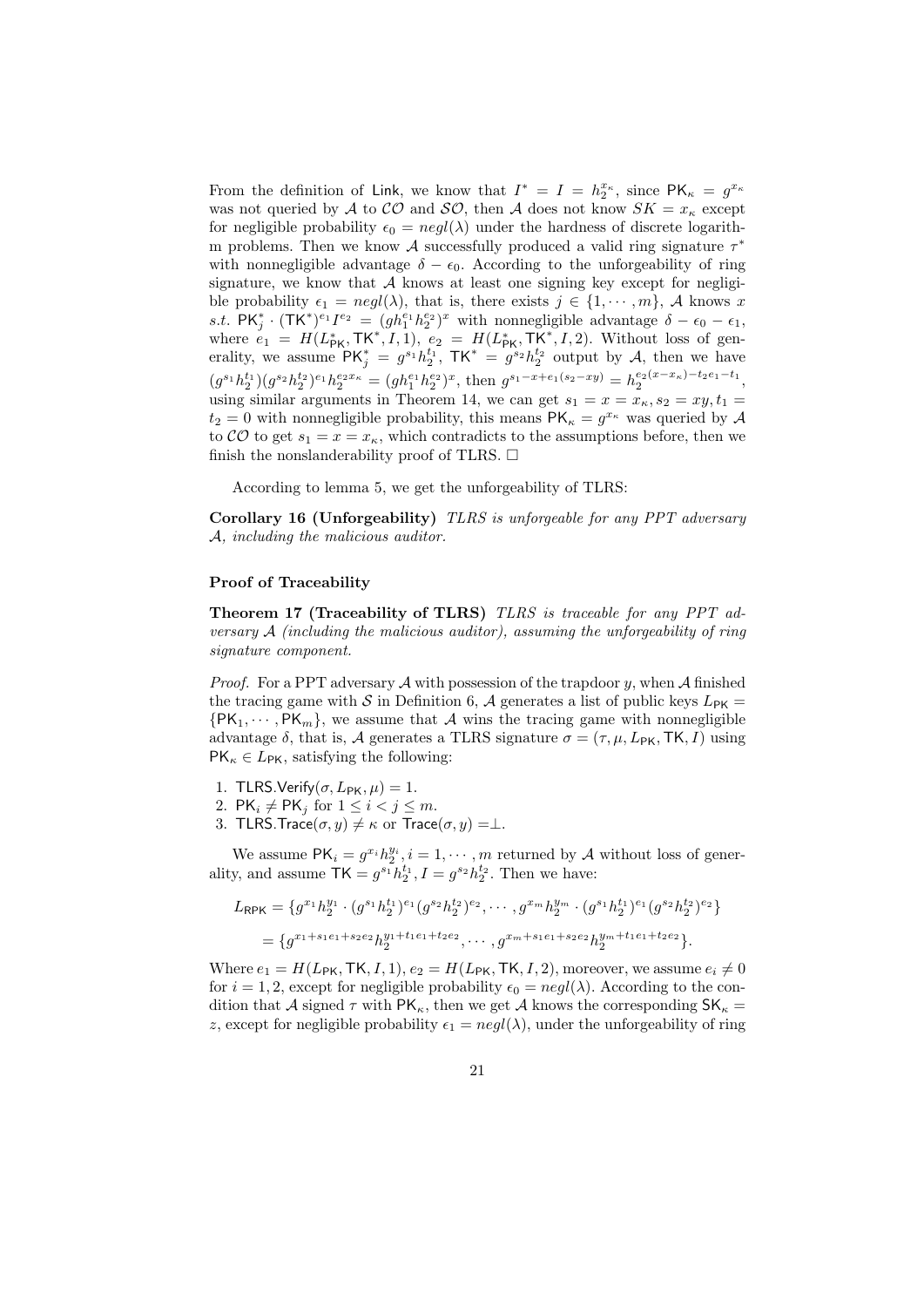signature. Then we have  $g^{x_k+s_1e_1+s_2e_2}h_2^{y_k+t_1e_1+t_2e_2} = (gh_1^{e_1}h_2^{e_2})^z$  with nonnegligible probability  $\delta - \epsilon_0 - \epsilon_1$ . Then  $g^{x_{\kappa} - z + \epsilon_1(s_1 - yz) + s_2 \epsilon_2} = h_2^{e_2(z - t_2) - t_1 \epsilon_1 - y_{\kappa}}$ , from the similar arguments in Theorem 14, we can get  $z = t_2 = x_\kappa$ ,  $s_1 = yz$ ,  $s_2 = t_1 =$ 0, otherwise  $A$  will get a non-trivial relationship between  $g$  and  $h_2$ , or  $e_i$  will be pre-determined before *A* runs the hash function (random oracle), both of which happen with negligible probability  $\epsilon_2$  according to the hardness of discrete logarithm problems and unpredictable of hash functions. Then we have  $PK_{\kappa} = g^{x_{\kappa}}$ and  $\mathsf{PK}_{\kappa}^y = g^{x_{\kappa}y} = h_1^{x_{\kappa}} = \mathsf{TK}$ , then  $\mathsf{Trace}(\sigma, y) = \kappa$ , which contradicts with the assumptions before, then we finish the traceability proof of TLRS.  $\Box$ 

# **5 Traceable Range Proofs**

In this section we give the construction and security proof of traceable range proof (TRP), which provides the validity  $(∈ [0, 2<sup>n</sup>−1])$ , confidentiality and traceability of the amounts in all FAPC transactions by modifying the Borromean range proof with extra tracing keys and tags to achieve security against malicious auditors. In the application of FAPC, soundness works for the correctness and security of UTXO amount, zero-knowledge works for confidentiality of the UTXO amount, traceability works for unconditional auditability of the UTXO amount.

# **5.1 Construction of Traceable Range Proof**

In the construction of TRP, we use Pedersen commitment and bit expansion of amount, then add tracing keys bitwise into the proof, the sets of public keys for Borromean ring signature is also modified, compared to Borromean range proof. There exists an auditor who can use the trapdoor and tracing keys to recover the hidden amount of UTXO. We give the introduction of TRP in the following:

#### **Algorithm 3: TRP**

Par *←* TRP.Setup(*λ*):

1. System chooses an elliptic curve G with prime order *q* and samples a generator *g* ← *G*. The auditor generates  $y \in \mathbb{Z}_q^*$  as the trapdoor, computes  $h_1 = g^y$ , system computes  $h_2 = H_p(g, h_1)$  (use Hash-to-Point), and outputs  $(\mathbb{G}, q, g, h_1, h_2)$ as the public parameters.

 $\pi_{\text{TRP}}(c) \leftarrow \text{TRP.Prove}(\text{Par}, a)$ :

- 1. According to the public parameters and amount  $a \in [0, 2<sup>n</sup> 1]$ , prover Alice samples  $x \in \mathbb{Z}_q^*$  uniformly, computes  $c = g^x h_2^a$  as the commitment;
- 2. Alice computes the binary expansion  $a = a_0 + \cdots + 2^{n-1}a_{n-1}, a_i = 0, 1$  for  $i =$  $0, \cdots, n-1$ , samples  $x_0, \cdots, x_{n-1}$  uniformly, computes  $\beta = x-x_0-\cdots-x_{n-1}$ ;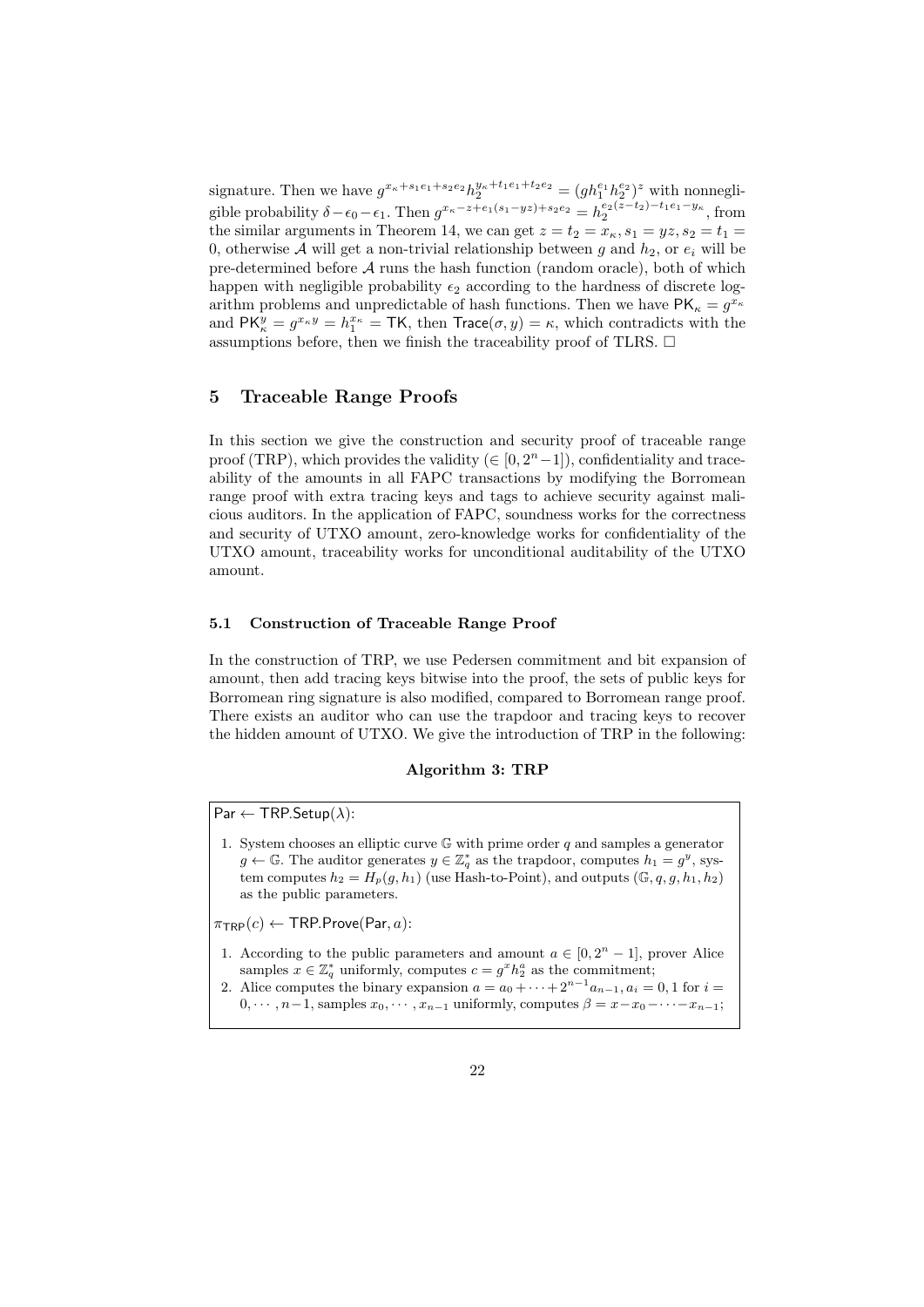- 3. For every  $i = 0, \dots, n-1$ , Alice computes  $c_i = g^{x_i} h_2^{2^i a_i}, c'_i = g^{x_i} h_2^{2^i a_i 2^i}$  $a_i^{2+a_i-2^*}, I_i =$  $h_2^{x_i}$ , TK<sub>*i*</sub></sub> =  $h_1^{x_i}$ , outputs  $\{c_i, c'_i, \text{TK}_i, I_i\}_{i \in [0, n-1]};$
- 4. Alice computes  $e_k = H(\{c_i, \text{TK}_i, I_i\}_{i \in [0,n-1]}, k)$  for  $k = 1, 2;$
- 5. Alice computes  $L_{\text{PK}}^i = \{c_i \cdot \text{TK}_i^{e_1} \cdot I_i^{e_2}, c_i' \cdot \text{TK}_i^{e_1} \cdot I_i^{e_2}\}$  for  $i = 0, \dots, n-1$ ;
- 6. Alice runs the Borromean multi-ring signature with  $L_{\text{PK}} = \{L_{\text{PK}}^0, \cdots, L_{\text{PK}}^{n-1}\}\,$ computes  $\sigma \leftarrow \text{Rsign}(\text{SK}, \mu, L_{\text{PK}})$  (use generator  $gh_1^{e_1}h_2^{e_2}$  in each ring) for message  $\mu = (c, L_{\text{PK}});$
- 7. Alice outputs the TRP proof  $\pi_{\text{TRP}}(c) = (c, \beta, \{c_i, c'_i, \text{TK}_i, I_i\}_{i \in [0, n-1]}, \sigma)$ .

 $1/0 \leftarrow \text{TRP}$ . Verify $(\pi_{\text{TRP}}(c))$ :

- 1. For every  $i = 0, \dots, n-1$ , verifier checks  $c_i/c_i' \stackrel{?}{=} h_2^{2^i}$  and  $g^{\beta} \cdot \prod_{i=0}^{n-1} c_i \stackrel{?}{=} c;$
- 2. Verifier computes  $e_k^* = H(\{c_i, \text{TK}_i, I_i\}_{i \in [0, n-1]}, k)$  for  $k = 1, 2$ ;
- 3. Verifier computes  $L_{\text{PK}}^{i^*} = \{c_i \cdot \text{TK}_i^{e_1^*} \cdot I_i^{e_2^*}, c_i' \cdot \text{TK}_i^{e_1^*} \cdot I_i^{e_2^*}\}$  for  $i = 0, \dots, n-1$ ;
- 4. Verifier checks the validity of Borromean multi-ring signature  $\sigma$  for *n* rings  ${L_{PK}^{i*}}_{i=0,\cdots,n-1}$  (use generator  $gh_1^{e_1^*}h_2^{e_2^*}$  in each ring), if all passed then outputs 1, otherwise outputs 0.

 $a^* \leftarrow \mathsf{TRP}.\mathsf{Trace}(y,\pi_{\mathsf{TRP}}(c))$ :

- 1. For every  $i = 0, \dots, n 1$ , the auditor computes  $c_i^y$ ;
- 2. For every  $i = 0, \dots, n-1$ , if  $c_i^y = \mathsf{TK}_i$  then outputs  $a_i^* = 0$ , otherwise outputs  $a_i^* = 1;$
- 3. The auditor outputs  $a^* = a_0^* + \cdots + 2^{n-1} a_{n-1}^*$  as the tracing result.

# **Proof of Correctness**

**Theorem 18 (Correctness of TRP)** *For an honest prover Alice, she can run TRP successfully and the auditor can trace the hidden amount correctly.*

*Proof.* According to the binary expansion  $a = a_0 + \cdots + 2^{n-1}a_{n-1}$  of *a* and  $c_i = g^{x_i} h_2^{2^i a_i}, c'_i = g^{x_i} h_2^{2^i a_i - 2^i}$  $2^{a_i-2^i}$ , we know there is only one element being a power of  $g \cdot h_1^{e_1} \cdot h_2^{e_2}$  in  $L_{\text{PK}}^i = \{c_i \cdot \text{TK}_i^{e_1} \cdot I_i^{e_2}, c_i' \cdot \text{TK}_i^{e_1} \cdot I_i^{e_2}\}\$ known by Alice, then Alice can use the secret keys  $SK = (x_0, \dots, x_{n-1})$  ( $SK_i = x_i$  with corresponding  $PK_i = (g \cdot h_1^{e_1} \cdot h_2^{e_2})^{x_i}$  to finish the Borromean multi-ring signature for  $L_{\text{PK}} =$  $\{L_{\text{PK}}^0, \cdots, L_{\text{PK}}^{n-1}\}\.$  Besides, we know that  $g^{\beta} \cdot \prod c_i = c$  and  $c_i/c'_i = h_2^{2^i}$  from the **TRP.Gen** algorithm. When  $a_i = 0$ , we know  $c_i = g^{x_i} h_2^{2^i a_i} = g^{x_i}$ ,  $\mathsf{TK}_i = h_1^{x_i} = c_i^y$ . When  $a_i = 1$ , we know  $\mathsf{TK}_i = h_1^{x_i}, c_i^y = (g^{x_i}h_2^{2^i})^y = h_1^{x_i}h_2^{2^iy}$ , then  $c_i^y = \mathsf{TK}_i$  iff  $y = 0$ , which happens with negligible probability, then the auditor can recover *a* correctly, so we get the correctness of TRP.  $\Box$ 

**Proof of Soundness** Completeness is easily obtained from the correctness of TRP, here we prove the soundness of TRP, which means any PPT adversary with possession of all trapdoors cannot generate a valid  $\pi_{TRP}(c)$  for  $c = g^x h_2^a$  and  $a \notin [0, 2<sup>n</sup> - 1]$ , under the hardness of discrete logarithm and the unforgeability of Borromean multi-ring signature.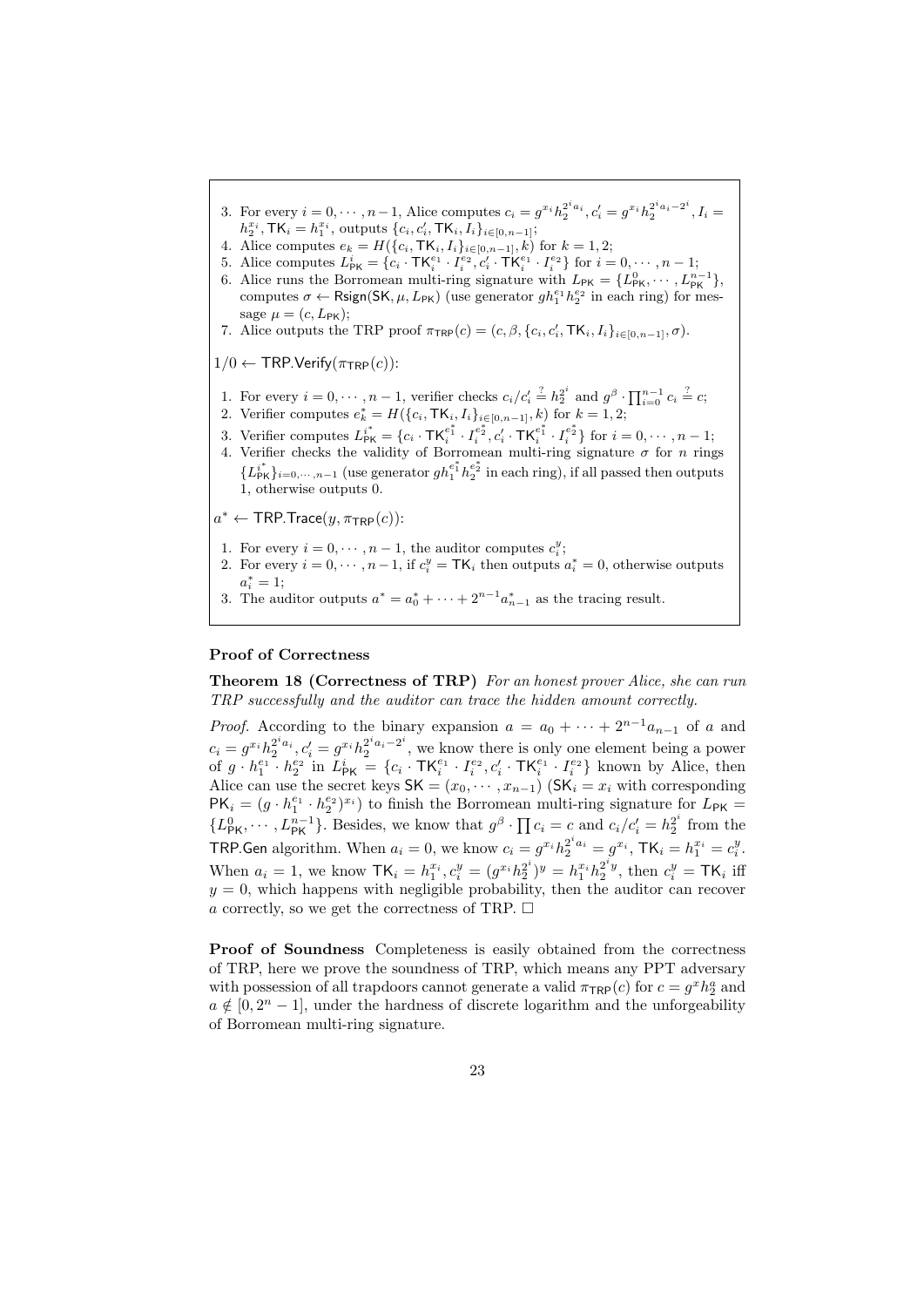**Theorem 19 (Soundness of TRP)** *TRP has computational soundness for any PPT adversary A, including the malicious auditor.*

*Proof.* For  $c = g^x h_2^a$  with  $a \notin [0, 2^n - 1]$ , assume *A* (with possession of the trapdoor) successfully outputs a valid proof  $\pi_{TRP}(c)$ , then we have  $g^{\beta} \cdot \prod_{i=0}^{n-1} c_i =$ *c* and  $c_i/c_i' = h_2^{2^i}$ . Without loss of generality, we set  $c_i = g^{x_i}h_2^{b_i}$ , then  $c_i' =$  $g^{x_i}h_2^{b_i-2^i}$  $\frac{b_i - 2^i}{2}$ , since  $a \notin [0, 2^n - 1]$ , we know there exists at least one  $l \in \{0, \dots, n-1\}$ , satisfying  $b_l \neq 0$  and  $b_l \neq 2^l$ , otherwise  $g^{\beta} \cdot \prod_{i=0}^{n-1} c_i = g^{\beta + \sum x_i} h_2^{\sum b_i} = g^x h_2^a$  with  $\sum b_i \in [0, 2^n - 1]$  implies a nontrivial relation  $h_2^{a - \sum b_i} = g^{\beta + \sum x_i - x}$  between *g* and *h*, which happens with negligible probability  $\epsilon_0 = negl(\lambda)$ . Then we have:

$$
L^l_{\mathsf{PK}} = \{c_l \cdot \mathsf{TK}_l^{e_1} \cdot I_l^{e_2}, c'_l \cdot \mathsf{TK}_l^{e_1} \cdot I_l^{e_2}\},\
$$

where  $e_k = H(\{c_i, \text{TK}_i, I_i\}_{i \in [0,n-1]}, k)$  for  $k = 1, 2$ , since *A* knows the trapdoor y, we can set  $\mathsf{TK}_l = g^{s_1} h_2^{t_1}, I_l = g^{s_2} h_2^{t_2}$ , then  $L^l_{\mathsf{PK}} = \{ g^{x_l + s_1 e_1 + s_2 e_2} h_2^{b_l + t_1 e_1 + t_2 e_2},$  $g^{x_l+s_1e_1+s_2e_2}h_2^{b_l-2^l+t_1e_1+t_2e_2}$  = {PK<sub>l</sub>, PK<sub>l</sub>} with  $b_l \neq 0$  and  $b_l \neq 2^l$ . Since the generator for Borromean multi-ring signature is  $g \cdot h_1^{e_1} \cdot h_2^{e_2} = g^{1+ye_1}h_2^{e_2}$ , from the unforgeability of Borromean ring signature, we know there is at least one public key from *{*PK*<sup>l</sup> ,* PK*′ <sup>l</sup>}* (without loss of generality we set PK*l*) satisfying  $g^{x_1+s_1e_1+s_2e_2}h_2^{b_1+t_1e_1+t_2e_2} = (g^{1+ye_1}h_2^{e_2})^z$ , with z known to A. Then we have  $g^{x_t-z+e_1(s_1-yz)+s_2e_2} = h_2^{e_2(z-t_2)-t_1e_1-b_l}$ . From similar arguments in Theorem 14, we can get  $z = x_l = t_2, s_1 = yz, s_2 = 0, t_1 = 0, b_l = 0$ , otherwise *A* will get a non-trivial relationship between *g* and *h*, or  $e_i$  will be pre-determined before  $A$ runs the hash function (random oracle), both of which happen with negligible probability  $\epsilon_1$ . Then  $b_l = 0$ , which contradicts with the assumptions before, then we get the soundness of TRP against malicious auditors.  $\Box$ 

#### **Proof of Zero-knowledge**

**Theorem 20 (Zero-knowledge of TRP)** *TRP is computational zero-knowledge for any PPT adversary A (without possession of the trapdoor).*

*Proof.* For every  $i = 0, \dots, n-1$ , we consider the effect that  $\{\textsf{TK}_i, I_i\}_{i \in [0,n-1]}$ being added into the proof, and prove that  $(c_i, \text{TK}_i, I_i)$  is computational indistinguishable from uniform distribution when  $a_i = 0$  or 1. Formally, we prove for  $c_i = g^{x_i} h_2^{2^i a_i}, c'_i = g^{x_i} h_2^{2^i a_i - 2^i}$  with  $c_i/c'_i = h_2^{2^i}$  being a constant, any PP-T adversary A cannot distinguish uniform distribution  $U = (r, r_1, r_2)$  from  $(c_i, \text{TK}_i, I_i) = (g^{x_i}, h_1^{x_i}, h_2^{x_i})$  (when  $a_i = 0$ ) or  $(c_i, \text{TK}_i, I_i) = (g^{x_i}h_2^{2^i}, h_1^{x_i}, h_2^{x_i})$ (when  $a_i = 1$ ), where *U* is sampled uniformly from  $\mathbb{G}^3$ .

Actually, we know that  $(g^{x_i}, h_1^{x_i}, h_2^{x_i})$  and  $(g^{x_i}, r_1, r_2)$  are computational indistinguishable for uniformly generated  $x_i \in \mathbb{Z}_q^*$ , under the extended DDH assumption. For *g* being a generator of  $\mathbb{G}$ , the distribution of  $(g^{x_i}, r_1, r_2)$  and  $(r, r_1, r_2)$  are identical. Let constant  $u = h_2^{2^i}$ , we know that the distribution of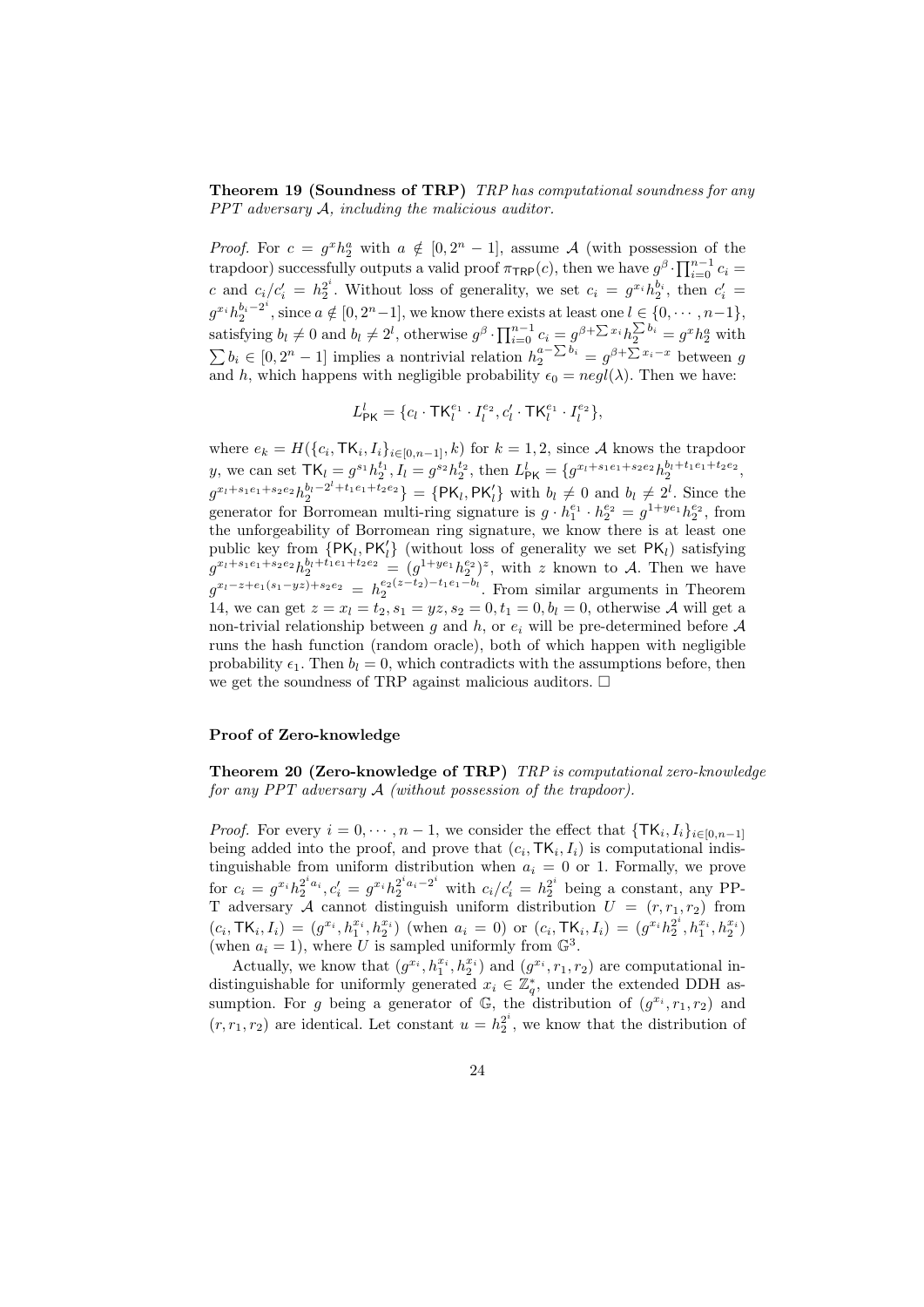$(r, r_1, r_2)$  and  $(ru, r_1, r_2)$  are identical. Again from the extended DDH assumption, we know  $(ru, r_1, r_2)$  and  $(g^{x_i}u, h_1^{x_i}, h_2^{x_i})$  are computational indistinguishable. Then we have the following relations:

$$
(g^{x_i},h_1^{x_i},h_2^{x_i}) \approx_c (r,r_1,r_2) = U = (ru,r_1,r_2) \approx_c (g^{x_i}u,h_1^{x_i},h_2^{x_i}).
$$

Where  $g, h, h_1, u \in \mathbb{G}$  are constants,  $U \leftarrow \mathbb{G}^3, x_i \leftarrow \mathbb{Z}_q^*$  are sampled uniformly.

Since  $(g^{x_i}, h_1^{x_i}, h_2^{x_i}) = (c_i, \text{TK}_i, I_i)_{a_i=0}$  and  $(g^{x_i}u, h_1^{x_i}, h_2^{x_i}) = (c_i, \text{TK}_i, I_i)_{a_i=1}$ , we know they are all computational indistinguishable from  $U = (r, r_1, r_2)$  for any PPT adversary  $\mathcal A$  without possession of trapdoors. Since all  $x_i$ <sup>s</sup> are uniformly generated independently for every  $i = 0, \dots, n-1$ , then we finish the zeroknowledge proof of TRP.  $\square$ 

### **Proof of Traceability**

**Theorem 21 (Traceability of TRP)** *TRP is traceable for any PPT adversary A (including the malicious auditor).*

Proof is given in the Appendix B.1.

# **6 Tracing Scheme for Long-term Addresses**

In this section we introduce TSLA, a tracing scheme for long-term address with security against malicious auditors, by usage of ring signature and ElGamal encryption. The address generation algorithm of TSLA is similar to Monero, while the key generation algorithm for every UTXO is modified to achieve both anonymity and traceability. In a transaction, the initiator chooses another *l −* 1 users' addresses, together with the real recipient's address, to generate an address list  $L_{\text{Add}} = \{ \text{Add}_1, \cdots, \text{Add}_l \}$ , then he encrypts the secret information and generates a double-ring signature to prove the validity of the ciphertext. The recipient can find his transaction and recover the secret key of the new UTXO. The auditor can trace the recipient's address by decryption. For a malicious auditor, he cannot make a valid transaction to escape from audit.

# **Construction**

#### **Algorithm 4: TSLA**

Par *←* TSLA.Setup(*λ*):

1. System chooses an elliptic curve  $\mathbb{G}$  and a generator  $g \in \mathbb{G}$ , the auditor generates  $y \in \mathbb{Z}_q^*$  as the trapdoor, computes  $h_1 = g^y$ , system computes  $h_2 = H_p(g, h_1)$ (hash to point), then outputs  $(\mathbb{G}, q, g, h_1, h_2)$  as the public parameters.

(Add*,* ASK) *←* TSLA.Gen(Par):

- 1. According to the public parameters  $(\mathbb{G}, q, g, h_1, h_2)$ , a user Bob samples  $x_v, x_s \in \mathbb{Z}_q^*$  uniformly at random, computes  $\mathsf{Add} = (A, B) = (g^{x_v}, g^{x_s})$ ;
- 2. Bob outputs his address  $Add = (A, B)$ , and retains  $ASK = (x_v, x_s)$  as his secret keys.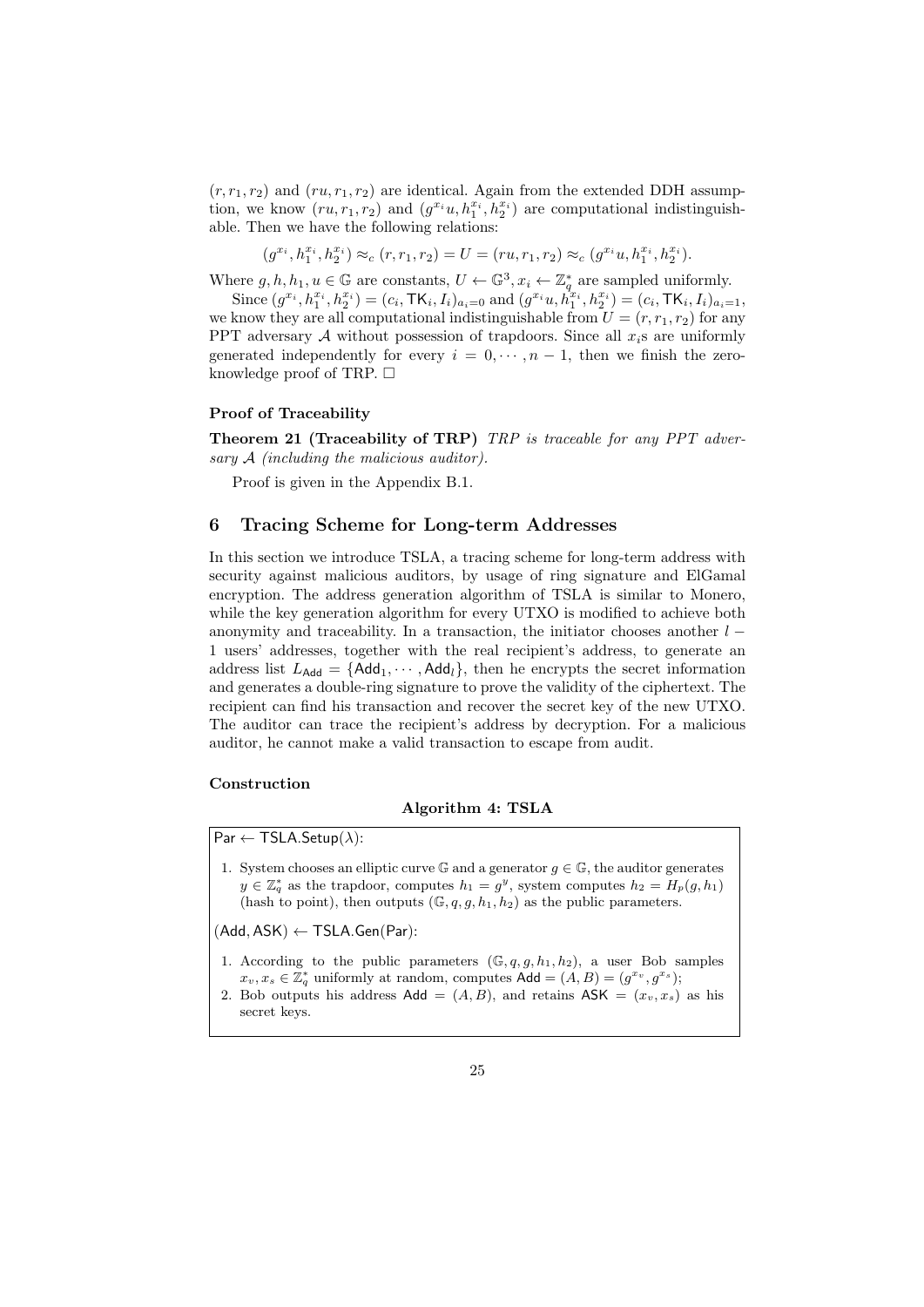$(L_{\text{Add}}, \text{PK}_{out}, ct, R, R_1, R_2, \theta) \leftarrow \text{TSLA}.\text{Spend}(\text{Add})$ :

- 1. For an initiator Alice who wants to pay Bob with her money  $UTXO<sub>in</sub>$ , she chooses another  $l-1$  users, together with Bob's address  $\mathsf{Add} = (A, B)$ , to generate an address list  $L_{\text{Add}} = {\text{Add}_1, \dots, \text{Add}_l}$ , where Bob's Add = Add<sub>*K*</sub>  $\in$  $L_{\text{Add}}$ ,  $\kappa \in \{1, \dots, l\}$  and  $\text{Add}_i = (A_i, B_i)$  for  $i = 1, \dots, l;$
- 2. Alice samples  $z \in \mathbb{Z}_q^*$  uniformly at random, computes  $R = A_{\kappa}^z, R_1 = h_1^z, R_2 =$ *h*<sub>2</sub><sup>2</sup>, then she computes  $PK_{out} = g^z \cdot B_{\kappa}$ ;
- 3. Alice computes  $e_i = H(L_{\text{Add}}, R, R_1, R_2, \text{PK}_{out}, i)$  for  $i = 1, 2;$
- 4. Alice computes  $L_1 = \{ \mathsf{PK}_{out} \cdot B_1^{-1} \cdot R_1^{e_1} \cdot R_2^{e_2}, \cdots, \mathsf{PK}_{out} \cdot B_l^{-1} \cdot R_1^{e_1} \cdot R_2^{e_2} \}$  and  $L_2 = \{A_1 \cdot h_1^{e_1} \cdot h_2^{e_2}, \cdots, A_l \cdot h_1^{e_1} \cdot h_2^{e_2}\};$
- 5. Alice runs the position preserving double-ring signature for *L*<sup>1</sup> and *L*2, using  $g_1$  (for  $L_1$ ) and  $g_2$  (for  $L_2$ ) as the generator for each ring separately, where  $g_1 =$  $g \cdot h_1^{e_1} \cdot h_2^{e_2}$  and  $g_2 = R \cdot R_1^{e_1} \cdot R_2^{e_2}$ . Alice gets  $\theta \leftarrow \textsf{Rsign}(L_{\text{Add}}, L_1, L_2, g_1, g_2, z)$ ;
- 6. Alice encrypts  $ct = \text{Enc}_{B_{\kappa}}(z)$ , using the spending public key  $B_{\kappa}$  of Bob;
- 7. Alice outputs  $(L_{\text{Add}}, \text{PK}_{out}, ct, R, R_1, R_2, \theta)$  as the output.
- $1/0$  ← TSLA.Verify( $L_{\text{Add}}$ , PK<sub>out</sub>*, ct*,  $R$ ,  $R_1$ ,  $R_2$ ,  $\theta$ ):
- 1. According to the public parameters  $(G, q, g, h_1, h_2)$ , the verifier computes  $e_i^* =$  $H(L_{\text{Add}}, R, R_1, R_2, PK_{out}, i)$  for  $i = 1, 2;$
- 2. Verifier computes  $L_1^* = \{ \mathsf{PK}_{out} \cdot B_1^{-1} \cdot R_1^{e_1^*} \cdot R_2^{e_2^*}, \cdots, \mathsf{PK}_{out} \cdot B_l^{-1} \cdot R_1^{e_1^*} \cdot R_2^{e_2^*} \}$ and  $L_2^* = \{A_1 \cdot h_1^{e_1^*} \cdot h_2^{e_2^*}, \cdots, A_l \cdot h_1^{e_1^*} \cdot h_2^{e_2^*}\};$
- 3. Verifier checks the validity of  $\theta$  with  $L_1^*$  and  $L_2^*$ , by using  $g_1^* = g \cdot h_1^{e_1^*} \cdot h_2^{e_2^*}$  and  $g_2^* = R \cdot R_1^{e_1^*} \cdot R_2^{e_2^*}$  as the generator for each ring separately;
- 4. If all passed then outputs 1, otherwise outputs 0.
- $SK_{out}/ \perp \leftarrow$  TSLA.Receive( $L_{Add}$ , PK<sub>out</sub>, ct, R, ASK):
- 1. Bob checks whether his address appears in  $L_{\text{Add}}$ , if yes, he computes  $B^*$  $\mathsf{PK}_{out}/R^{x_v^{-1}};$
- 2. Bob checks whether  $B_{\kappa} \stackrel{?}{=} B^*$ , if yes, he recovers  $z^* \leftarrow \mathsf{Dec}_{x_s}(ct)$ ;
- 3. Bob checks whether  $g^{z^*} \cdot B_{\kappa} \stackrel{?}{=} \mathsf{PK}_{out}$ , if yes, he computes  $\mathsf{SK}_{out} = z^* + x_s$  as the secret key of the new UTXO, otherwise he outputs *⊥*.

 $Add_{\kappa}$ <sup>*∗*</sup> / ⊥← TSLA.Trace( $L_{Add}$ PK<sub>*out*</sub>,  $R_1$ ,  $y$ ):

- 1. The auditor computes  $B' = \mathsf{PK}_{out}/R_1^{y^{-1}}$ ;
- 2. The auditor searches the smallest  $\kappa^* \in \{1, \dots, l\}$  such that  $B_{\kappa^*} = B'$ , then he outputs Add*<sup>κ</sup><sup>∗</sup>* as the tracing result, otherwise he outputs *⊥*.

Note that the UTXO public key generation algorithm in TSLA is completely different from Monero, the TSLA provides 1*/l* anonymity of address, while Monero provides 1*/M* anonymity to hide the recipient's address in all users' addresses, where *M* is the number of all addresses in the blockchain. So the anonymity of Monero is stronger than FAPC. Moreover, for the recipient, the computation time in Monero to find out the real UTXO is linear with *M*, while in FAPC, the computation time for receiving is linear with  $l$ . So the efficiency for receiving UTXO in FAPC is better than Monero.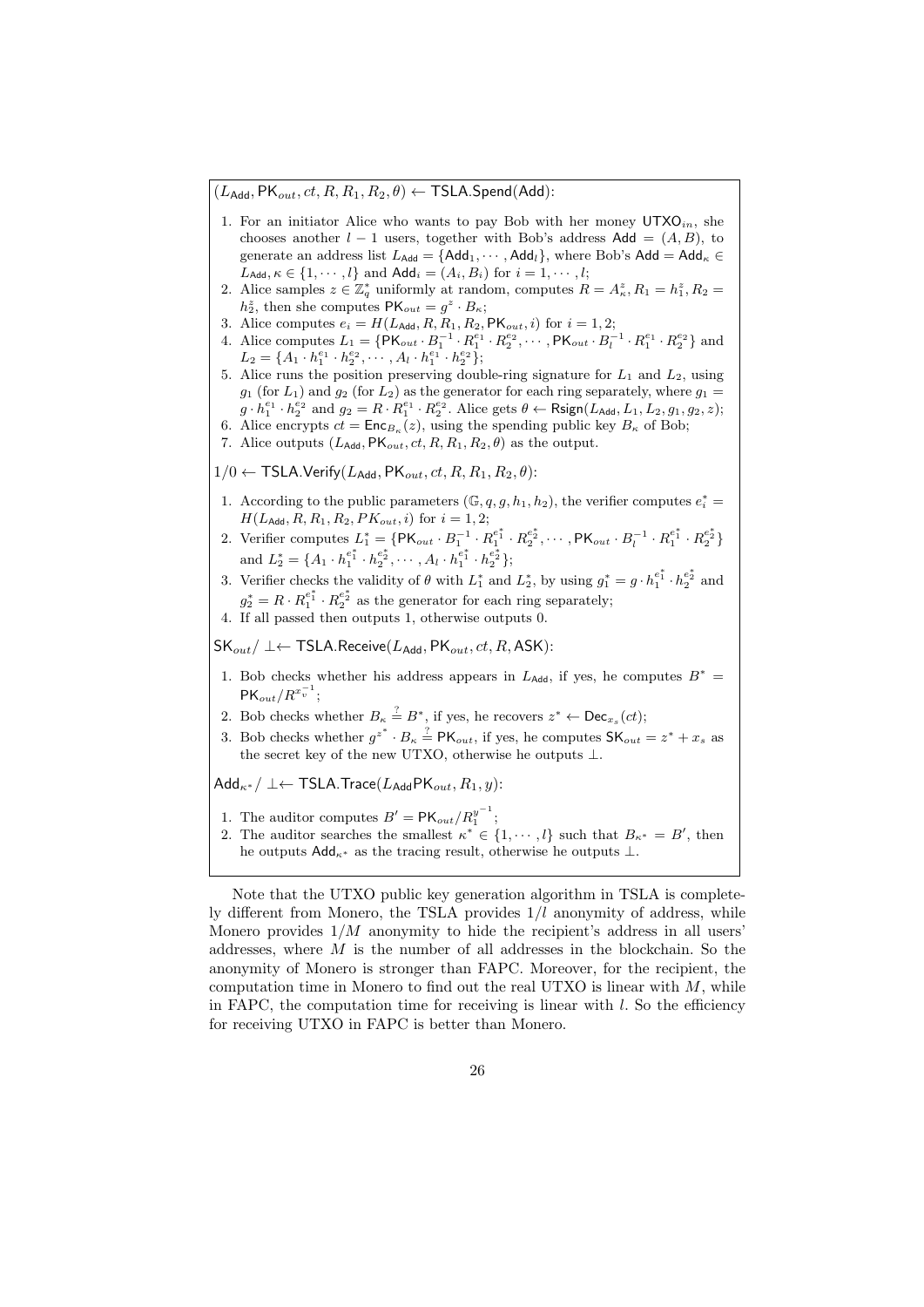#### **Correctness and Security**

**Theorem 22 (Correctness of TSLA)** *For an honest user Alice who wants to pay Bob with her UTXOin, she can run TSLA successfully to generate PKout as the public key of UTXOout, then Bob can recover SKout correctly, the auditor can trace Bob's address correctly.*

The security requirements of TSLA are anonymity and traceability, where anonymity can be easily obtained by DDH assumption and anonymity of ring signature. Traceability can be obtained by the hardness assumption of discrete logarithm and the unforgeability of ring signature.

**Theorem 23 (Anonymity of TSLA)** *For any PPT adversary A without possession of the trapdoor, the advantage of A to correctly guess*  $\kappa \in \{1, \dots, l\}$  *to find out the real recipient is negligible.*

**Theorem 24 (Traceability of TSLA)** *TSLA has traceability for any PPT adversary A (including the malicious auditor), assuming the unforgeability of ring signature.*

The security models and the proofs are given in the Appendix B.2.

# **7 Implementation and Performance**

We implement FAPC, including the algorithms: TLRS, TRP and TSLA. We also implement Monero as a comparison with FAPC. The implementation is finished in Golang, with Ed25519 curve and Ristretto library. We use SHA256 as the hash function. All experiments are conducted on a desktop with 64-bit Win 7 system and 32GB RAM. The processor is Intel(R) Core(TM) i7-6850K CPU @ 3.6 GHz with 6 cores. We use multi-threading parallel acceleration to improve the efficiency of all schemes.

In our implementation of FAPC, we use AOS' based position-preserving multi-ring signature (PMRS') in TLRS and TSLA, which has better efficiency and compactness than AOS based PMRS. The detailed descriptions of PMRS and PMRS' are in the Appendix A.3. Moreover, we can choose other ring signature as component, such as Ring-CT 3.0, which will bring a significant decrease of size when the ring size is large (e.g.  $m, l > 100$ ), compared to AOS or AOS'. In TRP, we use Borromean ring signature as the component. In the implementation of Monero, we use MLSAG[26] as the linkable ring signature, use Borromean range proof as the range proof.

We give the performance of FAPC and the comparison between FAPC and Monero in 7.1 and give the detailed performance of sub-algorithms in 7.2.

# **7.1 Performance of FAPC**

We compare the transaction size and efficiency between FAPC and Monero for  $(1,1)$  transaction and  $(1,2)$  transaction, where  $(\cdot,\cdot)$  denotes the number of input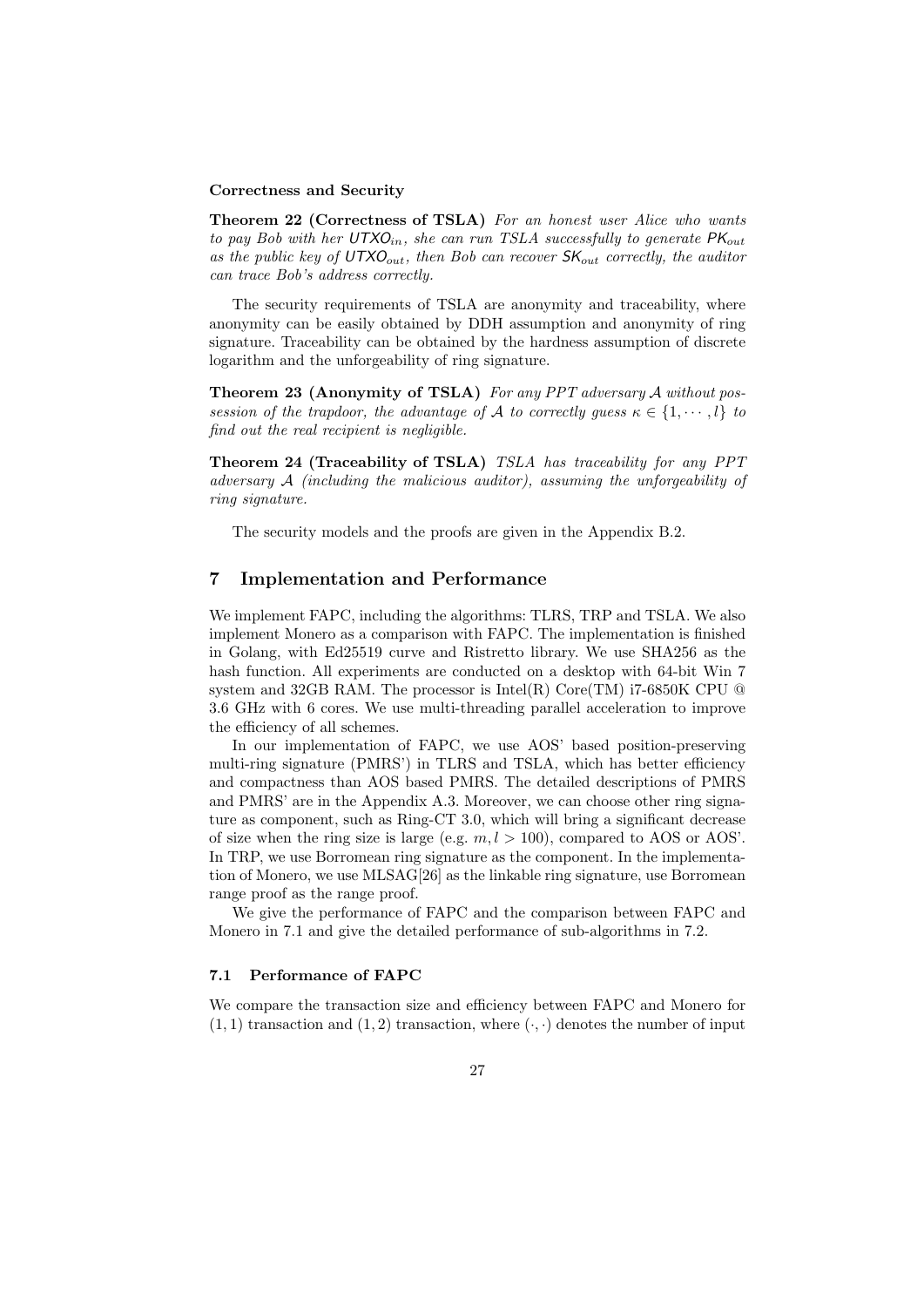and output UTXO. In the implementation of FAPC, we choose  $m = l = 20$  as the ring size, we choose  $n = 32$  as the length of amount. In the implementation of Monero, we choose the same parameter  $m = 20$ ,  $n = 32$ . From the performance result we can conclude that the efficiency of FAPC is not far from Monero, and the size of FAPC is almost twice the size of Monero.

**Table 1.** Performance of FAPC and Monero

| Scheme      | (in.out) | Size (Byte) | Spend  | Verify              | Receive                  | Audit               |
|-------------|----------|-------------|--------|---------------------|--------------------------|---------------------|
| <b>FAPC</b> | (1,1)    | 11397       |        | $11.24ms$   8.03ms  | $\log 0.29$ ms           | $\sqrt{2.39}$ ms    |
|             | (1.2)    | 23206       |        | $21.80ms$   15.20ms | 0.29ms                   | 14.77 <sub>ms</sub> |
| Monero      | (1,1)    | 5860        | 6.85ms |                     | 6.99ms $\sqrt{26.91}$ ms | N/A                 |
|             | (1,2)    | 10180       | 8.64ms | 8.84ms              | 26.91ms                  | N/A                 |

#### **7.2 Performance of Sub-algorithms**

In this subsection we give the performance of the sub-algorithms of FAPC, including TLRS, TRP and TSLA. The parameter is  $m = l = 20, n = 32$ , the TLRS is the single ring version.

| Scheme   Spend   Sign |                 |     | Prove | Verify   Receive   Trace                                                  |               |
|-----------------------|-----------------|-----|-------|---------------------------------------------------------------------------|---------------|
| TLRS                  | N/A             |     |       | $\vert 0.66 \text{ms} \vert N/A \vert 0.57 \text{ms} \vert N/A$           | $\pm 0.07$ ms |
| <b>TRP</b>            | N/A             | N/A |       | $ 3.72$ ms $ 3.65$ ms $  N/A$                                             | 12.12ms       |
|                       | $TSLA$   3.33ms | N/A | N/A   | $\vert 2.45 \text{ ms} \vert 0.21 \text{ ms} \vert 0.08 \text{ ms} \vert$ |               |

**Table 2.** Performance of TLRS, TRP and TSLA

# **8 Conclusion**

Lack of audit is the main obstacle to the application of traditional privacypreserving cryptocurrencies. In this paper, we give the first construction of fully auditable privacy-preserving cryptocurrency against malicious auditors to achieve full auditability and privacy protection. Our construction consists of a traceable and linkable ring signature, a traceable range proof and a tracing scheme for long-term address. The auditor in FAPC can trace the identities of UTXOs (money flows), long-term addresses of users and the amounts in all transactions. FAPC is secure for any PPT adversary with possession of the audit trapdoor, which is an enhanced security requirement and a closer approach towards decentralization. Moreover, the efficiency and compactness of FAPC are very competitive to become a potential option of blockchain-based cryptocurrency in the future.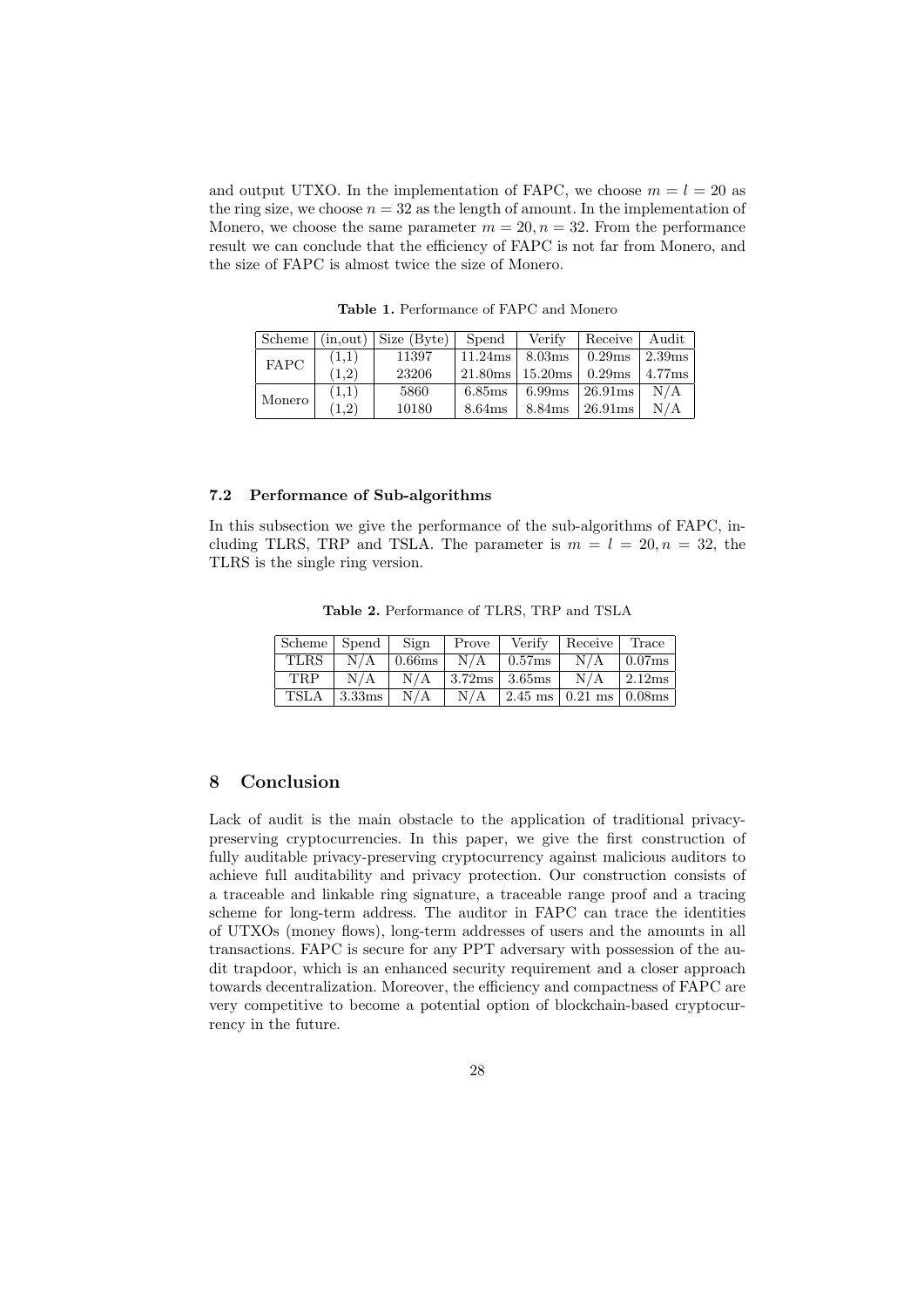# **References**

- 1. Abe, M., Ohkubo, M., Suzuki, K.: 1-out-of-n signatures from a variety of keys. In: International Conference on the Theory and Application of Cryptology and Information Security. pp. 415–432. Springer (2002)
- 2. Au, M.H., Chow, S.S., Susilo, W., Tsang, P.P.: Short linkable ring signatures revisited. In: European Public Key Infrastructure Workshop. pp. 101–115. Springer (2006)
- 3. Back, A.: Ring signature efficiency. Bitcointalk (accessed 1 May 2015) (2015), https://bitcointalk.org/index.php
- 4. Ben-Sasson, E., Chiesa, A., Riabzev, M., Spooner, N., Virza, M., Ward, N.P.: Aurora: Transparent succinct arguments for r1cs. In: Annual International Conference on the Theory and Applications of Cryptographic Techniques. pp. 103–128. Springer (2019)
- 5. Bender, A., Katz, J., Morselli, R.: Ring signatures: Stronger definitions, and constructions without random oracles. In: Theory of Cryptography Conference. pp. 60–79. Springer (2006)
- 6. Bünz, B., Agrawal, S., Zamani, M., Boneh, D.: Zether: Towards privacy in a smart contract world. IACR Cryptology ePrint Archive **2019**, 191 (2019)
- 7. Bünz, B., Bootle, J., Boneh, D., Poelstra, A., Wuille, P., Maxwell, G.; Bulletproofs: Short proofs for confidential transactions and more. In: 2018 IEEE Symposium on Security and Privacy (SP). pp. 315–334. IEEE (2018)
- 8. Bünz, B., Fisch, B., Szepieniec, A.: Transparent snarks from dark compilers (2019)
- 9. Buterin, V.: A next-generation smart contract and decentralized application platform (2014), https://cryptorating.eu/whitepapers/Ethereum/Ethereum white paper.pdf
- 10. Chandran, N., Groth, J., Sahai, A.: Ring signatures of sub-linear size without random oracles. In: International Colloquium on Automata, Languages, and Programming. pp. 423–434. Springer (2007)
- 11. Community, D.: Dero white paper. (2019), https://dero.io/attachment/ Whitepaper.pdf
- 12. Dodis, Y., Kiayias, A., Nicolosi, A., Shoup, V.: Anonymous identification in ad hoc groups. In: International Conference on the Theory and Applications of Cryptographic Techniques. pp. 609–626. Springer (2004)
- 13. Duffield, E., Diaz, D.: Dash: A privacycentric cryptocurrency. GitHub (2015), https://github.com/dashpay/dash/wiki/Whitepaper
- 14. Facebook: Libra white paper. (2019), https://libra.org/en-US/white-paper/
- 15. Fauzi, P., Meiklejohn, S., Mercer, R., Orlandi, C.: Quisquis: A new design for anonymous cryptocurrencies. IACR Cryptology ePrint Archive **2018**, 990 (2018)
- 16. Fujisaki, E., Suzuki, K.: Traceable ring signature. In: International Workshop on Public Key Cryptography. pp. 181–200. Springer (2007)
- 17. Goodell, B., Noether, S., RandomRun: Compact linkable ring signatures and applications. Cryptology ePrint Archive, Report 2019/654 (2019), https://eprint. iacr.org/2019/654
- 18. Groth, J., Kohlweiss, M.: One-out-of-many proofs: Or how to leak a secret and spend a coin. In: Annual International Conference on the Theory and Applications of Cryptographic Techniques. pp. 253–280. Springer (2015)
- 19. Jedusor, T.E.: Mimblewimble (2016), http://mimblewimble.cash/ 20160719-OriginalWhitePaper.txt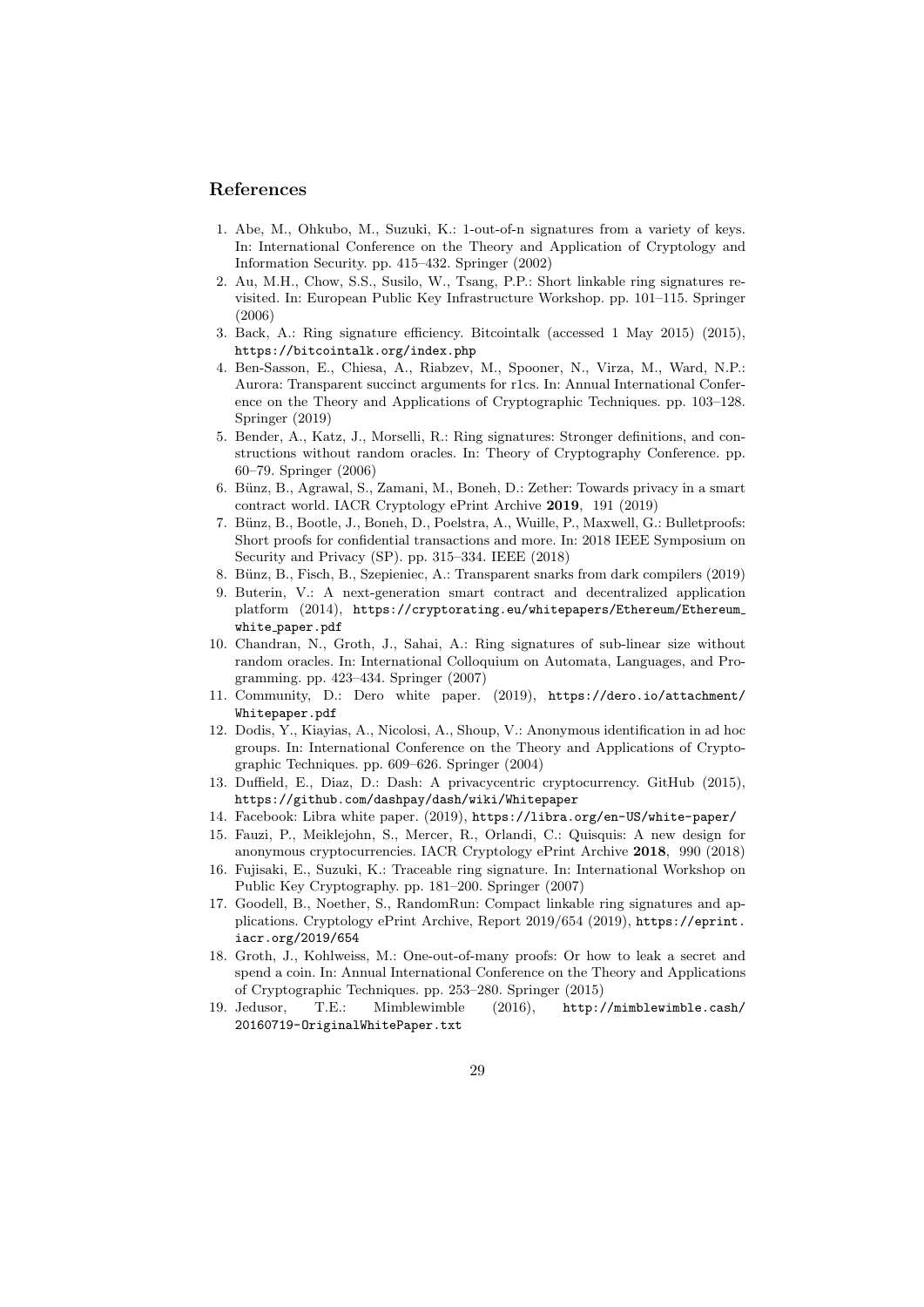- 20. Li, Y., Yang, G., Susilo, W., Yu, Y., Au, M.H., Liu, D.: Traceable monero: Anonymous cryptocurrency with enhanced accountability. IEEE Transactions on Dependable and Secure Computing (2019)
- 21. Liu, J.K., Au, M.H., Susilo, W., Zhou, J.: Linkable ring signature with unconditional anonymity. IEEE Transactions on Knowledge and Data Engineering **26**(1), 157–165 (2013)
- 22. Liu, J.K., Wei, V.K., Wong, D.S.: Linkable spontaneous anonymous group signature for ad hoc groups. In: Australasian Conference on Information Security and Privacy. pp. 325–335. Springer (2004)
- 23. Maxwell, G.: Confidential transactions (2015), https://people.xiph.org/*∼*greg/ confidential values.txt
- 24. Maxwell, G., Poelstra, A.: Borromean ring signatures (2015), https: //raw.githubusercontent.com/Blockstream/borromean paper/master/ borromean draft 0.01 34241bb.pdf
- 25. Nakamoto, S., et al.: Bitcoin: A peer-to-peer electronic cash system (2008), https: //git.dhimmel.com/bitcoin-whitepaper/
- 26. Noether, S., Mackenzie, A., et al.: Ring confidential transactions. Ledger **1**, 1–18 (2016)
- 27. Pedersen, T.P.: Non-interactive and information-theoretic secure verifiable secret sharing. In: Annual International Cryptology Conference. pp. 129–140. Springer (1991)
- 28. Rivest, R.L., Shamir, A., Tauman, Y.: How to leak a secret. In: International Conference on the Theory and Application of Cryptology and Information Security. pp. 552–565. Springer (2001)
- 29. Sasson, E.B., Chiesa, A., Garman, C., Green, M., Miers, I., Tromer, E., Virza, M.: Zerocash: Decentralized anonymous payments from bitcoin. In: 2014 IEEE Symposium on Security and Privacy. pp. 459–474. IEEE (2014)
- 30. Sun, S.F., Au, M.H., Liu, J.K., Yuen, T.H.: Ringct 2.0: A compact accumulatorbased (linkable ring signature) protocol for blockchain cryptocurrency monero. In: European Symposium on Research in Computer Security. pp. 456–474. Springer (2017)
- 31. Tsang, P.P., Wei, V.K.: Short linkable ring signatures for e-voting, e-cash and attestation. In: International Conference on Information Security Practice and Experience. pp. 48–60. Springer (2005)
- 32. Van Saberhagen, N.: Cryptonote v 2.0 (2013), https://cryptonote.org/ whitepaper.pdf
- 33. Wahby, R.S., Tzialla, I., Shelat, A., Thaler, J., Walfish, M.: Doubly-efficient zksnarks without trusted setup. In: 2018 IEEE Symposium on Security and Privacy (SP). pp. 926–943. IEEE (2018)
- 34. Xie, T., Zhang, J., Zhang, Y., Papamanthou, C., Song, D.: Libra: Succinct zeroknowledge proofs with optimal prover computation. IACR Cryptology ePrint Archive **2019**, 317 (2019)
- 35. Yuen, T.H., Liu, J.K., Au, M.H., Susilo, W., Zhou, J.: Efficient linkable and/or threshold ring signature without random oracles. The Computer Journal **56**(4), 407–421 (2013)
- 36. Yuen, T.H., Sun, S.f., Liu, J.K., Au, M.H., Esgin, M.F., Zhang, Q., Gu, D.: Ringct 3.0 for blockchain confidential transaction: Shorter size and stronger security (2019)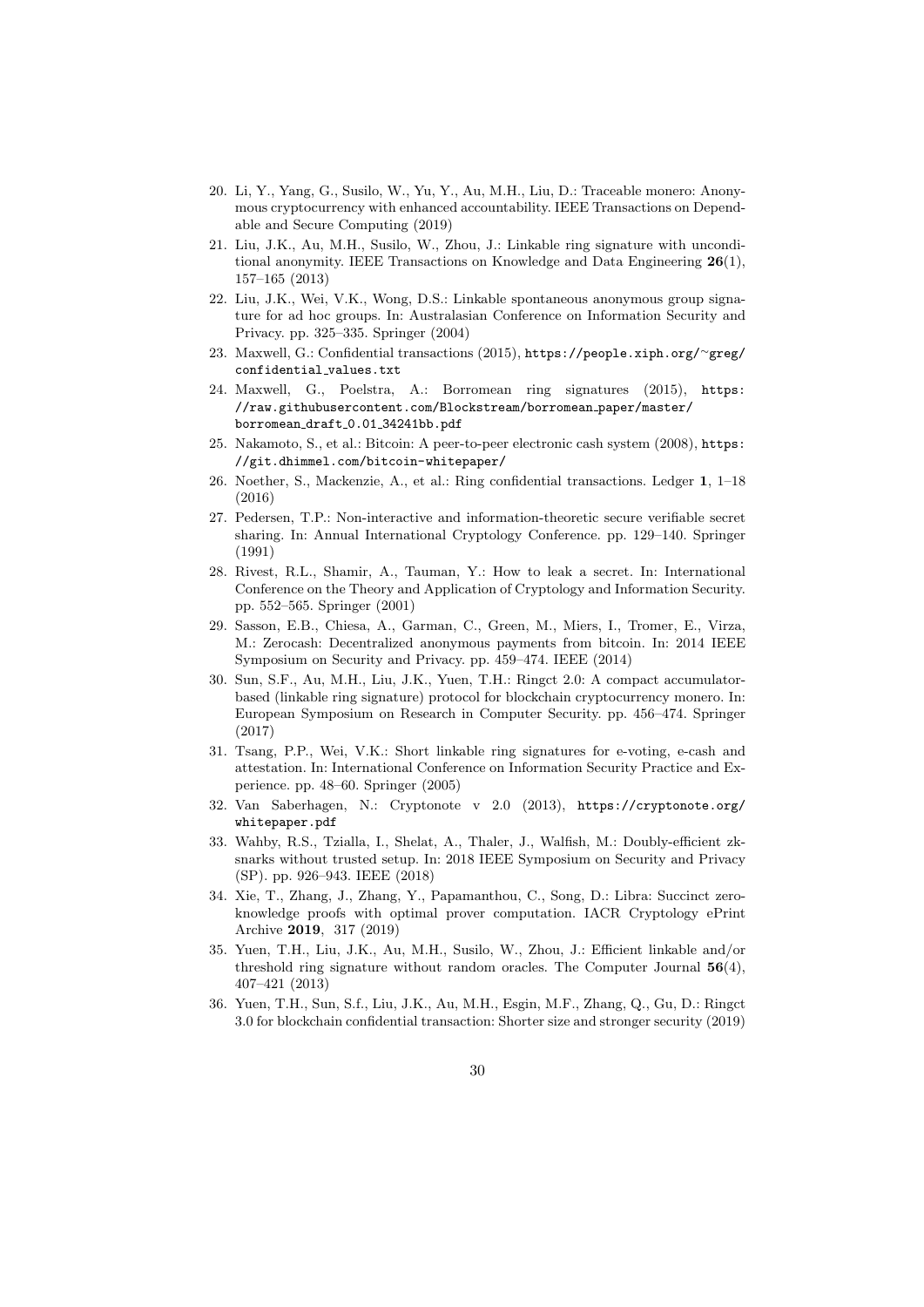# **A Remaining Preliminaries**

# **A.1 AOS Ring Signature**

We give the introduction of AOS ring signature[1] in the following:

- *−* Par *←* AOS.Setup(*λ*): system chooses an elliptic curve G and a generator *g* as the public parameters.
- *−* (PK*κ,* SK*κ*) *←* AOS.KeyGen(Par): according to the public parameters, user  $P_{\kappa}$  samples  $x \in \mathbb{Z}_q^*$  uniformly at random, computes  $g^x$  and sets  $(\mathsf{PK}_{\kappa}, \mathsf{SK}_{\kappa}) =$  $(g^x, x)$ .
- *− σ ←* AOS.Rsign(SK*κ, µ, L*PK): when user *P<sup>κ</sup>* generates a ring signature for message  $\mu$ , he chooses another  $n-1$  users' public keys, together with his own  $PK_{\kappa}$  to obtain a set of public keys  $L_{PK} = \{PK_1, \dots, PK_n\}$ , where  $PK_{\kappa} \in L_{PK}$ and  $\kappa \in \{1, \dots, n\}$ , then he does as follows:
	- 1.  $P_{\kappa}$  samples  $r_{\kappa} \in \mathbb{Z}_q^*$  uniformly at random, then computes  $c_{\kappa+1} = H(g^{r_{\kappa}}, L_{\text{PK}}, \mu);$
	- 2. For  $i = \kappa + 1, \dots, n, 1, \dots, \kappa 1$ ,  $P_{\kappa}$  samples  $z_i \in \mathbb{Z}_q^*$  uniformly and computes  $c_{i+1} = H(g^{z_i}/(PK_i)^{c_i}, L_{PK}, \mu);$
	- 3.  $P_{\kappa}$  computes  $z_{\kappa} = r_{\kappa} + x c_{\kappa}$ ;
	- 4. Output the ring signature  $\sigma = (c_1; z_1, \dots, z_n)$ .
- *−* 1/0  $\leftarrow$  AOS.Verify( $\mu$ ,  $\sigma$ ,  $L_{\text{PK}}$ ): for a ring signature ( $\mu$ ,  $L_{\text{PK}}$ ,  $\sigma$ ), for  $i = 1, \cdots, n$ the verifier computes

$$
c_{i+1}^* = H(g^{z_i}/(\mathsf{PK}_i)^{c_i^*}, L_{\mathsf{PK}}, \mu)
$$

where  $c_1 = c_1^*$ , then checks  $c_1 \stackrel{?}{=} c_{n+1}^*$ , if all passed then outputs 1, otherwise outputs 0.

# **A.2 AOS' Ring Signature**

AOS' is introduced in the Appendix of [1] with better efficiency than AOS.

- *−* Par *←* AOS'.Setup(*λ*): system chooses an elliptic curve G and a generator *g* as the public parameters.
- $(PK_{\kappa}, SK_{\kappa}) \leftarrow AOS'.KeyGen(Par): according to the public parameters, user$  $P_{\kappa}$  samples  $x \in \mathbb{Z}_q^*$  uniformly at random, computes  $g^x$  and sets  $(\mathsf{PK}_{\kappa}, \mathsf{SK}_{\kappa}) =$  $(g^x, x)$ .
- *− σ ←* AOS'.Rsign(SK*κ, µ, L*PK): when user *P<sup>κ</sup>* generates a ring signature for message  $\mu$ , he chooses another  $n-1$  users' public keys, together with his own  $PK_{\kappa}$  to obtain a set of public keys  $L_{PK} = \{PK_1, \dots, PK_n\}$ , where  $PK_{\kappa} \in L_{PK}$ and  $\kappa \in \{1, \dots, n\}$ , then he does as follows:
	- 1. For  $i = 1, \dots, \kappa 1, \kappa + 1, \dots, n, P_{\kappa}$  samples  $\alpha, c_i \in \mathbb{Z}_q^*$  uniformly at random, then computes  $R = g^{\alpha} \prod_{i \neq \kappa} \mathsf{PK}_{i}^{c_{i}}$  and  $c = H(R, L_{\mathsf{PK}}, \mu);$
	- 2.  $P_{\kappa}$  computes  $c_{\kappa} = c \sum_{i \neq \kappa} c_i$ ;
	- 3.  $P_{\kappa}$  computes  $z = \alpha x c_{\kappa}$ ;
	- 4. Output the ring signature  $\sigma = (z; c_1, \dots, c_n)$ .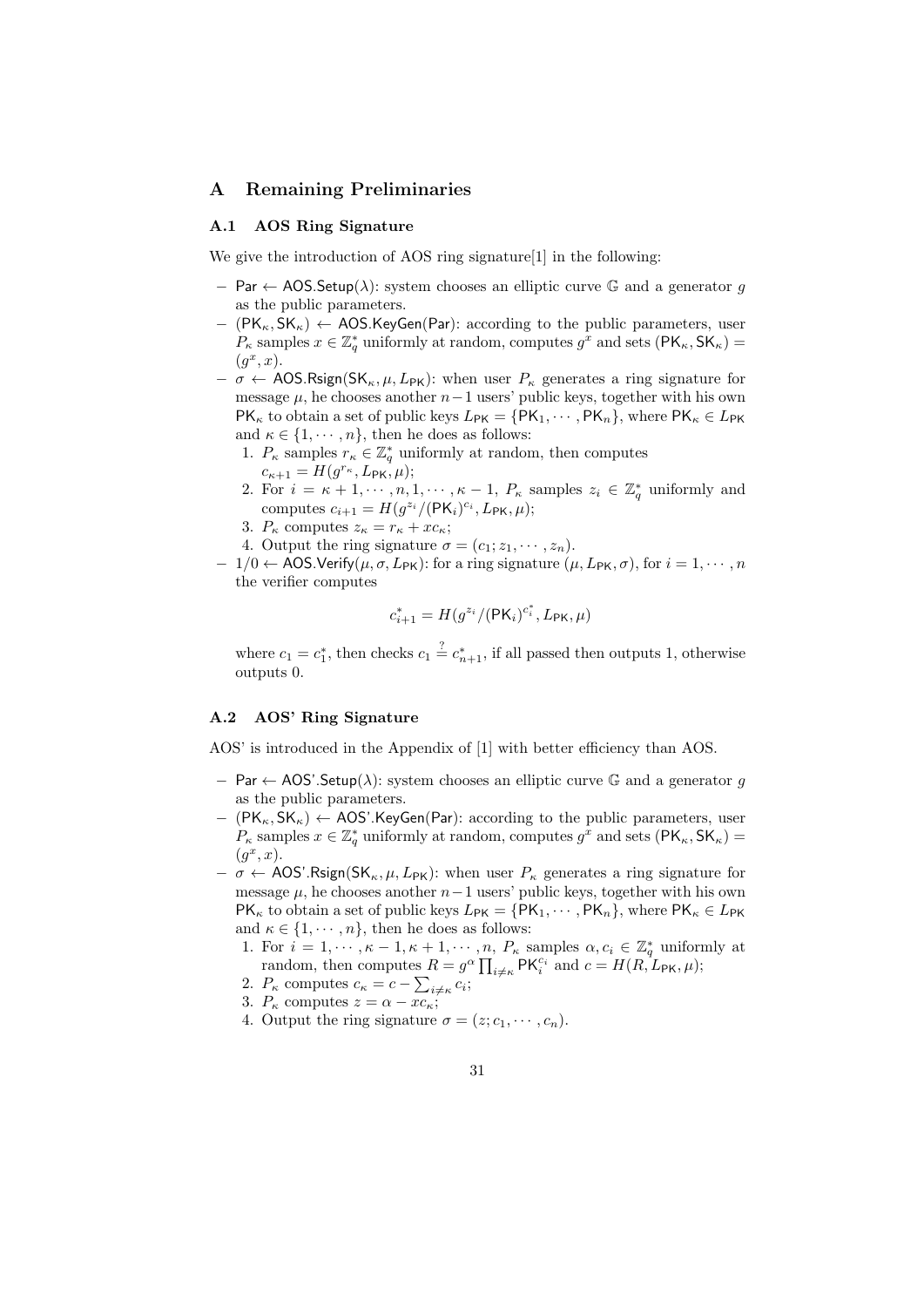*−* 1/0  $\leftarrow$  AOS'.Verify(*μ, σ, L*<sub>PK</sub>): for a ring signature (*μ, L*<sub>PK</sub>, *σ*), the verifier computes  $R^* = g^z \prod_{i=1}^n \mathsf{PK}_i^{c_i}$ , then checks

 $\sum_{i=1}^{n} c_i \stackrel{?}{=} H(R^*, L_{\text{PK}}, \mu)$ , if all passed then outputs 1, otherwise outputs 0.

Both AOS and AOS' ring signature schemes are unforgeable and anonymous in the random oracle model.

# **A.3 Position-preserving Multi-ring Signature**

AOS and AOS' ring signature scheme can be generalized to be position-preserving multi-ring signatures (PMRS), we give the construction of AOS-based PMRS and AOS'-based PMRS in the following:

### **AOS-based PMRS**

- *−* Par *←* PMRS.Setup(*λ*): system chooses an elliptic curve G and a generator *g* as the public parameters.
- *−* (**PK***κ,* **SK***κ*) *←* PMRS.KeyGen(Par): according to the public parameters, user  $P_{\kappa}$  samples  $x_1, \dots, x_n \in \mathbb{Z}_q^*$  uniformly at random, computes  $\mathsf{PK}_{i,\kappa}$  =  $g^{x_i}$  and sets  $(\mathsf{PK}_{\kappa},\mathsf{SK}_{\kappa}) = ((g^{x_1},\cdots,g^{x_n}), (x_1,\cdots,x_n)),$  where  $\mathsf{PK}_{\kappa} =$  $(\mathsf{PK}_{i,\kappa})_{i\in[1,n]}$  and  $\mathsf{SK}_{\kappa} = (\mathsf{SK}_{i,\kappa})_{i\in[1,n]}.$
- *− σ ←* PMRS.Rsign(**SK***κ, µ, {L i* PK*}<sup>i</sup>∈*[1*,n*]): when user *P<sup>κ</sup>* generates a multi-ring signature for message  $\mu$ , he chooses another  $m-1$  users' public keys, together with his own  $\mathsf{PK}_\kappa$  to obtain *n* rings of public keys  $L^i_{\mathsf{PK}} = \{ \mathsf{PK}_{i,1}, \cdots, \mathsf{PK}_{i,m} \}$ for  $i = 1, \dots, n$ , where  $PK_{i,\kappa} \in L_{PK}^i$  and  $\kappa \in \{1, \dots, n\}$ , then he does as follows:
	- 1.  $P_{\kappa}$  samples  $r_{i,\kappa} \in \mathbb{Z}_q^*$  uniformly at random for  $i = 1, \dots, n$ , then com- $\text{putes } c_{\kappa+1} = H(g^{r_{1,\kappa}}, \cdots, g^{r_{n,\kappa}}, L_{\text{PK}}, \mu);$
	- 2. For  $j = \kappa + 1, \dots, m, 1, \dots, \kappa 1$ ,  $P_{\kappa}$  samples  $z_{i,j} \in \mathbb{Z}_q^*$  uniformly for  $i = 1, \dots, n$  and computes

$$
c_{i+1} = H(g^{z_{1,j}}/(PK_{1,j})^{c_j}, \cdots, g^{z_{n,j}}/(PK_{n,j})^{c_j}, L_{\mathsf{PK}}, \mu);
$$

- 3.  $P_{\kappa}$  computes  $z_{i,\kappa} = r_{i,\kappa} + x_i c_{\kappa}$  for  $i = 1, \dots, n;$
- 4. Output the ring signature  $\sigma = (c_1; \mathbf{z}_1, \cdots, \mathbf{z}_m)$ , where  $\mathbf{z}_j = (z_{i,j})_{i \in [1,n]}$ .
- *−* 1/0  $\leftarrow$  PMRS.Verify( $\mu$ ,  $\sigma$ ,  $L_{PK}$ ): for a ring signature ( $\mu$ ,  $L_{PK}$ ,  $\sigma$ ), for *i* =  $1, \cdots, m$  the verifier computes

$$
c_{j+1}^* = H(g^{z_{1,j}}/(PK_{1,j})^{c_j^*}, \cdots, g^{z_{n,j}}/(PK_{n,j})^{c_j^*}, L_{\text{PK}}, \mu)
$$

where  $c_1 = c_1^*$ , then checks  $c_1 \stackrel{?}{=} c_{m+1}^*$ , if all passed then outputs 1, otherwise outputs 0.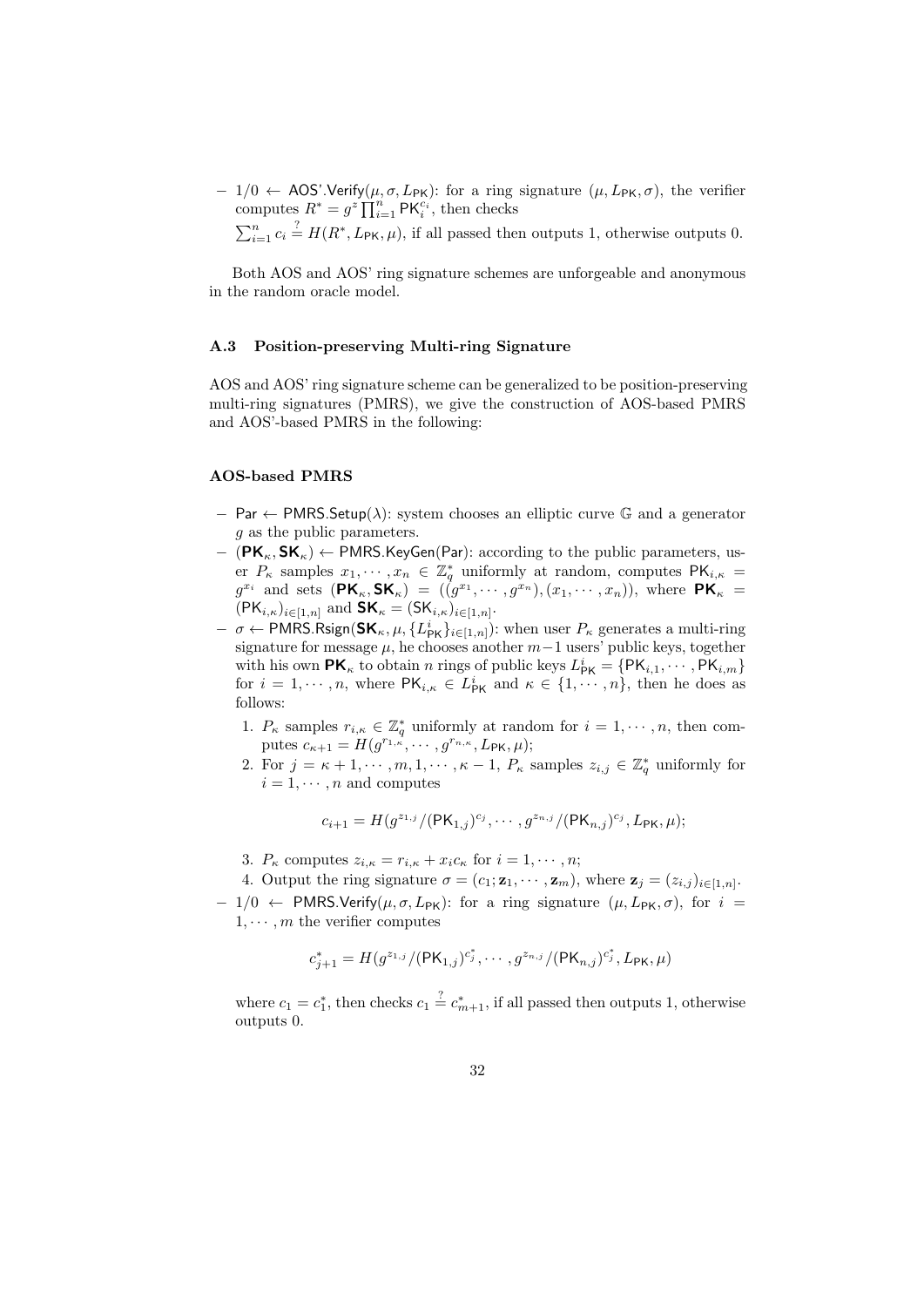### **AOS'-based PMRS**

- *−* Par *←* PMRS'.Setup(*λ*): system chooses an elliptic curve G and a generator *g* as the public parameters.
- *−* (**PK***κ,* **SK***κ*) *←* PMRS'.KeyGen(Par): according to the public parameters, user  $P_{\kappa}$  samples  $x_1, \dots, x_n \in \mathbb{Z}_q^*$  uniformly at random, computes  $\mathsf{PK}_{i,\kappa}$  =  $g^{x_i}$  and sets  $(\mathsf{PK}_{\kappa},\mathsf{SK}_{\kappa}) = ((g^{x_1},\cdots,g^{x_n}), (x_1,\cdots,x_n)),$  where  $\mathsf{PK}_{\kappa} =$  $(\mathsf{PK}_{i,\kappa})_{i\in[1,n]}$  and  $\mathsf{SK}_{\kappa} = (\mathsf{SK}_{i,\kappa})_{i\in[1,n]}.$
- *−*  $\sigma$  ← PMRS'.Rsign(SK<sub>*k*</sub>,  $\mu$ ,  $L_{PK}$ ): when user  $P_{\kappa}$  generates a multi-ring signature for message  $\mu$ , he chooses another  $m-1$  users' public keys, together with his own  $\mathsf{PK}_\kappa$  to obtain *n* rings of public keys  $L^i_{\mathsf{PK}} = \{ \mathsf{PK}_{i,1}, \cdots, \mathsf{PK}_{i,m} \}$ for  $i = 1, \dots, n$ , where  $PK_{i,k} \in L^i_{PK}$  and  $\kappa \in \{1, \dots, m\}$ , then he does as follows:
	- 1. For  $j = 1, \dots, \kappa 1, \kappa + 1, \dots, m$ ,  $P_{\kappa}$  samples  $c_j \in \mathbb{Z}_q^*$  uniformly at random, then for  $i = 1, \dots, n$ ,  $P_{\kappa}$  samples  $\alpha_i \in \mathbb{Z}_q^*$  uniformly at random, then he computes  $R_i = g_i^{\alpha} \prod_{j \neq \kappa} \textsf{PK}_{i,j}^{c_j}$  for  $i = 1, \dots, n$ , then computes  $c = H(R_1, \cdots, R_n, L_{\text{PK}}, \mu);$
	- 2.  $P_{\kappa}$  computes  $c_{\kappa} = c \sum_{j \neq \kappa}^{\infty} c_j$ ;
	- 3.  $P_{\kappa}$  computes  $z_i = \alpha_i x_i c_{\kappa}$  for  $i = 1, \dots, n;$
	- 4. Output the ring signature  $\sigma = (z_1, \dots, z_n; c_1, \dots, c_m)$ .
- *−* 1*/*0 *←* PMRS'.Verify(*µ, σ, L*PK): for a ring signature (*µ, L*PK*, σ*), the verifier computes  $R_i^* = g^{z_i} \prod_{j=1}^m \mathsf{PK}_{i,j}^{c_j}$ , then checks  $\sum_{j=1}^m c_j \stackrel{?}{=} H(R_1^*, \cdots, R_n^*, L_{\mathsf{PK}}, \mu)$ , if all passed then outputs 1, otherwise outputs 0.

# **A.4 Borromean Range Proof**

Borromean range proof is used in Monero to provide the validity proof of transaction amount  $(a \in [0, 2<sup>n</sup> - 1])$  by making use of Borromean ring signature and Pedersen commitment:

- *−* BRP.Setup: System chooses public parameters (G*, q, g, h*).
- *−* BRP.Prove:
	- 1. According to the public parameters, amount  $a \in [0, 2<sup>n</sup> 1]$ , prover computes the commitment  $c = g^x h^a$ ;
	- 2. Prover computes the binary expansion  $a = a_0 + \cdots + 2^{n-1}a_{n-1}, a_i = 0, 1$ for  $i = 0, \dots, n - 1;$
	- 3. Prover samples samples  $x_0, \dots, x_{n-1}$  uniformly, computes  $\beta = x x_0 -$ *· · · − x<sup>n</sup>−*<sup>1</sup>;
	- 4. For every  $i = 0, \dots, n-1$ , prover computes  $c_i = g^{x_i} h^{2^i a_i}, c'_i = g^{x_i} h^{2^i a_i 2^i}$ , prover outputs  $L_{\text{PK}}^i = (c_i, c'_i);$
	- 5. Prover generates *n* sets of PKs by  $L = \{L_{\text{PK}}^0, \cdots, L_{\text{PK}}^{n-1}\};$
	- 6. Prover runs Borromean ring signature  $\sigma \leftarrow \mathsf{Rsign}(L, \mathsf{SK}, c)$ , where  $\mathsf{SK} =$  $(x_0, \dots, x_{n-1})$ , outputs  $\pi_{\text{BP}}(c) = (L, \sigma, c, \beta)$ .
- *−* Verify: For  $i = 0, \cdots, n-1$ , verifier checks as follows:
	- 1. Checks  $g^{\beta} \cdot \prod c_i \stackrel{?}{=} c$  and  $c_i/c'_i \stackrel{?}{=} h^{2^i}$ ;
	- 2. Checks the validity of Borromean ring signature  $\sigma$ , if all passed then outputs 1, otherwise outputs 0.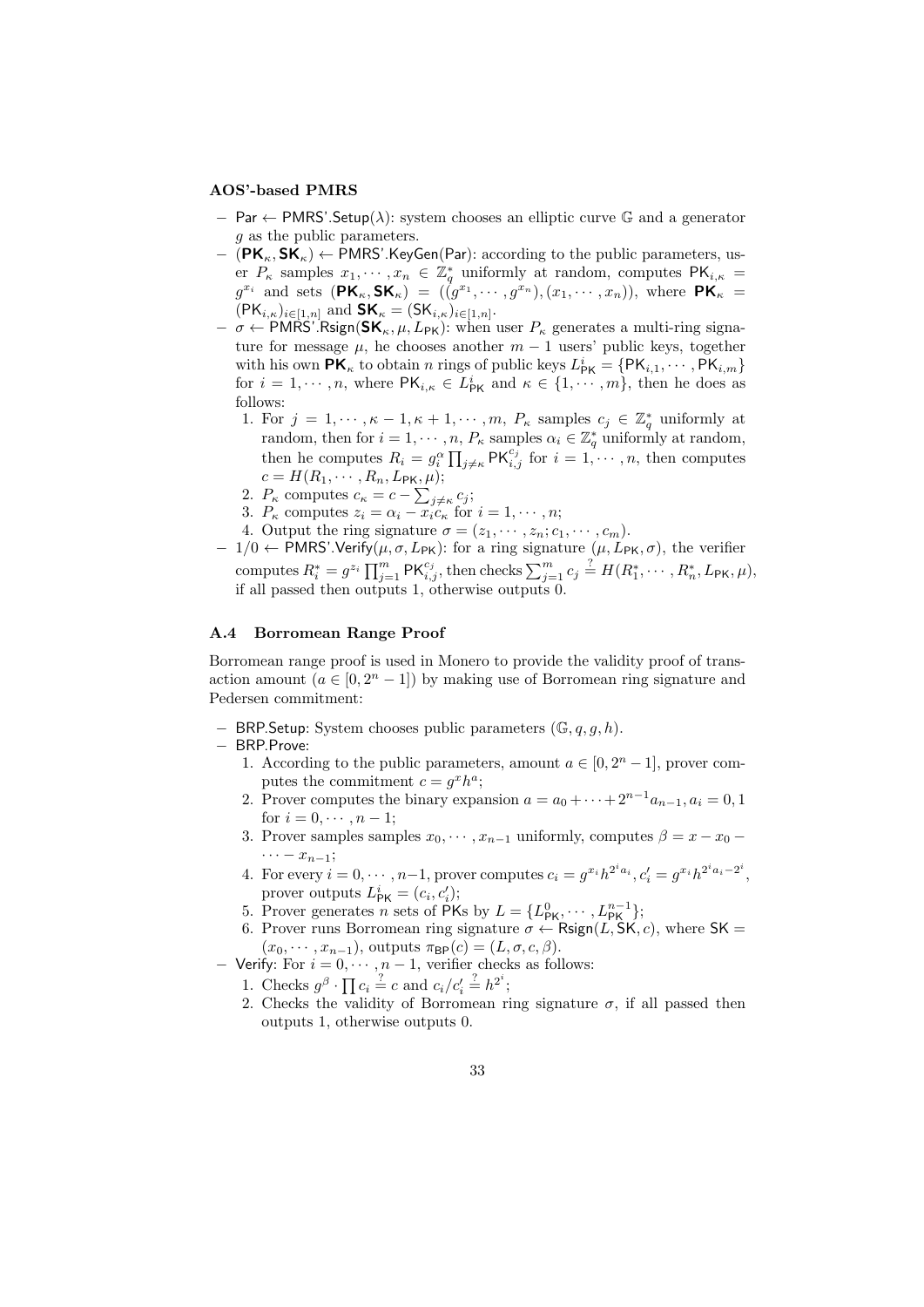#### **A.5 Key generation algorithm for UTXO in Monero**

In the Monero system, user's (Bob's) long-term address  $Add = (A, B)$  consists a view key  $A = g^a$  and a spending key  $B = g^b$ , where  $\mathsf{ASK} = (a, b)$  is the corresponding secret key of the address. When Alice pay Bob with her money, Alice generates  $r \leftarrow \mathbb{Z}_q^*$ , computes and outputs  $(R = g^r, \mathsf{PK}_{out} = g^{H(A^r)} \cdot B)$ , where PK*out* is the new UTXO's public key. When receiving money, Bob checks  $PK_{out} \stackrel{?}{=} g^{H(R^a)} \cdot B$ , if passed then computes  $SK_{out} = H(R^a) + b$  and receives the new UTXO to his wallet. The correctness is obtained from  $R^a = g^{ar} = A^r$ , which is the Diffie-Hellman key exchange.

# **B Remaining Proofs**

#### **B.1 Traceability Proof of TRP**

*Proof (Traceability of TRP).* For any PPT adversary *A* without possession of the trapdoors, when *A* finished the tracing game with *S* in Definition 11, *A* generates a commitment *c* for a hidden amount *a* and range proof  $\pi_{TRP}(c)$  =  $(c, \beta, \{c_i, c'_i, \mathsf{TK}_i, I_i\}_{i \in [0,n-1]}, \sigma)$ , We assume that *A* wins the tracing game with nonnegligible advantage  $\delta$ , that is,  $\pi_{TRP}(c)$  satisfying the following:

 $TRP.Verify(\pi_{TRP}(c)) = 1$  and  $TRP.Trace(\pi_{TRP}(c), y) \neq a$ .

According to the soundness of TRP, we know  $c = g^x h^a$  with  $a \in [0, 2^n - 1]$  and  $c_i = g^{x_i} h^{2^i a_i}$  with  $a_i = 0, 1$  for every  $i = 0, \dots, n-1$ , satisfying  $\sum 2^i a_i = a$ and  $\beta + \sum x_i = x$ , except for negligible probability  $\epsilon_0 = negl(\lambda)$ , we can set  $\mathsf{TK}_i = g^{s_1} h^{t_1}$  and  $I_i = g^{s_2} h^{t_2}$ , then we get  $e_k = H(\{c_i, \mathsf{TK}_i, I_i\}_{i \in [0, n-1]}, k)$  for  $k = 1, 2$  and  $L_{\text{PK}}^i = \{c_i \cdot \text{TK}_i^{e_1} \cdot I_i^{e_2}, c_i' \cdot \text{TK}_i^{e_1} \cdot I_i^{e_2}\} = \{\text{PK}_i, \text{PK}_i'\}.$  Without loss of generality we assume  $PK_i$  is the corresponding signing key, then

$$
c_i \cdot \mathsf{TK}_i^{e_1} \cdot I_i^{e_2} = g^{x_i + s_1 e_1 + s_2 e_2} h^{2^i a_i + t_1 e_1 + t_2 e_2} = (g^{1 + ye_1} h^{e_2})^z = \mathsf{PK}_i
$$

with *z* being known to *A* except for negligible probability  $\epsilon_1 = negl(\lambda)$ , under the unforgeability of Borromean multi-ring signature. Similar to Theorem 19, we can get  $x_i = z = t_2, s_1 = yz, s_2 = 0, t_1 = 0, a_i = 0$  with nonnegligible probability, then  $c_i^y = g^{x_i y} = \mathsf{T} \mathsf{K}_i$  implies  $a_i^* = a_i$  for  $i = 0, \dots, n-1$ , then TRP.Trace( $\pi_{TRP}(c)$ ,  $y$ ) = *a*, which contradicts with the assumptions before, then we get the traceability of TRP.  $\Box$ 

# **B.2 Proofs of TSLA**

### **Correctness**

*Proof (Correctness of TSLA).*

For Bob's address  $\mathsf{Add} = (A, B) = (g^{x_v}, g^{x_s})$ . Assume Alice has finished the TSLA and outputs  $(\mathsf{PK}_{out}, R, R_1, R_2)$  as the output, and we know that  $\mathsf{PK}_{out}$  $g^z \cdot B, R = A^z, R_1 = h_1^z, R_2 = h_2^z$ . Then Bob can find his Add in *L*<sub>Add</sub> and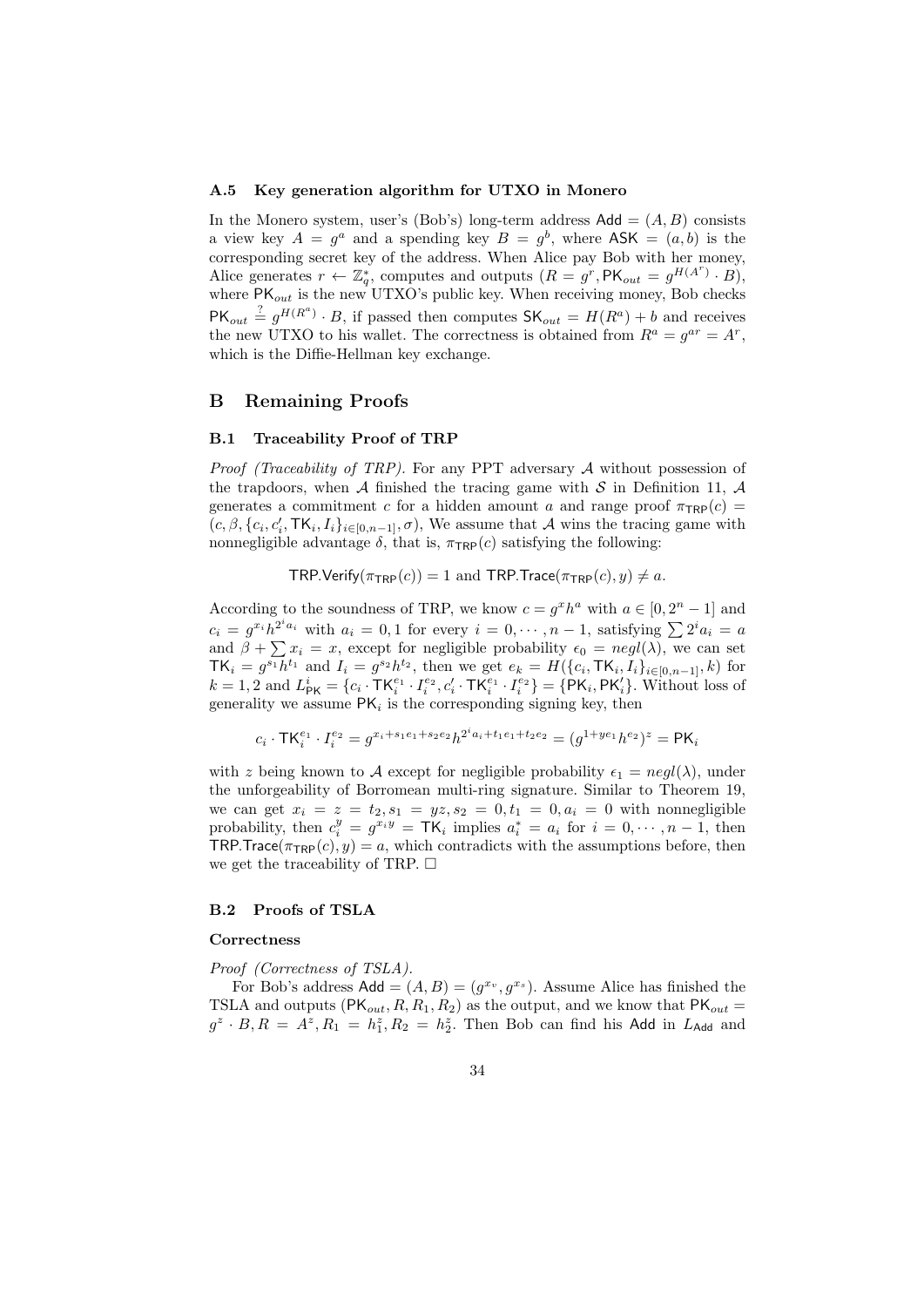computes  $B = \mathsf{PK}_{out}/R^{x_v^{-1}}$  to find out if he is the receiver, then Bob can get  $SK_{out} = z + x_s$ , where *z* is obtained by decryption from *ct*.

For the auditor, he can compute  $B = \mathsf{PK}_{out} / R_1^{y^{-1}}$  $\frac{y}{1}$  to trace the address of Bob successfully.  $\square$ 

**Security Model** Assuming there is an adversary who is given access to oracle *RO*, *J O* and *CO*, in which the *J O* (join new address) and *CO* (get the address secret key) are similar to TLRS, we give the definition of anonymity of TSLA in the following:

**Definition 25 (Anonymity of TSLA)** *Anonymity of TSLA is defined in the following game between the simulator S and the adversary A, simulator S runs Setup to provide public parameters for A, A is given access to oracles RO, J O and*  $CO$ *. A gives a set of addresses*  $L_{Add} = \{Add_1, \dots, Add_l\}$  *in which all the addresses in LAdd are returned by A to J O, and none of them are queried by A to CO, S randomly picks*  $\kappa \in \{1, \dots, l\}$ *, computes*  $(PK_{out}, R, R_1, R_2, \theta) \leftarrow$ *TSLA.Spend*( $\text{Add}_\kappa$ ) *and sends* ( $\text{PK}_{out}$ *, R, R<sub>1</sub></sub>, R<sub>2</sub>,*  $\theta$ *) <i>to A, then A outputs a guess*  $\kappa^* \in \{1, \dots, l\}$ *. A wins the game if he successfully guesses*  $\kappa^* = \kappa$ *.* 

*We give the advantage of A in anonymity attack as follows:*

$$
Adv_{\mathcal{A}}^{anon} = |\Pr[\kappa^* = \kappa] - 1/l|.
$$

*TSLA is anonymous if for any PPT adversary*  $A$ ,  $Adv_{A}^{anon} = negl(\lambda)$ .

We also give the definition of traceability of TSLA in the following:

**Definition 26 (Traceability of TSLA)** *Traceability of TSLA is defined in the following game between the simulator S and the adversary A, simulator S runs Setup to provide the public parameters for A, A is given access to oracles*  $RO, JO, CO. A generates a set of addresses L_{Add} = \{Add_1, \cdots, Add_l\}, A wins$ *the game if he successfully generates a valid TSLA output*

 $(L_{Add}, PK_{out}, R, R_1, R_2, \theta) \leftarrow \text{TSLA}.\text{Spend}(Add_{\kappa})$ 

*using*  $\mathsf{Add}_\kappa \in L_{\mathsf{Add}}$ *, satisfying the following:* 

- *1. TSLA.Verify*( $L_{Add}$ ,  $PK_{out}$ ,  $R$ ,  $R_1$ ,  $R_2$ ,  $\theta$ ) = 1*.*
- 2.  $\text{Add}_i \neq \text{Add}_i$  for  $1 \leq i < j \leq l$ .

3. TSLA. Trace( $L_{Add}$ ,  $PK_{out}$ ,  $R_1$ ,  $y$ )  $\neq$   $\kappa$  or TSLA. Trace( $L_{Add}$ ,  $PK_{out}$ ,  $R_1$ ,  $y$ )  $=$   $\perp$ .

*We give the advantage of A in tracing attack as follows:*

$$
Adv_{\mathcal{A}}^{trace} = \Pr[\mathcal{A} \text{ wins}].
$$

*TSLA scheme is traceable if for any PPT adversary A*,  $Adv_{\mathcal{A}}^{trace} = negl(\lambda)$ *.*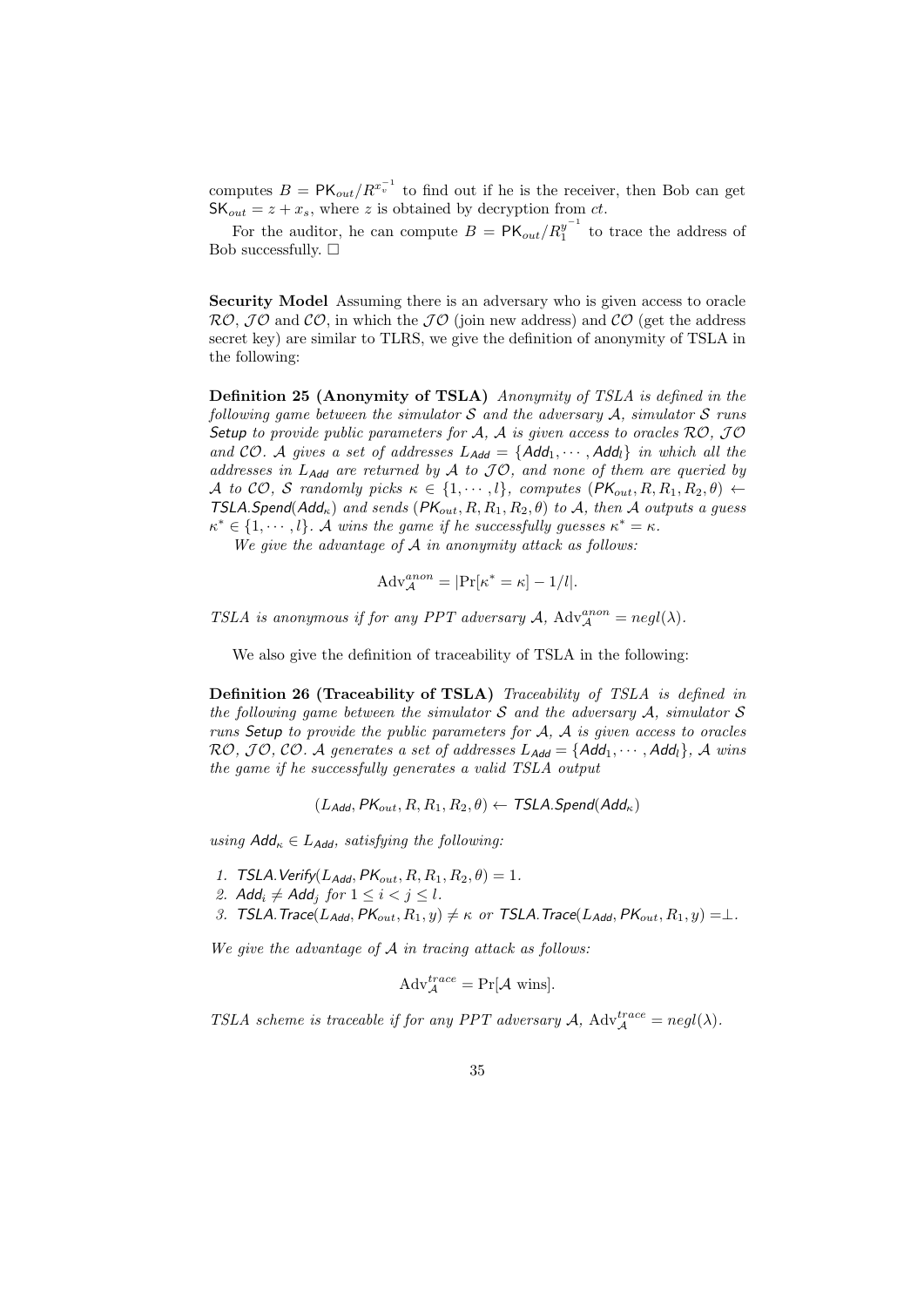#### **Anonymity**

*Proof* (*Anonymity of TSLA*). For  $\text{Add}_i = (A_i, B_i) = (g^{a_i}, g^{b_i}), i = 1, \cdots, l$ , we know from  $(L_{\text{Add}}, \text{PK}_{out}, R, R_1, R_2, \theta) \leftarrow \text{TSLA}$ . Spend(Add<sub>*K*</sub>) that there exists  $z \in \mathbb{Z}_q^*$ , satisfying  $R = A_{\kappa}^z, R_1 = h_1^z, R_2 = h_2^z$ ,  $\mathsf{PK}_{out} = g^z \cdot B_{\kappa}$  and

$$
\theta \leftarrow \mathsf{Rsign}(L_{\mathsf{Add}}, L_1, L_2, g_1, g_2, z).
$$

From the anonymity of ring signature, we know the advantage of *A* to correctly guess  $\kappa$  is negligible. Then we only need to prove  $(\mathsf{PK}_{out}, R, R_1, R_2)$  and  $\mathbf{r} =$  $(r_1, r_2, r_3, r_4) \in \mathbb{G}^4$  are computational indistinguishable, where **r** is sampled from uniform distribution *U*.

Since  $(\text{PK}_{out}, R, R_1, R_2) = (g^z \cdot B_\kappa, A_\kappa^z, h_1^z, h_2^z)$ , from the extended DDH assumption we know that  $(g^z, A^z_\kappa, h^z_1, h^z_2)$  and **r** are computational indistinguishable, then we know  $(g^z \cdot B_\kappa, A_\kappa^z, h_1^z, h_2^z)$  and  $(r_1 \cdot B_\kappa, r_2, r_3, r_4)$  are also computational indistinguishable. Note that the distribution of  $(r_1 \cdot B_{\kappa}, r_2, r_3, r_4)$  and  $(r_1, r_2, r_3, r_4)$  are identical, then we know that  $(\text{PK}_{out}, R, R_1, R_2)$  and  $(r_1, r_2, r_3, r_4)$ are computational indistinguishable. We know the probability of *A* to correctly guess  $\kappa$  is  $1/l$  when the input is  $(r_1, r_2, r_3, r_4, \theta)$  ( $\theta$  can be obtained by programming the random oracle), then we finish the anonymity proof of TSLA.  $\Box$ 

# **Traceability**

= *{g*

*Proof (Traceability of TSLA).* For a PPT adversary *A* with possession of the trapdoor *y*, when A finished the tracing game with S in Definition 26, A generates a set of addresses  $L_{\text{Add}} = {\text{Add}_1, \cdots, \text{Add}_l}$ , we assume that *A* wins the tracing game with nonnegligible probability  $\delta$ , that is,  $\mathcal A$  generates a TSLA output  $(L_{\text{Add}}, PK_{out}, R, R_1, R_2, \theta) \leftarrow \text{TSLA.Spend}(\text{Add}_{\kappa})$  using  $\text{Add}_{\kappa} \in L_{\text{Add}}$ , satisfying the following:

- 1. TSLA.Verify( $L_{\text{Add}}$ , PK<sub>out</sub>,  $R, R_1, R_2, \theta$ ) = 1.
- 2. Add<sub>*i*</sub>  $\neq$  Add<sub>*i*</sub> for  $1 \leq i < j \leq l$ .
- 3. TSLA.Trace( $L_{\text{Add}}, \text{PK}_{out}, R_1, y$ )  $\neq \kappa$  or TSLA.Trace( $L_{\text{Add}}, \text{PK}_{out}, R_1, y$ ) = $\perp$ .

Without loss of generality, we assume  $PK_{out} = g^{s_1}h_2^{t_1}, R = g^{s_2}h_2^{t_2}, R_1 =$  $g^{s_3}h_2^{t_3}, R_2 = g^{s_4}h_2^{t_4}$  and  $\text{Add}_i = (A_i, B_i) = (g^{a_i}, g^{b_i})$ , then we get

$$
L_1 = \{ \mathsf{PK}_{out} \cdot B_1^{-1} \cdot R_1^{e_1} \cdot R_2^{e_2}, \cdots, \mathsf{PK}_{out} \cdot B_l^{-1} \cdot R_1^{e_1} \cdot R_2^{e_2} \}
$$
  
= 
$$
\{ g^{s_1 - b_1 + s_3 e_1 + s_4 e_2} h_2^{t_1 + t_3 e_1 + t_4 e_2}, \cdots, g^{s_1 - b_l + s_3 e_1 + s_4 e_2} h_2^{t_1 + t_3 e_1 + t_4 e_2} \}.
$$

And  $L_2 = \{A_1 \cdot h_1^{e_1} \cdot h_2^{e_2}, \cdots, A_l \cdot h_1^{e_1} \cdot h_2^{e_2}\} = \{g^{a_1+ye_1}h_2^{e_2}, \cdots, g^{a_l+ye_1}h_2^{e_2}\},$ where  $e_i = H(L_{\text{Add}}, R, R_1, R_2, \text{PK}_{out}, i)$  for  $i = 1, 2$ . We also know that the generator for  $L_1$  is  $g_1 = g \cdot h_1^{e_1} \cdot h_2^{e_2}$  and for  $L_2$  is  $g_2 = R \cdot R_1^{e_1} \cdot R_2^{e_2}$ .

Under the unforgeability of the position-preserving double-ring signature, we know there exists  $z_1, z_2 \in \mathbb{Z}_q^*$  known by *A*, and  $\kappa \in \{1, \dots, l\}$  such that  $g^{s_1-b_{\kappa}+s_3e_1+s_4e_2}h_2^{t_1+t_3e_1+t_4e_2}=g_1^{z_1}$  and  $A_{\kappa}\cdot h_1^{e_1}\cdot h_2^{e_2}=g_2^{z_2}$ . Using similar arguments as Theorem 14, we can get  $z_1 = z_2^{-1} = z$ ,  $s_1 = z + b_{\kappa}, s_2 = a_{\kappa}z$ ,  $s_3 =$